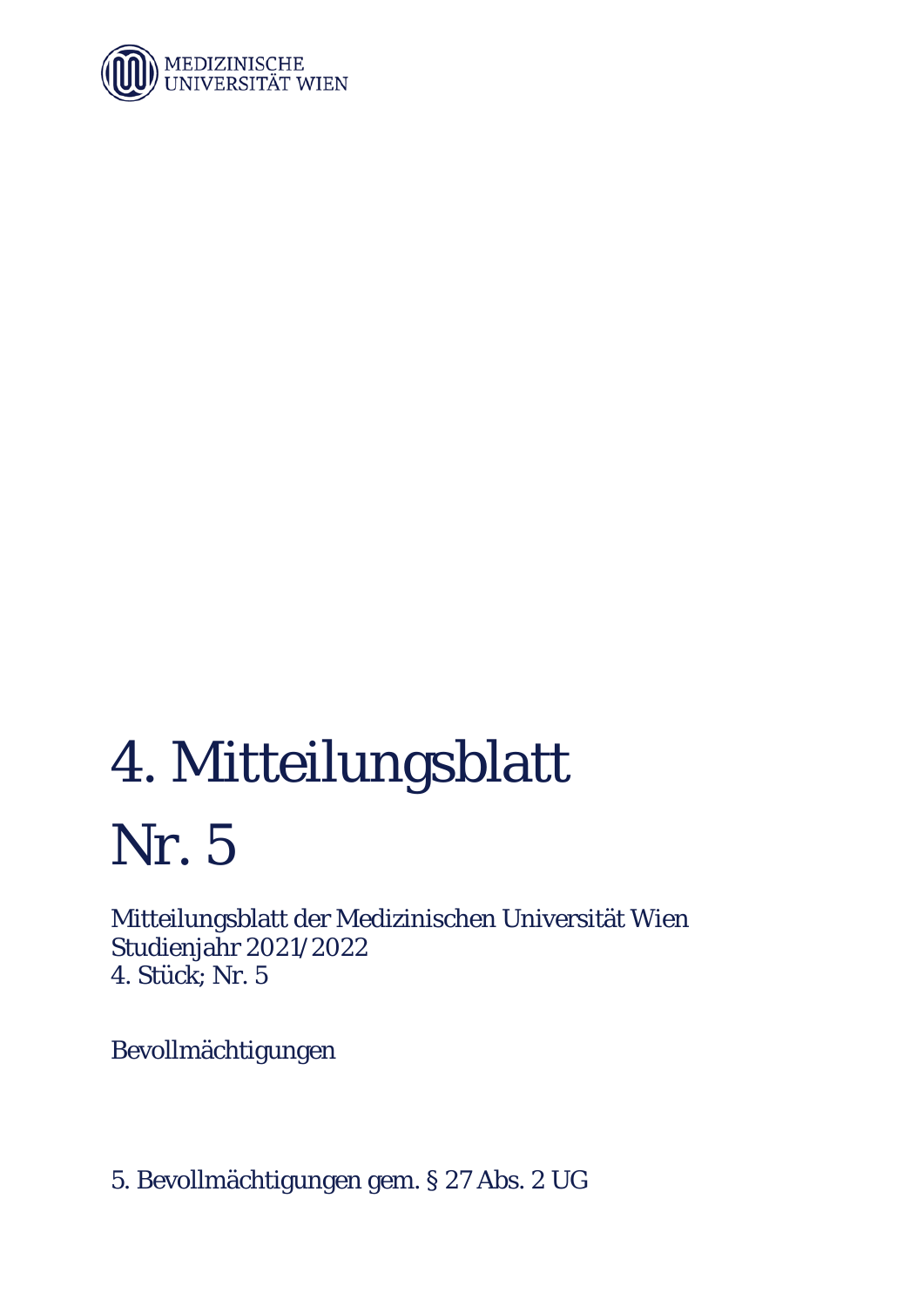2

# 5. Bevollmächtigungen gem. § 27 Abs. 2 UG

Gemäß § 27 Abs. 2 UG werden folgende Bevollmächtigungen erteilt:

| Auftragsnumm<br>er | Projekttitel                                                                                                                                               | Organisationseinheit                                                 | Projektleiter(i<br>n)          |
|--------------------|------------------------------------------------------------------------------------------------------------------------------------------------------------|----------------------------------------------------------------------|--------------------------------|
| FA731B2002         | Establishment of a<br>Comprehensive Cancer<br><b>Center Pancreatic</b><br><b>Cancer Registry</b>                                                           | Allgemeinchirurgie_731                                               | <b>Schindl Martin</b>          |
| FA731B2201         | <b>Efficacy of NHS-PEG</b><br>coated collagen patch<br>(Hemopatch) for<br>prevention of bile<br>leads after liver<br>resection - a power<br>analysis.      | Allgemeinchirurgie_731                                               | Schwarz<br>Christoph           |
| FA731E0608         | <b>Evaluating CYP3A</b><br>function after<br>orthotopic liver<br>transplantation using a<br>microdose of<br>midazolam as a<br>marker substance             | Allgemeinchirurgie_731                                               | Berlakovich<br>Gabriela        |
| FA731X0101         | <b>TOPMOST</b>                                                                                                                                             | Allgemeinchirurgie_731                                               | Stremitzer<br>Stefan           |
| FA738A0810         | A microbiological<br>examination of HCU<br>used routinely in the<br>General Hospital of<br>Vienna                                                          | Anästhesie, Allgemeine<br>Intensivmedizin und<br>Schmerztherapie_738 | Kimberger<br>Oliver            |
| FA738C0703         | Argatroban Monitoring<br>in kritisch kranken<br>Patienten: Evaluierung<br>eines neuen Ecarin<br>basierten Bedside-Test                                     | Anästhesie, Allgemeine<br>Intensivmedizin und<br>Schmerztherapie_738 | Steinlechner<br><b>Barbara</b> |
| FA613A0901         | The epigenetics of the<br>spermatozoa of HIV-I<br>infected men                                                                                             | Anatomie und<br>Zellbiologie_310                                     | <b>Wossidlo Mark</b>           |
| FA746A1501         | A Two-Year, Three-<br>Arm, Randomized,<br>Double-Masked,<br>Multicenter, Phase III<br>Study Assessing the<br>Efficacy and Safety of<br>Brolucizumab versus | Augenheilkunde und<br>Optometrie_746                                 | Pollreisz<br>Andreas           |

Druck und Herausgabe: Medizinische Universität Wien

Erscheinung: nach Bedarf; termingebundene Einschaltungen sind mindestens 3 Arbeitstage vor dem gewünschten Erscheinungsdatum in der Redaktion einzubringen.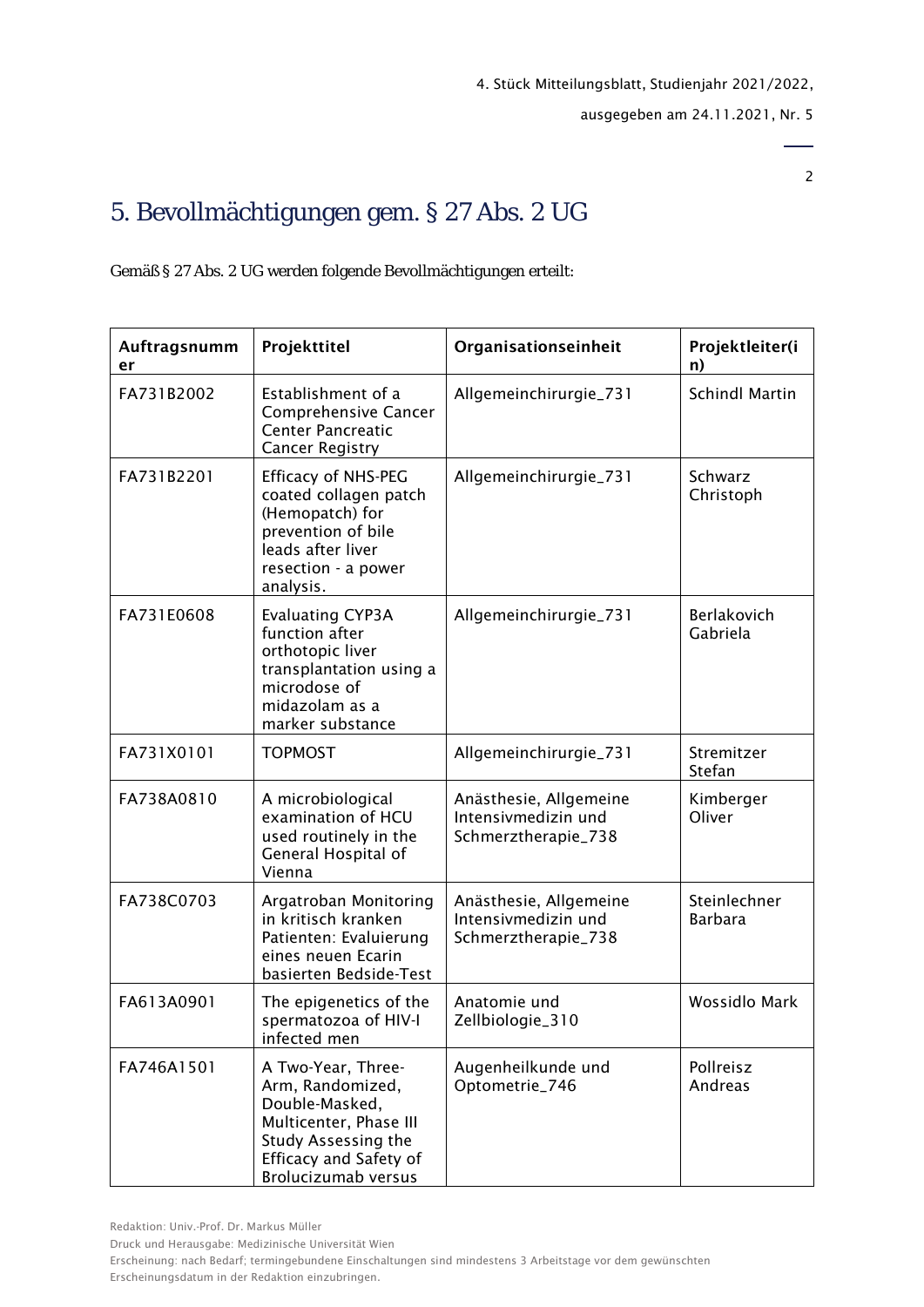#### ausgegeben am 24.11.2021, Nr. 5

|            | Aflibercept in Adult<br><b>Patients with Visual</b><br>Impairment due to<br>Diabetic Macular<br>Edema                                                                                                                                                                                                                                                                                   |                                      |                           |
|------------|-----------------------------------------------------------------------------------------------------------------------------------------------------------------------------------------------------------------------------------------------------------------------------------------------------------------------------------------------------------------------------------------|--------------------------------------|---------------------------|
| FA746A1503 | YOSEMITE GR40349 - a<br>phase III, multicenter,<br>randomized,<br>doublemasked, active<br>comparator controlled<br>study to evaluate the<br>efficacy and safety of<br>RO6867461 in patients<br>with diabetic macular<br>edema                                                                                                                                                           | Augenheilkunde und<br>Optometrie_746 | Pollreisz<br>Andreas      |
| FA746A1640 | A Phase 2,<br>Randomized Placebo-<br>Controlled, Double-<br>Masked Study to<br>Assess Safety and<br><b>Efficacy of Multiple</b><br>Doses of IONIS-FB-LRX,<br>an Antisense Inhibitor<br>of Complement Factor<br>B, in Patients with<br>Geographic Atrophy<br>Secondary to Age-<br><b>Related Macular</b><br>Degeneration (AMD)                                                           | Augenheilkunde und<br>Optometrie_746 | Sacu Gülhan<br>Stefan     |
| FA746A1641 | A 56-week phase<br>IIIb/IV, open-label,<br>one-arm extension<br>study to assess the<br>efficacy and safety of<br>brolucizumab 6 mg in<br>a Treat-to-Control<br>regimen with<br>maximum treatment<br>intervals up to 20<br>weeks for the<br>treatment of patients<br>with neovascular age-<br>related macular<br>degeneration who have<br>completed the<br>CRTH258A2303<br>(TALON) study | Augenheilkunde und<br>Optometrie_746 | Sacu Gülhan<br>Stefan     |
| FA746A2504 | Central reading of<br>imaging material in a<br>52 weeks double blind,<br>randomized and<br>placebo controlled trial                                                                                                                                                                                                                                                                     | Augenheilkunde und<br>Optometrie_746 | Gerendas<br><b>Bianca</b> |

Druck und Herausgabe: Medizinische Universität Wien

Erscheinung: nach Bedarf; termingebundene Einschaltungen sind mindestens 3 Arbeitstage vor dem gewünschten Erscheinungsdatum in der Redaktion einzubringen.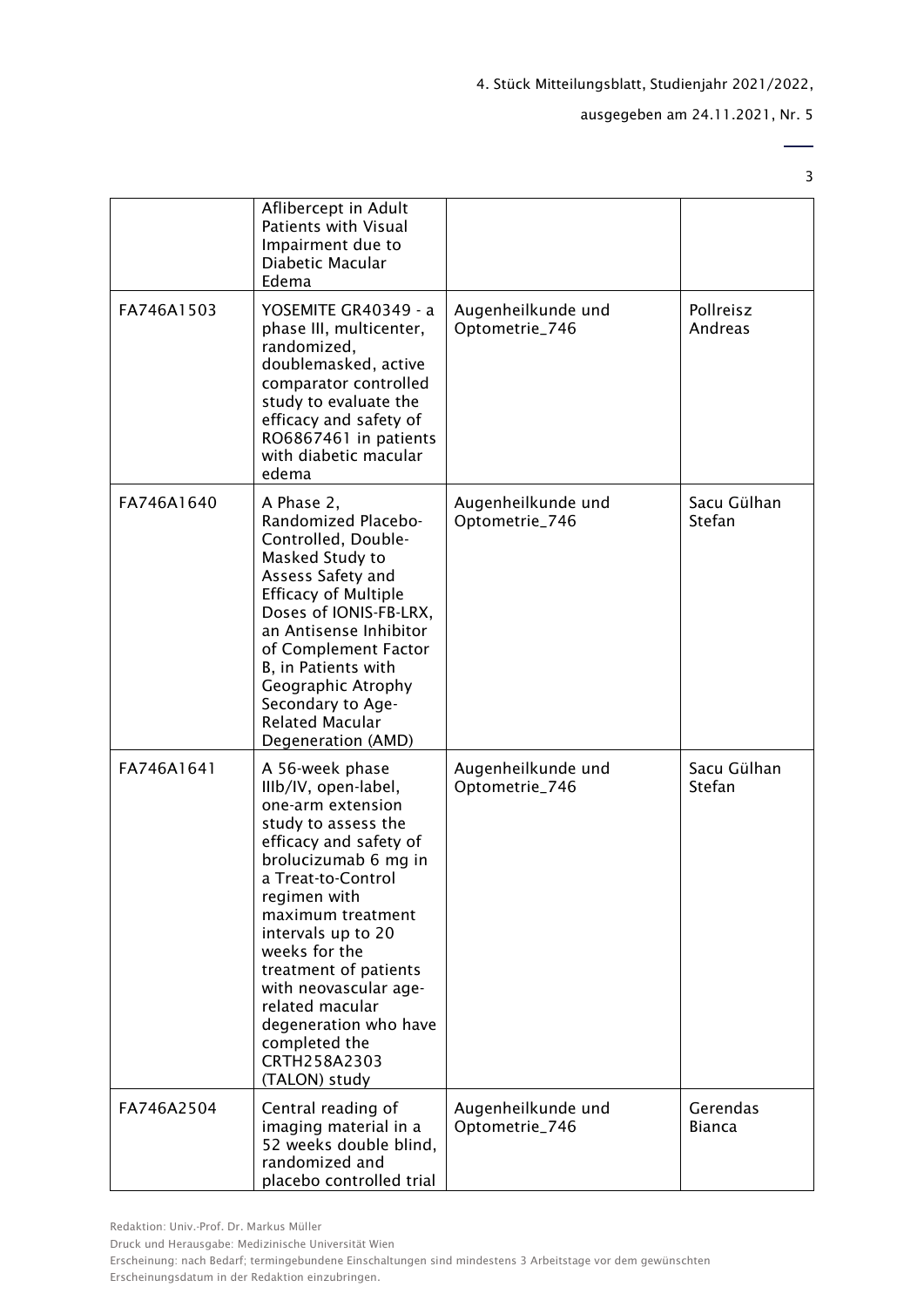ausgegeben am 24.11.2021, Nr. 5

|            | evaluating the effect of<br>oral KIN001 150 mg<br>plus pioglitazone 10<br>mg daily on injection<br>frequency of Standard<br>of Care (SOC) in<br>patients with<br>diagnosed unilateral<br>wet AMD undergoing a<br>treat and extend<br>regimen                          |                                                     |                               |
|------------|-----------------------------------------------------------------------------------------------------------------------------------------------------------------------------------------------------------------------------------------------------------------------|-----------------------------------------------------|-------------------------------|
| FA746A2606 | A 2-year randomized,<br>3-arm, double-blind,<br>non-inferiority study<br>comparing the efficacy<br>and safety of<br>ofatumumab and<br>siponimod versus<br>fingolimod in pediatric<br>patients with multiple<br>sclerosis followed by<br>an open-label<br>extension    | Augenheilkunde und<br>Optometrie_746                | Pemp Berthold                 |
| FA746A3107 | General Research<br>Funding - Funding<br>Agreement                                                                                                                                                                                                                    | Augenheilkunde und<br>Optometrie_746                | Leydolt<br>Christina          |
| FA746A3303 | A phase 2 trial of the<br>efficacy and safety of<br>the interleukin-17A<br>inhibitor ABY-035 in<br>the treatment and<br>prevention of<br>relapse/recurrence of<br>non-infectious<br>intermediate, posterior<br>or pan-uveitis,<br>including an initial<br>pilot phase | Augenheilkunde und<br>Optometrie_746                | <b>Funk Marion</b>            |
| FA654A0201 | Pharmakokinetik von<br>"black market"<br>Myostatin                                                                                                                                                                                                                    | Biomedizinische<br>Forschung_308                    | Podesser<br><b>Bruno Karl</b> |
| FA727A0614 | Phase Ib Open Label<br>Multi Center, Dose<br><b>Escalation and</b><br><b>Expansion Study of</b><br>APN401 in Patients<br>with Advanced Solid<br><b>Tumors</b>                                                                                                         | Blutgruppenserologie und<br>Transfusionsmedizin_727 | Worel Nina                    |
| FA727A0615 | Herstellung APN401                                                                                                                                                                                                                                                    | Blutgruppenserologie und<br>Transfusionsmedizin_727 | Worel Nina                    |

Druck und Herausgabe: Medizinische Universität Wien

Erscheinung: nach Bedarf; termingebundene Einschaltungen sind mindestens 3 Arbeitstage vor dem gewünschten Erscheinungsdatum in der Redaktion einzubringen.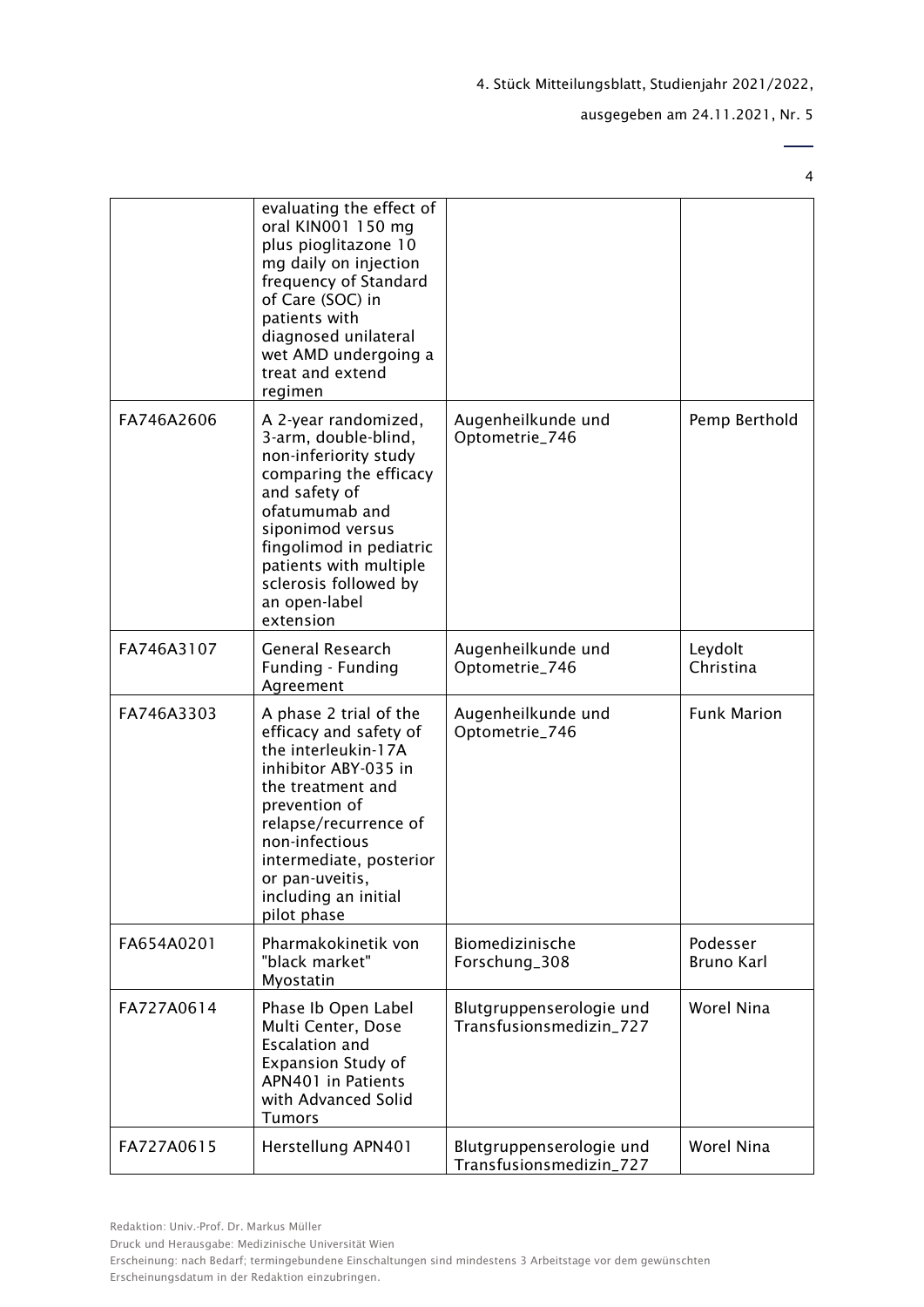ausgegeben am 24.11.2021, Nr. 5

| FA727A0901 | A Phase 2, Open-Label<br>Study of INCB050465<br>in Participants With<br>Autoimmune<br>Hemolytic Anemia                                                                                                                                               | Blutgruppenserologie und<br>Transfusionsmedizin_727 | Körmöczi<br>Günther      |
|------------|------------------------------------------------------------------------------------------------------------------------------------------------------------------------------------------------------------------------------------------------------|-----------------------------------------------------|--------------------------|
| FA722A1002 | Persisting<br>inflammation in<br>treated atopic<br>dermatitis skin - a<br>potential mediator of<br>disease recurrence.                                                                                                                               | Dermatologie_722                                    | <b>Brunner Patrick</b>   |
| FA722B2401 | T cell-mediated versus<br>anti-TNF-alpha or anti-<br>IL-17A antibody-<br>induced proliferative<br>response of human<br>dendritic cells in<br>psoriasis.                                                                                              | Dermatologie_722                                    | Tittes Julia             |
| FA722C0904 | Unraveling the<br>mechanisms of<br>octenidine<br>dihydrochloride<br>efficacy on human<br>skin.                                                                                                                                                       | Dermatologie_722                                    | Elbe-Bürger<br>Adelheid  |
| FA722C1703 | CemiSkin: Eine Nicht-<br>Interventionelle Zwei-<br>Kohorten Studie zur<br>Untersuchung von<br>Patienten mit<br>fortgeschrittenem<br>Plattenepithelkarzinom<br>der Haut, die entweder<br>mit Cemiplimab oder<br>anderen Ansätzen<br>behandelt werden. | Dermatologie_722                                    | Geusau<br>Alexandra      |
| FA751C0122 | TESARO Inc., A Phase 3<br>Randomized Double-<br><b>Blind Trial of</b><br>Maintenance with<br>Niraparib Versus<br>Placebo in Patients<br>with Platinum Sensitive<br>Ovarian Cancer, PR-30-<br>5011-C, PAREXEL #<br>210204                             | Frauenheilkunde_751                                 | Reinthaller<br>Alexander |
| FA751C0133 | A Phase III<br>Randomized, Double-<br>Blind, Placebo-<br>Controlled, Multicentre<br>Study of Durvalumab<br>in Combination with                                                                                                                       | Frauenheilkunde_751                                 | Reinthaller<br>Alexander |

Redaktion: Univ.-Prof. Dr. Markus Müller

Druck und Herausgabe: Medizinische Universität Wien

Erscheinung: nach Bedarf; termingebundene Einschaltungen sind mindestens 3 Arbeitstage vor dem gewünschten Erscheinungsdatum in der Redaktion einzubringen.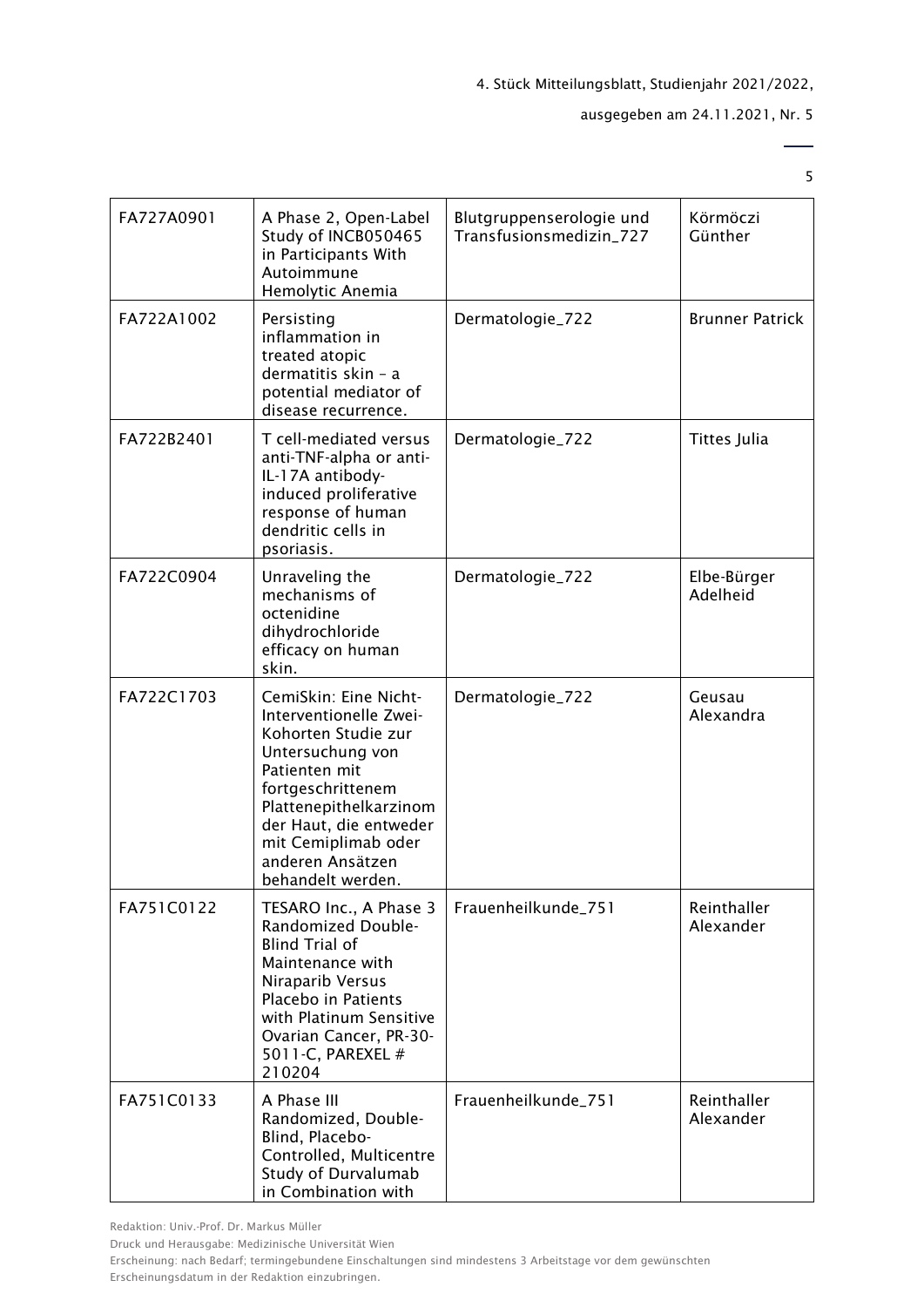ausgegeben am 24.11.2021, Nr. 5

 $\overline{\phantom{0}}$ 6

|            | Chemotherapy and<br>Bevacizumab, Followed<br>by Maintenance<br>Durvalumab,<br>Bevacizumab and<br>Olaparib in Newly<br>Diagnosed Advanced<br><b>Ovarian Cancer</b><br><b>Patients</b>                                                                                                                               |                     |                      |
|------------|--------------------------------------------------------------------------------------------------------------------------------------------------------------------------------------------------------------------------------------------------------------------------------------------------------------------|---------------------|----------------------|
| FA751C0211 | <b>Tumor Suppressor</b><br>Protein Aggregation<br>Determines Response<br>to Olaprib                                                                                                                                                                                                                                | Frauenheilkunde_751 | Zeillinger<br>Robert |
| FA751C0517 | A randomized, double-<br>blind, open for active<br>comparator, parallel-<br>group, multicenter<br>Phase 2b study to<br>assess the efficacy and<br>safety of three<br>different doses of<br>P2X3 antagonist (BAY<br>1817080) versus<br>placebo and elagolix<br>150 mg in women with<br>symptomatic<br>endometriosis | Frauenheilkunde_751 | Wenzl René           |
| FA751C0518 | A double-blind,<br>randomized, placebo-<br>controlled multicenter<br>study to investigate<br>efficacy and safety of<br>elinzanetant for the<br>treatment of<br>vasomotor symptoms<br>over 26 weeks in<br>postmenopausal<br>women                                                                                   | Frauenheilkunde_751 | Wenzl René           |
| FA751C0667 | <b>Austrian BRCA-</b><br>associated metastatic<br>breast cancer registry                                                                                                                                                                                                                                           | Frauenheilkunde_751 | Singer<br>Christian  |
| FA751C0671 | A Phase 2 Study of<br>TAS-117 in Patients<br>with Advanced Solid<br><b>Tumors Harboring</b><br><b>Germline PTEN</b><br><b>Inactivating Mutations</b>                                                                                                                                                               | Frauenheilkunde_751 | Singer<br>Christian  |
| FA751C1204 | Video-assisted genetic<br>counseling for<br>hereditary breast and<br>ovarian cancer                                                                                                                                                                                                                                | Frauenheilkunde_751 | Pfeiler Georg        |

Redaktion: Univ.-Prof. Dr. Markus Müller

Druck und Herausgabe: Medizinische Universität Wien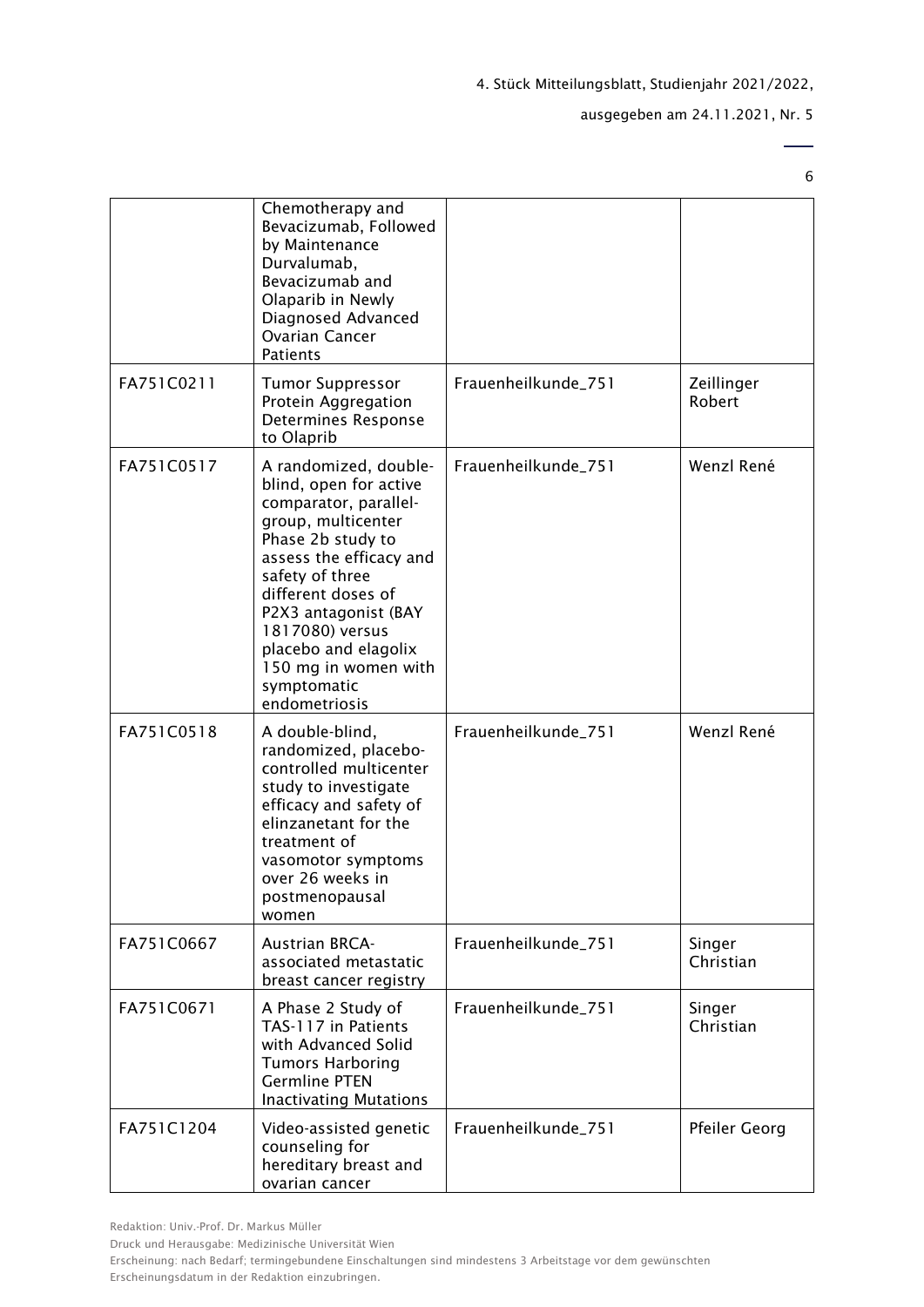ausgegeben am 24.11.2021, Nr. 5

 $\overline{a}$ 7

| FA751C1206 | Eine epidemiologische,<br>prospektive<br>Beobachtungsstudie<br>zur Erhebung von<br>Evidenz aus der<br>Versorgungsrealität<br>von Patientinnen und<br>Patienten mit<br>HR+/HER2-<br>Fortgeschrittenem<br>Brustkrebs, die in der<br>Erstlinie gemäß<br>aktuellem<br>Behandlungsstandard<br>mit einer endokrin-<br>basierten Palbociclib-<br>Kombinationstherapie<br>behandelt werden | Frauenheilkunde_751                       | <b>Pfeiler Georg</b>                |
|------------|------------------------------------------------------------------------------------------------------------------------------------------------------------------------------------------------------------------------------------------------------------------------------------------------------------------------------------------------------------------------------------|-------------------------------------------|-------------------------------------|
| FA751D0711 | A randomized, double-<br>blind, open for active<br>comparator, parallel-<br>group, multicenter<br>Phase 2b study to<br>assess the efficacy and<br>safety of three<br>different doses of<br>P2X3 antagonist (BAY<br>1817080) versus<br>placebo and elagolix<br>150 mg in women with<br>symptomatic<br>endometriosis                                                                 | Frauenheilkunde_751                       | Ott Johannes                        |
| FA744A0202 | <b>Effects of locally</b><br>applied glucocorticoids<br>and selective<br>glucocorticoid receptor<br>agonists on the inner<br>ear in an animal model                                                                                                                                                                                                                                | Hals-, Nasen- und<br>Ohrenkrankheiten_744 | Arnoldner<br>Christoph              |
| FA744B0504 | Provision of EAN<br><b>Observations</b>                                                                                                                                                                                                                                                                                                                                            | Hals-, Nasen- und<br>Ohrenkrankheiten_744 | <b>Berger Uwe</b>                   |
| FA744C0104 | Biofilmbildung auf<br>Grenz- und<br>Oberflächen aktiver<br>Implantate und<br>Elektrostimulation zur<br>Therapie von<br>Rekurrensparesen                                                                                                                                                                                                                                            | Hals-, Nasen- und<br>Ohrenkrankheiten_744 | Schneider-<br><b>Stickler Berit</b> |
| FA731C2201 | Preventing Oxidative<br>stress induced<br>Systemic Inflammation<br>after invasive Cardiac                                                                                                                                                                                                                                                                                          | Herzchirurgie_732                         | Wiedemann<br>Dominik                |

Druck und Herausgabe: Medizinische Universität Wien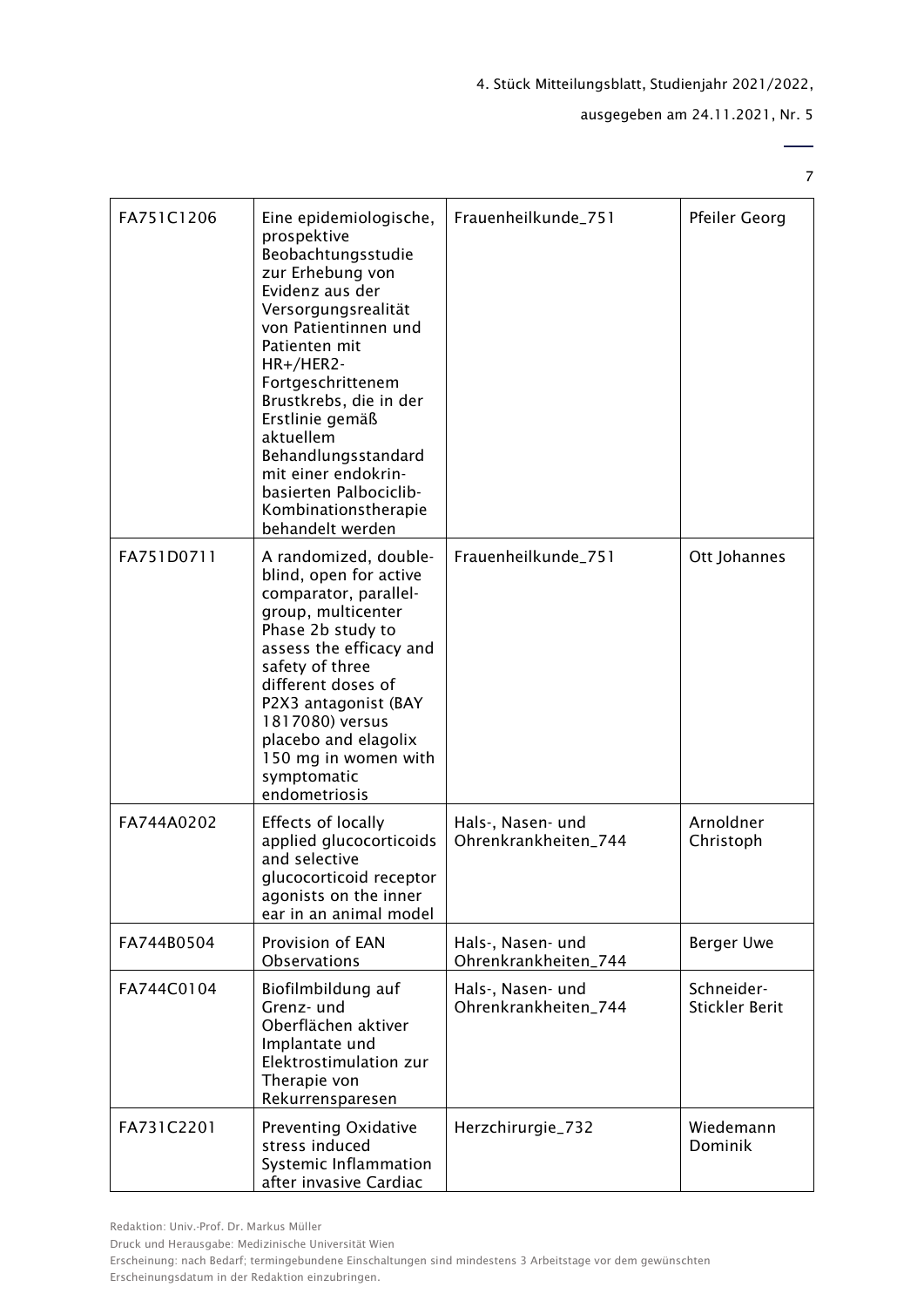ausgegeben am 24.11.2021, Nr. 5

 $\overline{a}$ 8

|            | surgery with Alkaline<br>Phosphatase (APPIRED<br>III)                                                                                                                                                                                                                        |                      |                               |
|------------|------------------------------------------------------------------------------------------------------------------------------------------------------------------------------------------------------------------------------------------------------------------------------|----------------------|-------------------------------|
| FA731C2301 | Pumpe für ECCO2R -<br>Anteil Herzchirurgie                                                                                                                                                                                                                                   | Herzchirurgie_732    | Granegger<br><b>Marcus</b>    |
| FA732A0302 | <b>Medtronic Cardiac</b><br><b>Surgery Post Market</b><br>Clinical Follow-up<br>Registry                                                                                                                                                                                     | Herzchirurgie_732    | <b>Andreas Martin</b>         |
| FA732A0402 | Noninvasive<br>Cardiovascular<br>Diagnosis of Patients<br>With Fully Magnetically<br>Levitated Blood Pumps                                                                                                                                                                   | Herzchirurgie_732    | Schlöglhofer<br><b>Thomas</b> |
| FA732A0501 | Feasibility study of a<br>novel cavopulmonary<br>assist device                                                                                                                                                                                                               | Herzchirurgie_732    | Granegger<br><b>Marcus</b>    |
| FA629A0402 | Life-long cross-<br>generational priming<br>of the hypothalamus<br>for obesity -<br><b>FOODFORLIFE</b>                                                                                                                                                                       | Hirnforschung_360    | Harkany Tibor                 |
| FA711A0165 | Randomisierte Studie<br>zur Wirksamkeit einer<br>Cetuximab-<br>Reexposition bei<br>Patienten mit<br>metastasiertem<br>kolorektalem Karzinom<br>(RAS Wildtyp), welche<br>auf eine Erstlinien-<br>Behandlung mit<br><b>FOLFIRI plus</b><br>Cetuximab ein<br>Ansprechen zeigten | Innere Medizin I_711 | Preusser<br>Matthias          |
| FA711A0312 | Randomized Clinical<br>Study of Haplo-<br><b>Identical Donors</b><br>versus Unrelated<br>Donors in<br>Hematopoietic Stern<br><b>Gell Transplant</b><br>Patients with Acute<br>Myeloid Leukemia                                                                               | Innere Medizin I_711 | <b>Burgmann</b><br>Heinz      |
| FA711B0537 | A randomized double-<br>blind, placebo-<br>controlled study of<br>LEE011 in combination<br>with letrozole for the<br>treatment of                                                                                                                                            | Innere Medizin I_711 | Preusser<br>Matthias          |

Druck und Herausgabe: Medizinische Universität Wien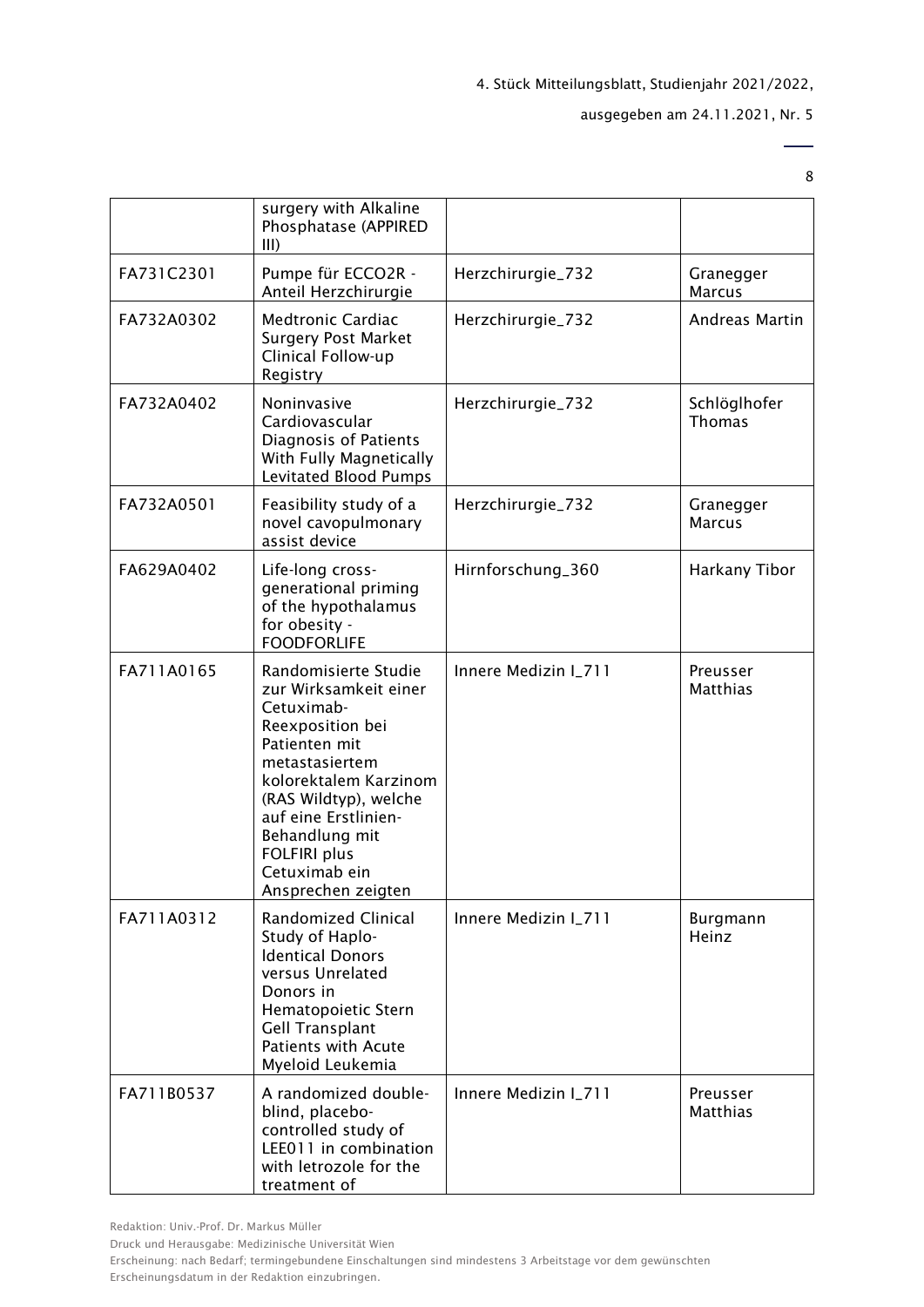ausgegeben am 24.11.2021, Nr. 5

 $\overline{\phantom{a}}$ 9

|            | postmenopausal<br>women with hormone<br>receptor positive,<br>HER2-negative,<br>advanced breast<br>cancer who received<br>no prior therapy for<br>advanced disease                                                                              |                      |                             |
|------------|-------------------------------------------------------------------------------------------------------------------------------------------------------------------------------------------------------------------------------------------------|----------------------|-----------------------------|
| FA711B0542 | A Phase 3, Multicenter,<br>Open-label,<br>Randomized Study of<br>nab-Paclitaxel Plus<br><b>Gemcitabine Versus</b><br>Gemcitabine Alone as<br>Adjuvant Therapy in<br>Subjects With<br><b>Surgically Resected</b><br>Pancreatic<br>Adenocarcinoma | Innere Medizin I_711 | Preusser<br>Matthias        |
| FA711B0595 | Safety and<br>Effectiveness of<br>Ramucirumab in<br>Patients with Advanced<br>Gastric Cancer in the<br>European Union and<br>North America: A<br>Prospective<br><b>Observational Registry</b><br>(I4T-MC-JVDD)                                  | Innere Medizin I_711 | Preusser<br><b>Matthias</b> |
| FA711B0601 | "A Phase 3 Clinical<br>Trial of<br>Pembrolizumab (MK-<br>3475) in First Line<br>Treatment of<br>Recurrent/Metastatic<br><b>Head and Neck</b><br>Squamous Cell<br>Carcinoma (MK3475-<br>$048$ "                                                  | Innere Medizin I_711 | Preusser<br>Matthias        |
| FA711B0707 | An Open-Label,<br>Randomized Phase 3<br><b>Trial of Combinations</b><br>of Nivolumab,<br>Elotuzumab,<br>Pomalidomide and<br>Dexamethasone in<br>Relapsed and<br><b>Refractory Multiple</b><br>Myeloma                                           | Innere Medizin I_711 | Valent Peter                |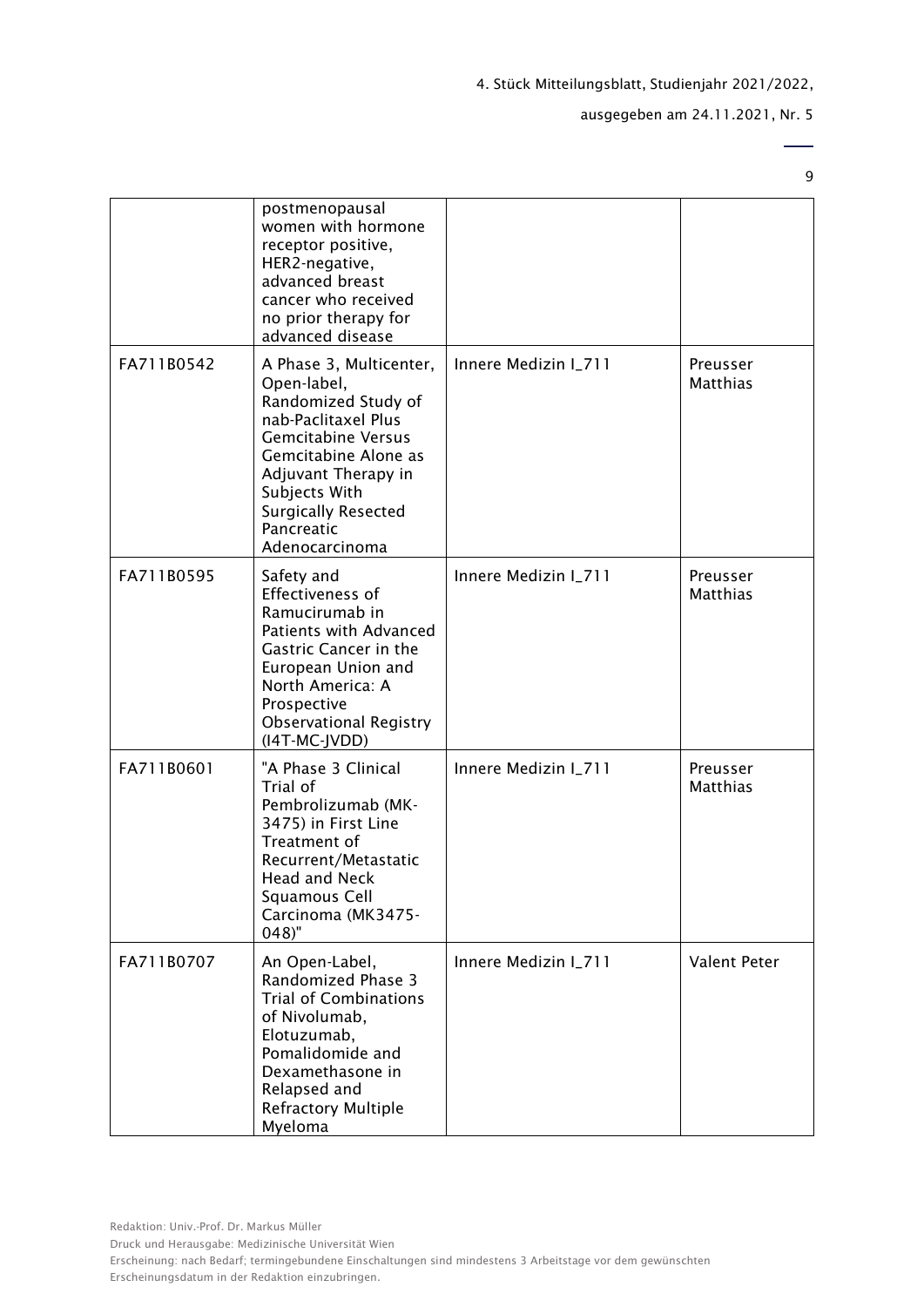ausgegeben am 24.11.2021, Nr. 5

10

 $\overline{a}$ 

| FA711B0708 | An Open Label,<br>Randomized, Two Arm<br>Phase III Study of<br>Nivolumab in<br>Combination with<br>Ipilimumab versus<br><b>Extreme Study</b><br>Regimen (cetuximab +<br>cisplatin/carboplatin +<br>fluorouracil) as First<br>Line Therapy in<br>Recurrent or Metastatic<br>Squamous Cell<br>Carcinoma of the Head<br>and Neck (SCCHN) | Innere Medizin I_711 | Preusser<br>Matthias        |
|------------|---------------------------------------------------------------------------------------------------------------------------------------------------------------------------------------------------------------------------------------------------------------------------------------------------------------------------------------|----------------------|-----------------------------|
| FA711B0810 | A prospective, open,<br>randomized, phase II<br>study of carboplatin/<br>olaparib in the pre-<br>operative treatment of<br>patients with triple-<br>negative primary<br>breast cancer which<br>exhibit the features of<br>positive homologous<br>recombination<br>deficiency (HRD) status                                             | Innere Medizin I_711 | Preusser<br>Matthias        |
| FA711B0902 | STEAM: Study of TG02<br>in Elderly Newly<br>Diagnosed or Adult<br>Relapsed Patients with<br>Anaplastic<br>Astrocytoma or<br>Glioblastoma: A Phase<br>Ib Study                                                                                                                                                                         | Innere Medizin I_711 | Preusser<br>Matthias        |
| FA711B0907 | DISEASE-DRUG<br><b>MATCHING AND</b><br><b>BIOMARKER</b><br><b>DISCOVERY STUDY</b><br><b>USING Allcyte's</b><br>PHARMACOSCOPY                                                                                                                                                                                                          | Innere Medizin I_711 | Preusser<br>Matthias        |
| FA711B0924 | POWER: Real world<br>data of 1st line<br>Panitumumab<br>treatment in<br>combination with<br>chemotherapy in non-<br>resectable wild type<br>(WT) RAS Metastatic<br><b>Colorectal Cancer</b><br>(mCRC). Subjects in<br>Austria, Bulgaria,                                                                                              | Innere Medizin I_711 | Preusser<br><b>Matthias</b> |

Redaktion: Univ.-Prof. Dr. Markus Müller

Druck und Herausgabe: Medizinische Universität Wien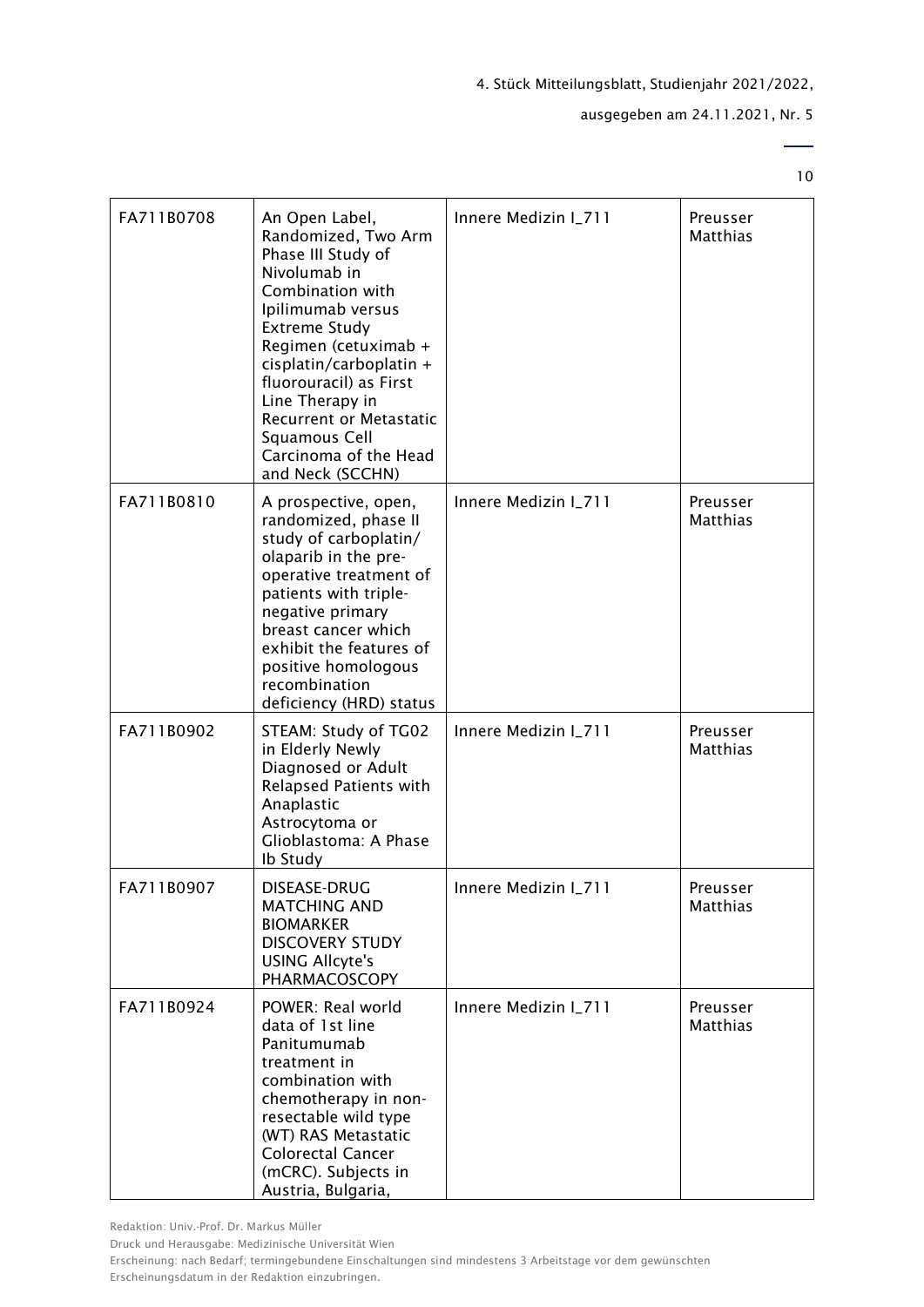ausgegeben am 24.11.2021, Nr. 5

11

 $\overline{\phantom{0}}$ 

|            | Croatia, Czech<br>Republic, Hungary,<br>Poland, Slovenia,<br>Romania, Russia. An<br>observational<br>ambidirectional study                                                                                                                                                                                                                                                                                   |                      |                             |
|------------|--------------------------------------------------------------------------------------------------------------------------------------------------------------------------------------------------------------------------------------------------------------------------------------------------------------------------------------------------------------------------------------------------------------|----------------------|-----------------------------|
| FA711B0975 | a phase 3,<br>randomized, open-<br>label, controlled study<br>of Cabozanitinib (XL<br>184) in combination<br>with Atezolizumab vs<br>second novel hormonal<br>therapy (NHT) in<br>subjects with high-risk,<br>metastatic castration-<br>resistant Prostate<br>Cancer                                                                                                                                         | Innere Medizin I_711 | Preusser<br>Matthias        |
| FA711B0976 | Brustkrebsakademie                                                                                                                                                                                                                                                                                                                                                                                           | Innere Medizin I_711 | Preusser<br><b>Matthias</b> |
| FA711B0977 | Phase 1b open-label.<br>Multi-center. Dose<br>escalation and<br>expansion study of<br>APN401 in patients<br>with advanced solid<br>tumors                                                                                                                                                                                                                                                                    | Innere Medizin I_711 | Preusser<br><b>Matthias</b> |
| FA711B0978 | A Randomized,<br>Double-blind, Placebo-<br>controlled, Phase 3<br>Study of<br>Pembrolizumab Plus<br>Chemotherapy Versus<br>Placebo Plus<br>Chemotherapy for the<br>Treatment of<br>Chemotherapy-<br>Candidate Hormone<br>Receptor-Positive,<br>Human Epidermal<br><b>Growth Factor</b><br>Receptor 2-Negative<br>(HR+/HER2-) Locally<br>Recurrent Inoperable<br>or Metastatic Breast<br>Cancer (KEYNOTE-B49) | Innere Medizin I_711 | Preusser<br>Matthias        |
| FA711B0979 | Eine Phase-1b-Studie<br>zur Beurteilung der<br>Sicherheit und<br>Wirksamkeit von AMG<br>757 in Kombination<br>mit AMG 404 bei                                                                                                                                                                                                                                                                                | Innere Medizin I_711 | Preusser<br>Matthias        |

Redaktion: Univ.-Prof. Dr. Markus Müller

Druck und Herausgabe: Medizinische Universität Wien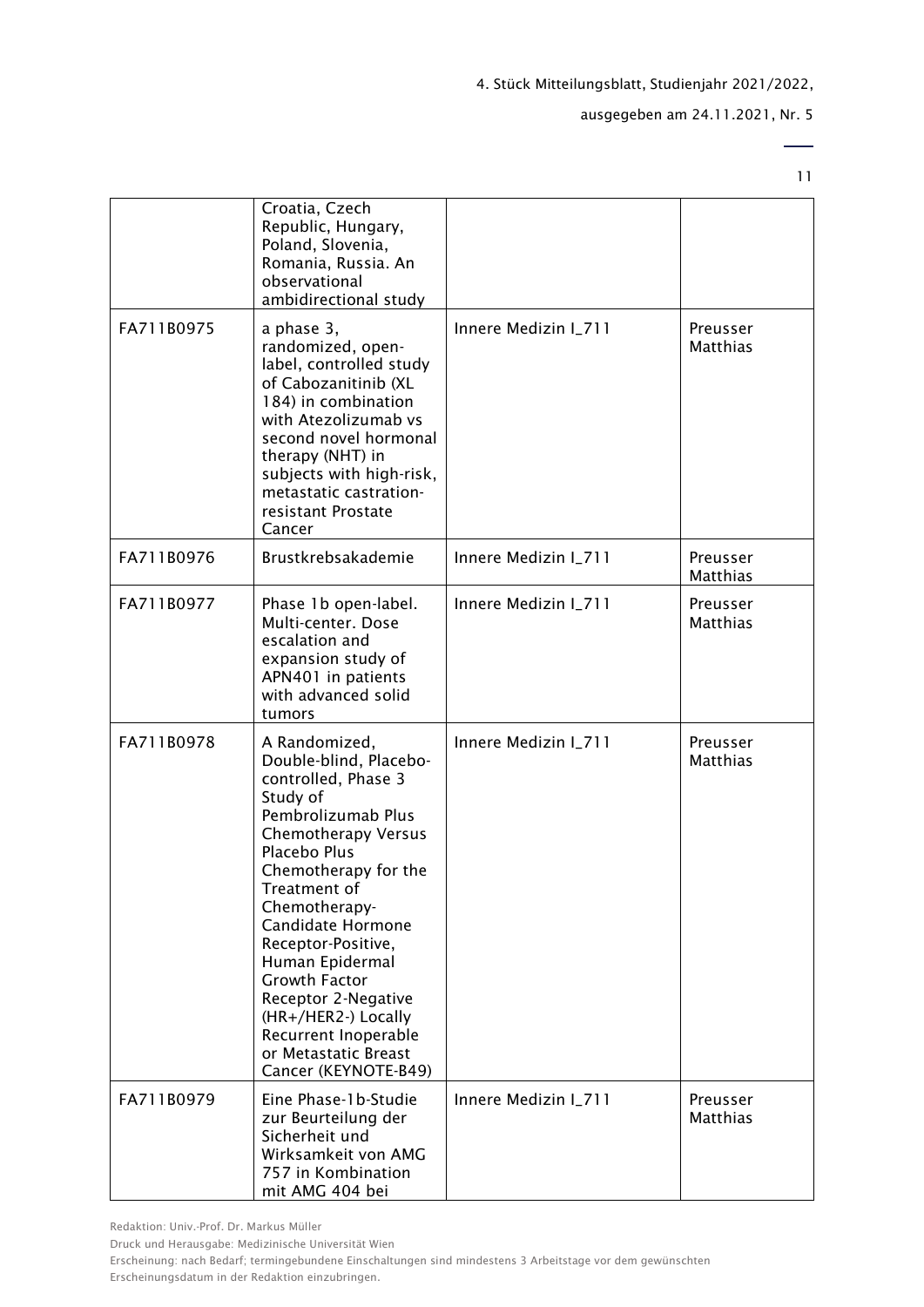ausgegeben am 24.11.2021, Nr. 5

 $\overline{\phantom{0}}$ 12

|            | Patienten mit                                                                                                                                                                                                                                                                                                                                                                                                     |                      |                      |
|------------|-------------------------------------------------------------------------------------------------------------------------------------------------------------------------------------------------------------------------------------------------------------------------------------------------------------------------------------------------------------------------------------------------------------------|----------------------|----------------------|
|            | kleinzelligem                                                                                                                                                                                                                                                                                                                                                                                                     |                      |                      |
|            | Lungenkrebs (SCLC)                                                                                                                                                                                                                                                                                                                                                                                                |                      |                      |
| FA711B0980 | A Phase 3,<br>Randomized, Double-<br>Blind, Placebo-<br>Controlled, Multicenter<br>Study to Evaluate the<br>Efficacy and Safety of<br>Tafasitamab Plus<br>Lenalidomide in<br>Addition to Rituximab<br>Versus Lenalidomide in<br>Addition to Rituximab<br>in Patients With<br>Relapsed/Refractory<br>(R/R) Follicular<br>Lymphoma Grade 1 to<br>2a or R/R Marginal<br>Zone Lymphoma<br>(INCMOR0208-<br>301_inMIND) | Innere Medizin I_711 | Preusser<br>Matthias |
| FA711B0981 | A Phase 2 Randomized<br>Double-blind Study of<br>Relatlimab plus<br>Nivolumab in<br>Combination with<br>Chemotherapy vs.<br>Nivolumab in<br>Combination with<br>Chemotherapy as First<br>Line Treatment for<br>Participants with Stage<br>IV or Recurrent Non-<br>small Cell Lung Cancer<br>(NSCLC)                                                                                                               | Innere Medizin I_711 | Preusser<br>Matthias |
| FA711B0982 | Glioblastoma (GBM)<br>adaptive, global,<br>innovative learning<br>environment (AGILE) is<br>an international,<br>seamless Phase II/III<br>response adaptive<br>randomization<br>platform trial designed<br>to evaluate multiple<br>therapies in newly<br>diagnosed (ND) and<br>recurrent GBM.                                                                                                                     | Innere Medizin I_711 | Preusser<br>Matthias |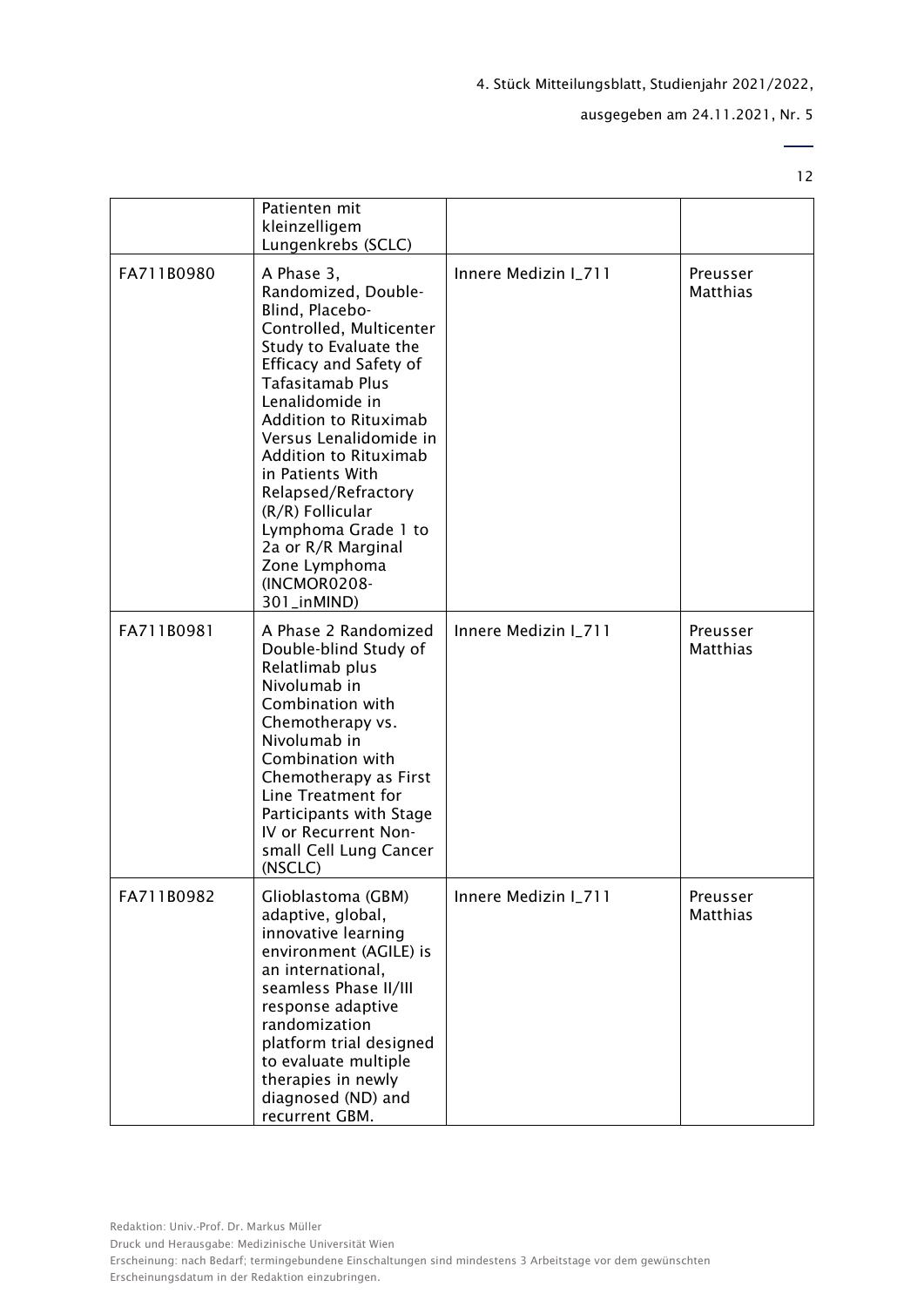ausgegeben am 24.11.2021, Nr. 5

 $\overline{\phantom{0}}$ 13

| FA711B0983 | Eine randomisierte<br>Phase II Studie zur<br>Zweitlinienbehandlung<br>mit liposomalem<br>Irinotecan und 5-FU im<br>Vergleich zu<br>liposomalen Irinotecan<br>mit S1 bei Patienten<br>mit einem<br>metastasierten<br>Pankreaskarzinom die<br>eine Erstlinientherapie<br>mit Gemcitbine<br>erhalten haben | Innere Medizin I_711 | Preusser<br>Matthias        |
|------------|---------------------------------------------------------------------------------------------------------------------------------------------------------------------------------------------------------------------------------------------------------------------------------------------------------|----------------------|-----------------------------|
| FA711B0984 | A Phase 1b Study<br>Evaluating the Safety,<br>Tolerability,<br>Pharmacokinetics, and<br>Efficacy of AMG 160 in<br>Subjects with Non-<br>Small Cell Lung Cancer                                                                                                                                          | Innere Medizin I_711 | Preusser<br><b>Matthias</b> |
| FA711C0120 | Vonicog alfa<br>(recombinant von<br>Willebrand factor)<br><b>Treatment Outcomes</b><br>in von Willebrand<br>Disease in Selected<br>European Countries: a<br>Retrospective Chart<br><b>Review Study</b>                                                                                                  | Innere Medizin I_711 | Kyrle Paul<br>Alexander     |
| FA711C0632 | JHTB-Studie - A Phase 2<br>Study of LY2784544 in<br>Patients with<br>Myeloproliferative<br>Neoplasms                                                                                                                                                                                                    | Innere Medizin I_711 | Valent Peter                |
| FA711C1086 | Eine Phase-1-Studie zur<br>Bestimmung der<br>Sicherheit,<br>Verträglichkeit,<br>Pharmakokinetik und<br>Pharmakodynamik von<br><b>BCX9930 in</b><br>Einzeldosen und<br>Mehrfachdosen bei<br>gesunden Probanden<br>und bei Patienten mit<br>paroxysmaler<br>nächtlicher<br>Hämoglobinurie (PNH)           | Innere Medizin I_711 | Valent Peter                |
| FA711C1316 | Emicizumab in Patients<br>with acquired                                                                                                                                                                                                                                                                 | Innere Medizin I_711 | Valent Peter                |

Redaktion: Univ.-Prof. Dr. Markus Müller

Druck und Herausgabe: Medizinische Universität Wien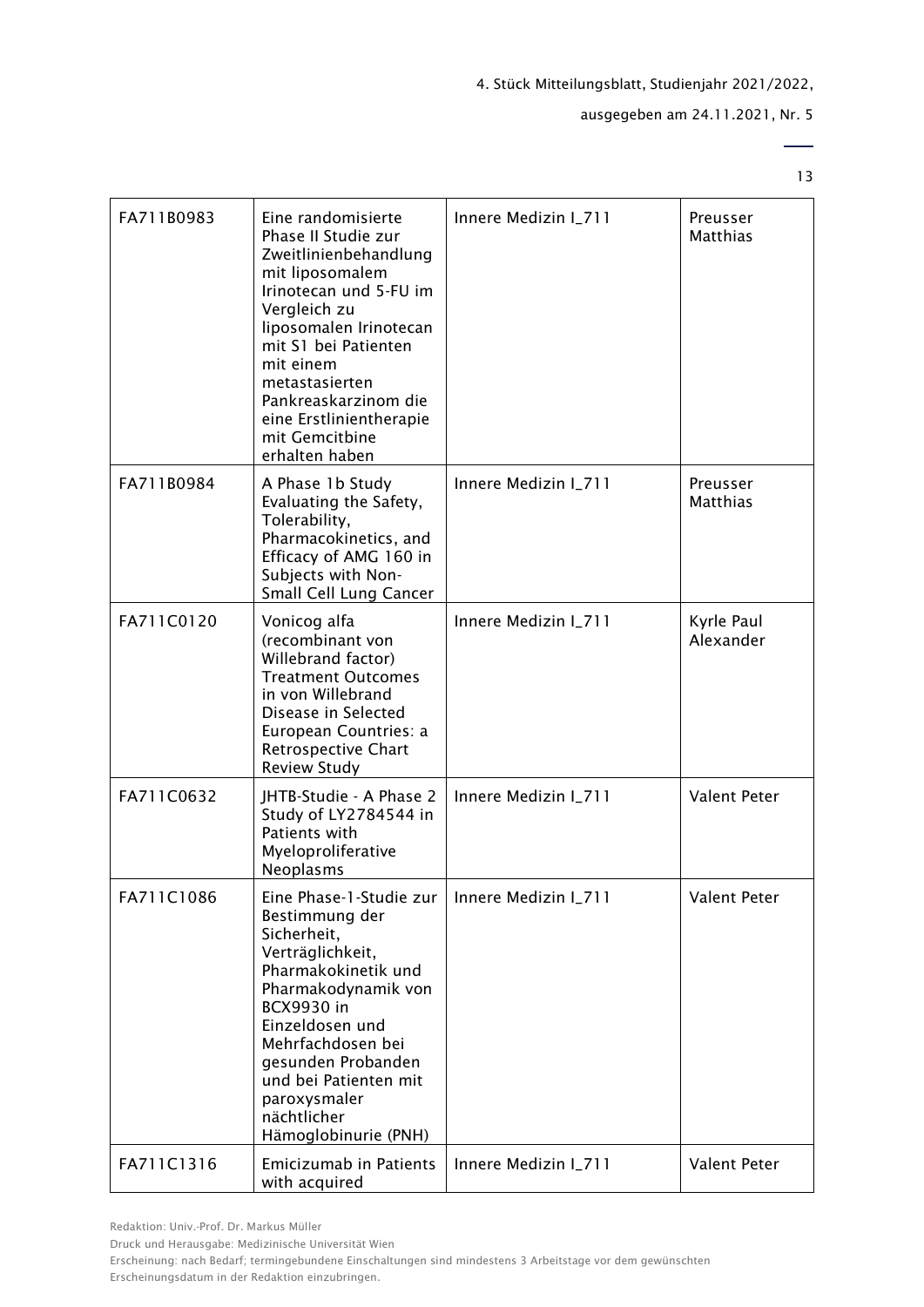#### ausgegeben am 24.11.2021, Nr. 5

14

 $\overline{a}$ 

|            | hemophilia A:<br>Multicenter, single-<br>arm, open-label clinical<br>trial                                                                                                                           |                       |                        |
|------------|------------------------------------------------------------------------------------------------------------------------------------------------------------------------------------------------------|-----------------------|------------------------|
| FA711D0305 | <b>CAPNETZ -</b><br>Epidemiologische<br>Studie und Aufbau<br>einer Biobank zur<br>ambulant erworbenen<br>Pneumonie                                                                                   | Innere Medizin I_711  | Burgmann<br>Heinz      |
| FA711D0309 | The Moyen-Ogooué<br>Pregnancy and Birth<br>Cohort                                                                                                                                                    | Innere Medizin I_711  | Burgmann<br>Heinz      |
| FA712A0306 | Early Stage:<br>Combination of<br>Artemisinin with 5-<br>ALA/heme<br>biosynthesis<br>modulators as novel<br>therapy for brain<br>tumors and other<br>cancers                                         | Innere Medizin I_711  | Berger Walter          |
| FA712A0908 | Asseessment of<br>immune checkpoint-<br>associated biomarkers<br>(PD-L1, PD-L2, IRF1,<br>and CD8A) in formalin-<br>fixed, paraffin-<br>embeded tissue<br>samples in a<br>GeneXpert test<br>cartridge | Innere Medizin I_711  | <b>Filipits Martin</b> |
| UE71106004 | Personalkostenförderu<br>ng                                                                                                                                                                          | Innere Medizin I_711  | Valent Peter           |
| FA714B0382 | MULTivessel<br>Immediate versus<br>STAged<br>RevaScularization in<br>Acute Myocardial<br>Infarction - The<br><b>MULTISTARS AMI Trial</b>                                                             | Innere Medizin II_714 | Lang Irene             |
| FA714B0383 | Akute<br>Machbarkeitsstudie<br>zur Beurteilung der<br>Sicherheit und<br>Leistung des Aria CV<br>Akutsystems für PH bei<br>Patienten mit<br>pulmonaler Hypertonie<br>der WHO-Gruppen 2                | Innere Medizin II_714 | Lang Irene             |

Redaktion: Univ.-Prof. Dr. Markus Müller

Druck und Herausgabe: Medizinische Universität Wien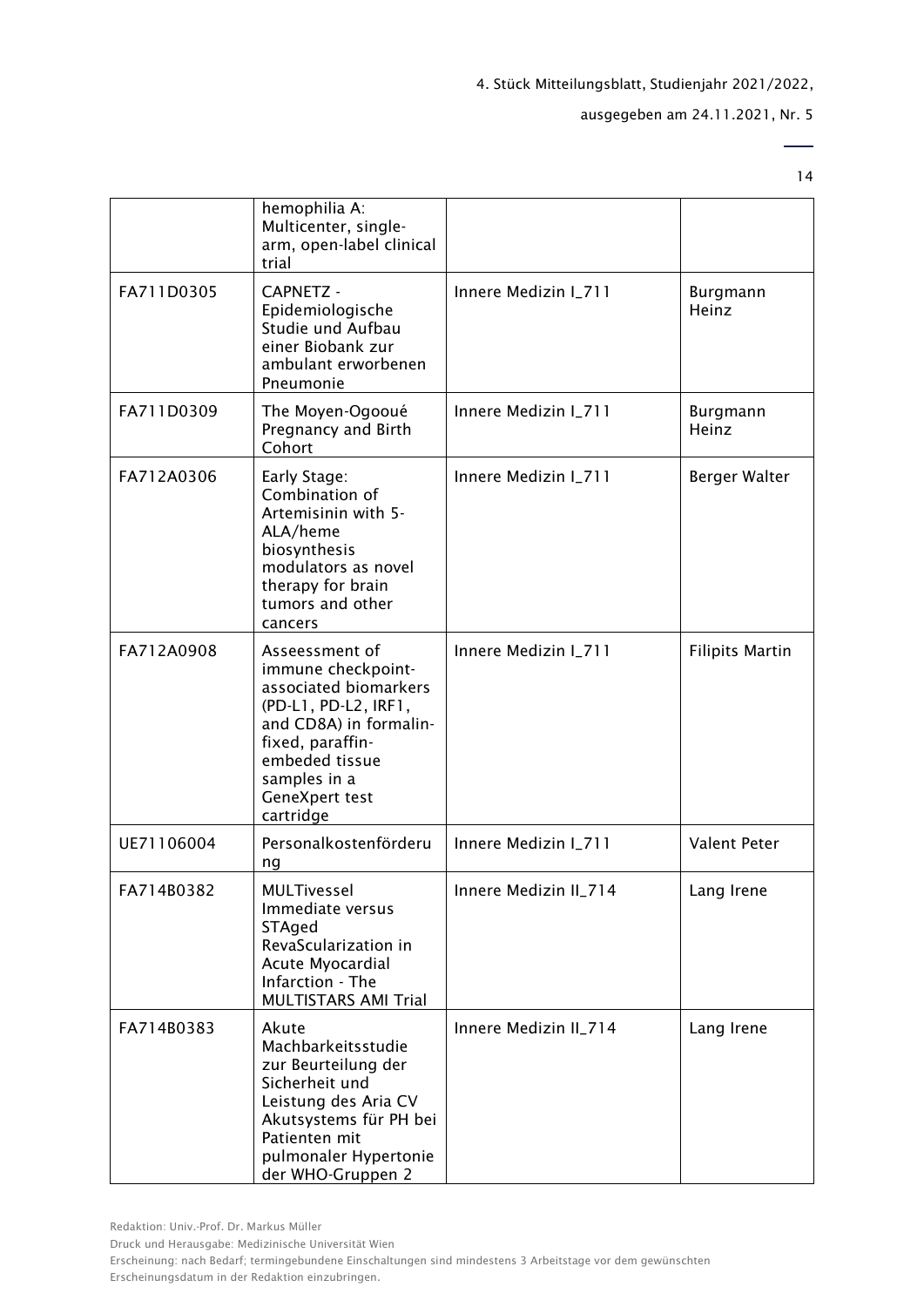#### ausgegeben am 24.11.2021, Nr. 5

15

 $\overline{\phantom{0}}$ 

|            | und 3 - Aria CV WHO<br>2&3 PH Acute Study                                                                                                                                                                                                                          |                       |                                 |
|------------|--------------------------------------------------------------------------------------------------------------------------------------------------------------------------------------------------------------------------------------------------------------------|-----------------------|---------------------------------|
| FA714B0384 | <b>Balloon pulmonary</b><br>angioplasty versus<br>pulmonary<br>endarterectomy in<br>patients with chronic<br>thromboembolic<br>pulmonary<br>hypertension: a non-<br>inferiority randomized<br>trial (GO CTEPH)                                                     | Innere Medizin II_714 | Lang Irene                      |
| FA714B0529 | EU H2020 731532 -<br><b>ReGenHeart</b>                                                                                                                                                                                                                             | Innere Medizin II_714 | Pavone-<br>Gyöngyösi<br>Mariann |
| FA714B1522 | A long-term,<br>multicenter, single-<br>arm, open-label<br>extension of the<br>SERENADE study, to<br>assess the safety and<br>efficacy of macitentan<br>in subjects with heart<br>failure with preserved<br>ejection fraction and<br>pulmonary vascular<br>disease | Innere Medizin II_714 | Kastner<br>Johannes             |
| FA714B1709 | Nicht-interventionelle<br>Studie zur Edoxaban-<br>Therapie in der<br>klinischen<br>Routinepraxis bei<br>Patienten mit nicht-<br>valvulärem<br>Vorhofflimmern (ETNA-<br>AF-Europe)                                                                                  | Innere Medizin II_714 | Gwechenberge<br>r Marianne      |
| FA714B2013 | Support for a claim<br>extension for NT-<br>proBNP in diabetes in<br>China                                                                                                                                                                                         | Innere Medizin II_714 | Hülsmann<br>Martin              |
| FA714B2405 | <b>GEMS-AF</b>                                                                                                                                                                                                                                                     | Innere Medizin II_714 | Pezawas<br><b>Thomas</b>        |
| FA714B2406 | Post Market Clinical<br>Follow up Studie                                                                                                                                                                                                                           | Innere Medizin II_714 | Pezawas<br><b>Thomas</b>        |
| FA714B2711 | Factor XA-inhibition in<br>RENal patients with<br>non-valvular atrial                                                                                                                                                                                              | Innere Medizin II_714 | Bergler-Klein<br>Jutta          |

Druck und Herausgabe: Medizinische Universität Wien

Erscheinung: nach Bedarf; termingebundene Einschaltungen sind mindestens 3 Arbeitstage vor dem gewünschten Erscheinungsdatum in der Redaktion einzubringen.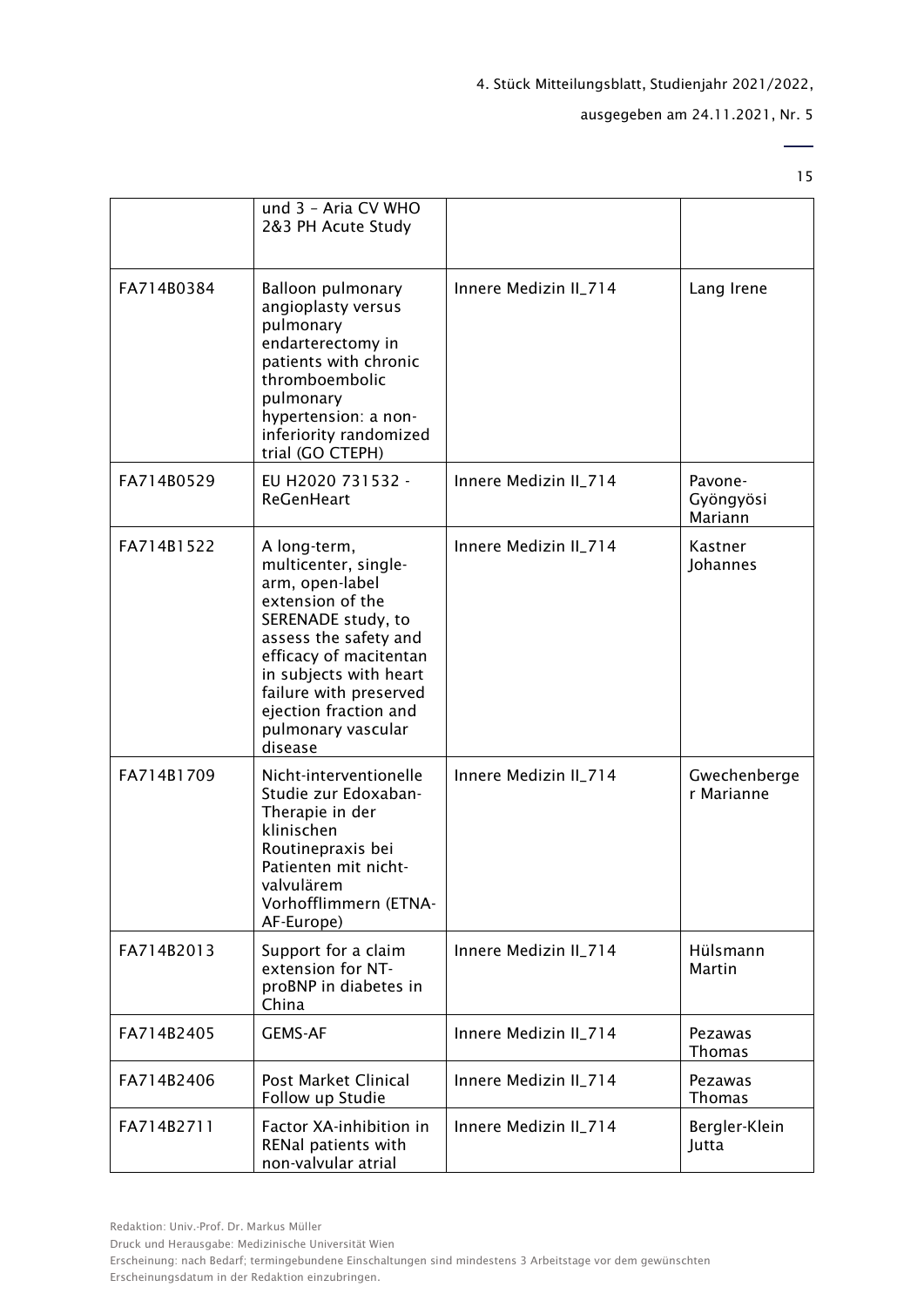#### ausgegeben am 24.11.2021, Nr. 5

16

 $\overline{\phantom{0}}$ 

|            | fibrillation<br>Observational study                                                                                                                                                                                                                                                                                                                                                                                                                                                         |                       |                                |
|------------|---------------------------------------------------------------------------------------------------------------------------------------------------------------------------------------------------------------------------------------------------------------------------------------------------------------------------------------------------------------------------------------------------------------------------------------------------------------------------------------------|-----------------------|--------------------------------|
| FA714B2715 | Postmarket Study -<br>TriageTru                                                                                                                                                                                                                                                                                                                                                                                                                                                             | Innere Medizin II_714 | Bergler-Klein<br>Jutta         |
| FA714B3108 | Optimizing Beta<br>Blocker Dosage in<br>Women Using the<br>Wearable Cardioverter<br>Defibrillator - OPT-BB<br>Women                                                                                                                                                                                                                                                                                                                                                                         | Innere Medizin II_714 | Kastner<br>Johannes            |
| FA714B3801 | NOAH - Afnet 6: Non-<br>vitamin K antagonist<br>Oral anticoagulants in<br>patients with Atrial<br>High rate episodes                                                                                                                                                                                                                                                                                                                                                                        | Innere Medizin II_714 | Bergler-Klein<br>Jutta         |
| FA714B4401 | Stress bei<br>medizinischen<br>Personal und<br>Kontrollen                                                                                                                                                                                                                                                                                                                                                                                                                                   | Innere Medizin II_714 | Sponder<br>Michael             |
| FA714B4903 | Eine randomisierte,<br>doppelblinde,<br>placebokontrollierte<br>Phase-III-Studie zu<br>Pembrolizumab plus<br>Chemotherapie im<br>Vergleich zu Placebo<br>plus Chemotherapie<br>zur Behandlung von<br>Teilnehmern mit einem<br>Hormonrezeptor-<br>positiven, humanen<br>epidermalen<br>Wachstumsfaktor-<br>Rezeptor-2-negativen<br>(HR+/HER2-), lokal<br>rezidivierenden,<br>inoperablen oder<br>metastasierenden<br>Brustkrebs, der ein<br>Chemotherapie-<br>Kandidat ist (KEYNOTE-<br>B49) | Innere Medizin II_714 | Kastl Stefan                   |
| FA714B5101 | Iron and chronic<br>thrombosis                                                                                                                                                                                                                                                                                                                                                                                                                                                              | Innere Medizin II_714 | Campean<br>loana-<br>Alexandra |
| FA714B5301 | Diagnostic accuracy of<br>artificial intelligence<br>algorithms in the<br>diagnosis of cardiac                                                                                                                                                                                                                                                                                                                                                                                              | Innere Medizin II_714 | Nitsche<br>Christian           |

Druck und Herausgabe: Medizinische Universität Wien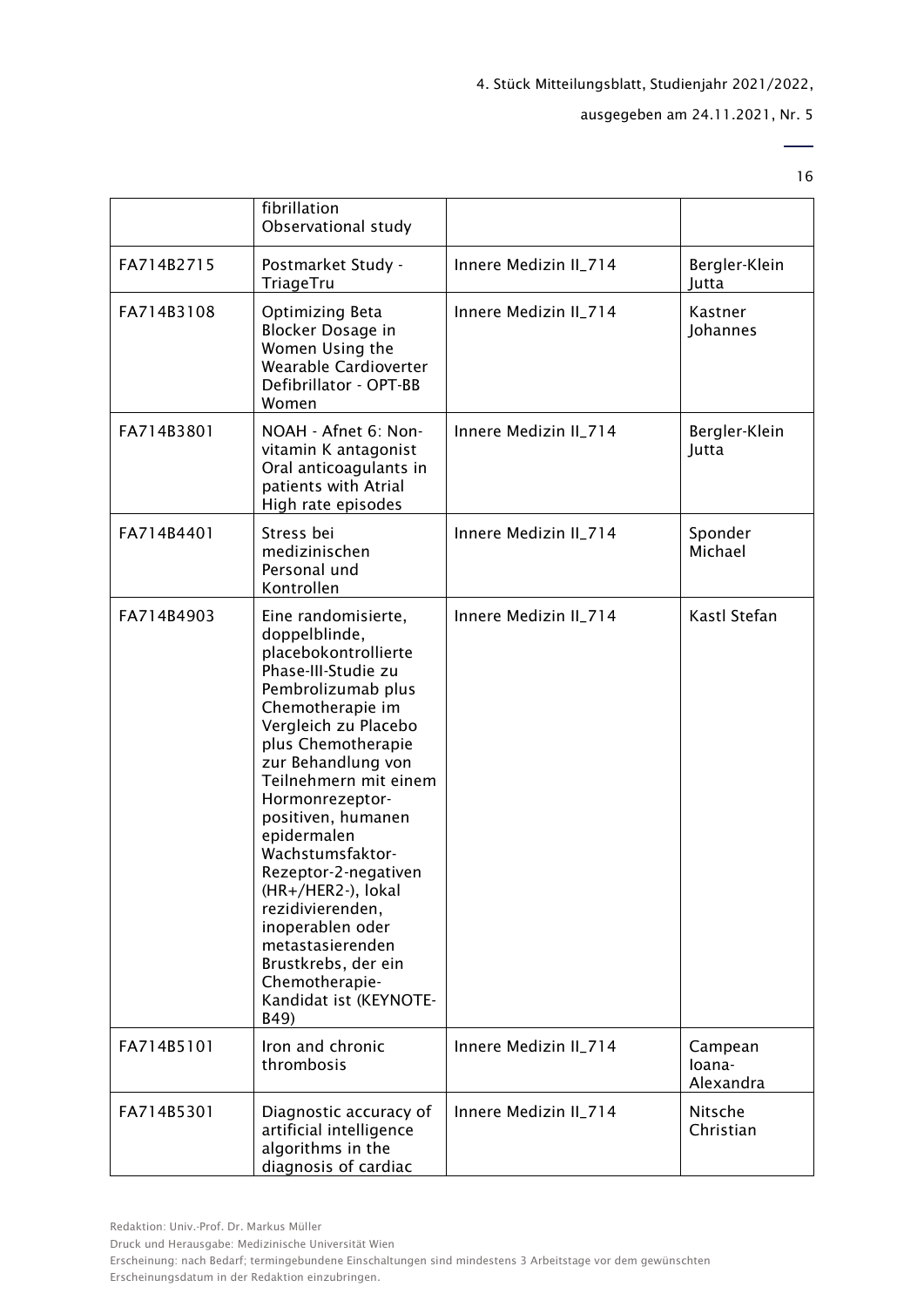ausgegeben am 24.11.2021, Nr. 5

17

 $\overline{\phantom{0}}$ 

|            | tracer uptake on bone<br>scintigraphy                                                                                                                                                                                                                                                                                                                                                                                                                          |                       |                       |
|------------|----------------------------------------------------------------------------------------------------------------------------------------------------------------------------------------------------------------------------------------------------------------------------------------------------------------------------------------------------------------------------------------------------------------------------------------------------------------|-----------------------|-----------------------|
| FA714C0309 | "A randomized,<br>double-blind, placebo-<br>controlled, parallel-<br>group, multicenter,<br>event-driven Phase III<br>study to investigate<br>the efficacy and safety<br>of finerenone on the<br>reduction of<br>cardiovascular<br>morbidity and<br>mortality in subjects<br>with type 2 diabetes<br>mellitus and the<br>clinical diagnosis of<br>diabetic kidney disease<br>in addition to standard<br>of care" und der Bayer-<br>Nummer IMP17530<br>(FIGARO) | Innere Medizin II_714 | Schernthaner<br>Gerit |
| FA714C0709 | Head-to-Head<br>Comparison of<br><b>SIROlimus versus</b><br>Paclitaxel Drug-Eluting<br><b>BallooN Angioplasty in</b><br>the Femoropopliteal<br>Artery                                                                                                                                                                                                                                                                                                          | Innere Medizin II_714 | Schlager Oliver       |
| FA714D0504 | Wirksamkeit und<br>Sicherheit von<br>Benralizumab im Real-<br>World Setting in<br>Patienten mit<br>schwerem<br>eosinophilem Asthma<br>in Wien - (BEHAVE)<br>1.1. Projekttitel<br>(Englisch): The real-<br>world effectiveness<br>and safety of<br>Benralizumab in<br>patients with severe<br>eosinophilic asthma in<br>Vienna - (BEHAVE)                                                                                                                       | Innere Medizin II_714 | <b>Idzko Marco</b>    |
| UE71406015 | Comprehensive<br>imaging and patient<br>management training<br>with regard to edge-to-<br>edge mitral and<br>tricuspid valve<br>procedures                                                                                                                                                                                                                                                                                                                     | Innere Medizin II_714 | Mascherbauer<br>Julia |

Redaktion: Univ.-Prof. Dr. Markus Müller

Druck und Herausgabe: Medizinische Universität Wien

Erscheinung: nach Bedarf; termingebundene Einschaltungen sind mindestens 3 Arbeitstage vor dem gewünschten Erscheinungsdatum in der Redaktion einzubringen.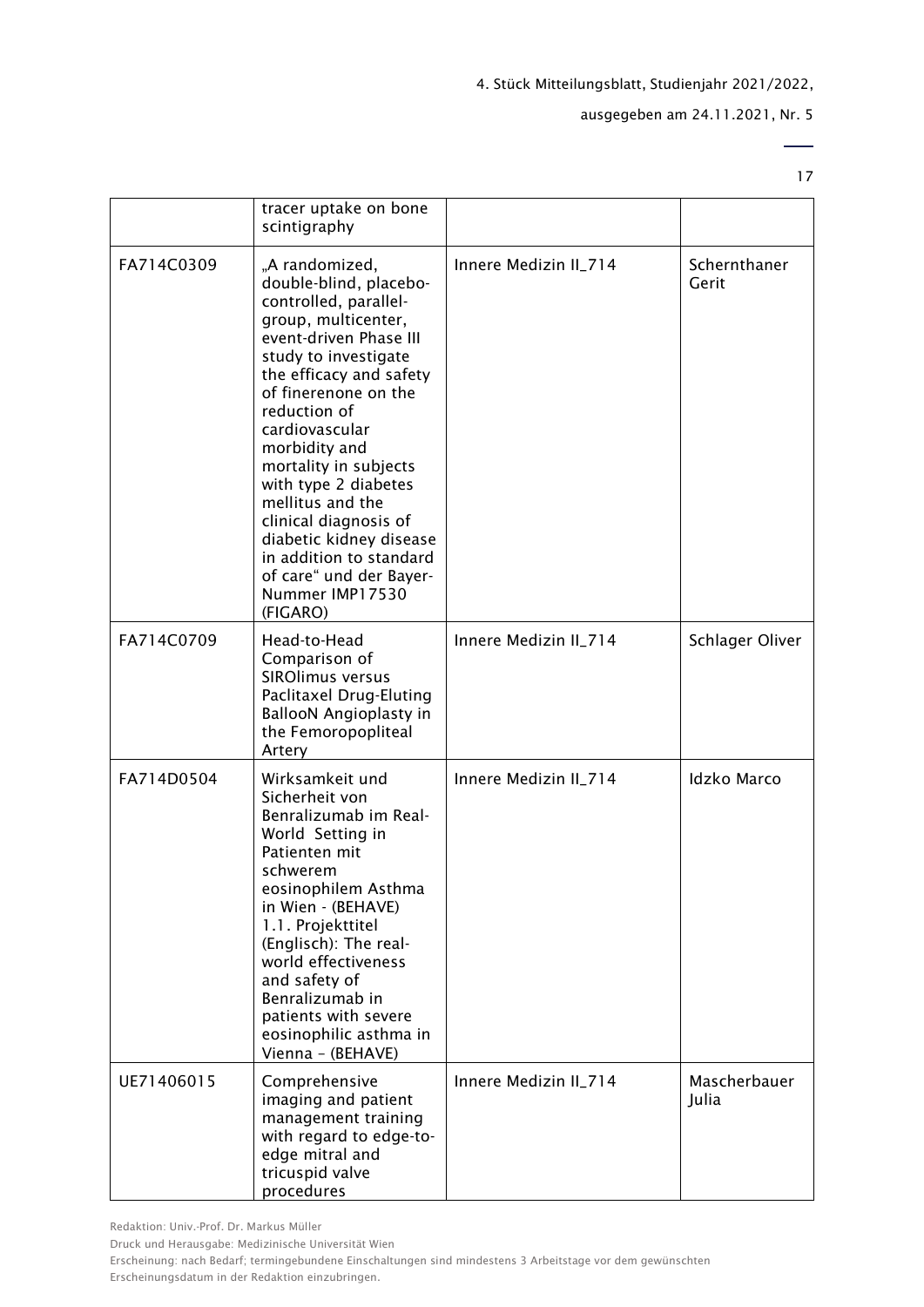#### ausgegeben am 24.11.2021, Nr. 5

18

| FA716B0311 | A phase 3 randomized,<br>multicenter,<br>multinational, double-<br>blinded study<br>comparing the efficacy<br>and safety of repeated<br>biweekly infusions<br>ofneo GAA (GZ402666)<br>and alglucosidase alfa<br>in treatment naive<br>patients with late<br>onset Pompe disease                                                                                                                                   | Innere Medizin III_716 | Kautzky-Willer<br>Alexandra |
|------------|-------------------------------------------------------------------------------------------------------------------------------------------------------------------------------------------------------------------------------------------------------------------------------------------------------------------------------------------------------------------------------------------------------------------|------------------------|-----------------------------|
| FA716B0616 | A randomized, double-<br>blind, placebo-<br>controlled, multi-<br>center study to assess<br>the safety and efficacy<br>of individually titrated<br>oral doses of<br>runcaciguat in subjects<br>with clinical diagnosis<br>of chronic kidney<br>disease with diabetes<br>and/or hypertension<br>and at least one<br>cardiovascular<br>comorbidity",<br><b>CONCORD Study und</b><br>der Bayer-Nummer BAY<br>1101042 | Innere Medizin III_716 | Kautzky-Willer<br>Alexandra |
| FA716B1404 | "A Randomized,<br>Controlled, Multi-<br>Center Study to<br>Evaluate the Safety and<br><b>Efficacy of Paltusotine</b><br>in Subjects with<br><b>Acromegaly Treated</b><br>with Long-acting<br>Somatostatin Receptor<br>Ligands", Protocol<br>Number CRN00808-09                                                                                                                                                    | Innere Medizin III_716 | Vila Greisa                 |
| FA716C0826 | A Phase 1/2, Baseline-<br>controlled, Non-<br>randomised, Open-<br>label, Single-ascending<br>Dose Study of a Novel<br>Adeno-associated Viral<br>Vector (FLT190) in<br>Patients with Fabry<br><b>Disease</b>                                                                                                                                                                                                      | Innere Medizin III_716 | Sunder-<br>Plaßmann Gere    |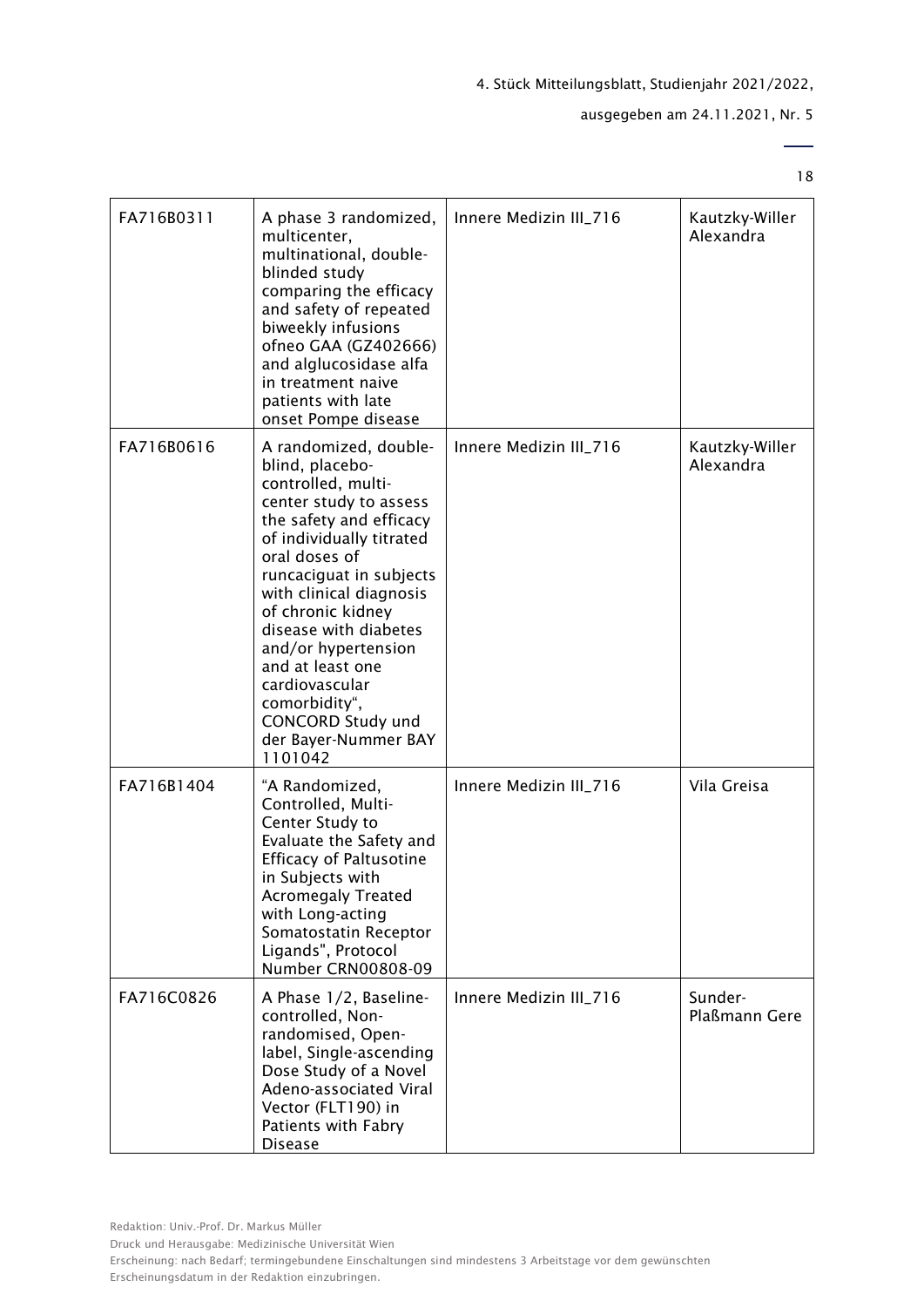#### ausgegeben am 24.11.2021, Nr. 5

19

 $\overline{\phantom{0}}$ 

| FA716C0827 | Eine multizentrische,<br>einarmige, offene<br>Studie zur Beurteilung<br>der Wirksamkeit und<br>Sicherheit von oralem,<br>zweimal täglichem<br>LNP023 bei<br>erwachsenen aHUS-<br>Patienten, die nicht mit<br>einer Komplement-<br>Inhibitor-Therapie<br>behandelt werden                                             | Innere Medizin III_716 | Sunder-<br>Plaßmann Gere |
|------------|----------------------------------------------------------------------------------------------------------------------------------------------------------------------------------------------------------------------------------------------------------------------------------------------------------------------|------------------------|--------------------------|
| FA716C0915 | Safety, Tolerability and<br><b>Efficacy of Monoclonal</b><br>CD38 Antibody<br>Felzartamab in Late<br>Antibody-Mediated<br><b>Renal Allograft Rejection</b><br>- A Phase 2 Pilot Trial                                                                                                                                | Innere Medizin III_716 | Böhmig Georg             |
| FA716C1019 | An International,<br>Randomized, Double-<br>Blind, Placebo-<br>Controlled Study to<br>Evaluate the Effect od<br>Sodium Zirconium<br>Cyclosilicate on<br>Arrhythmia-Related<br>Cardiovascular<br><b>Outcomes in Participants</b><br>on Chronic Hemodialysis<br>with Recurrent<br>Hyperkalemia, (DIALIZE-<br>Outcomes) | Innere Medizin III_716 | Oberbauer<br>Rainer      |
| FA716C1020 | Genomics-based<br>immunological risk<br>stratification in kidney<br>transplantation                                                                                                                                                                                                                                  | Innere Medizin III 716 | Oberbauer<br>Rainer      |
| FA716D0718 | Förderung des Aufbaues<br>einer umfangreichen<br>Datenbank zur<br>translationalen<br>Forschung auf dem<br>Gebiet der<br>Immundefekte                                                                                                                                                                                 | Innere Medizin III_716 | Scheinecker<br>Clemens   |
| FA716D1503 | Interleukin 17 and<br>osteoclastogenesis in<br>psoriatic arthritis: The<br>effects of IL-17 blockade                                                                                                                                                                                                                 | Innere Medizin III_716 | Hayer Silvia             |

Redaktion: Univ.-Prof. Dr. Markus Müller

Druck und Herausgabe: Medizinische Universität Wien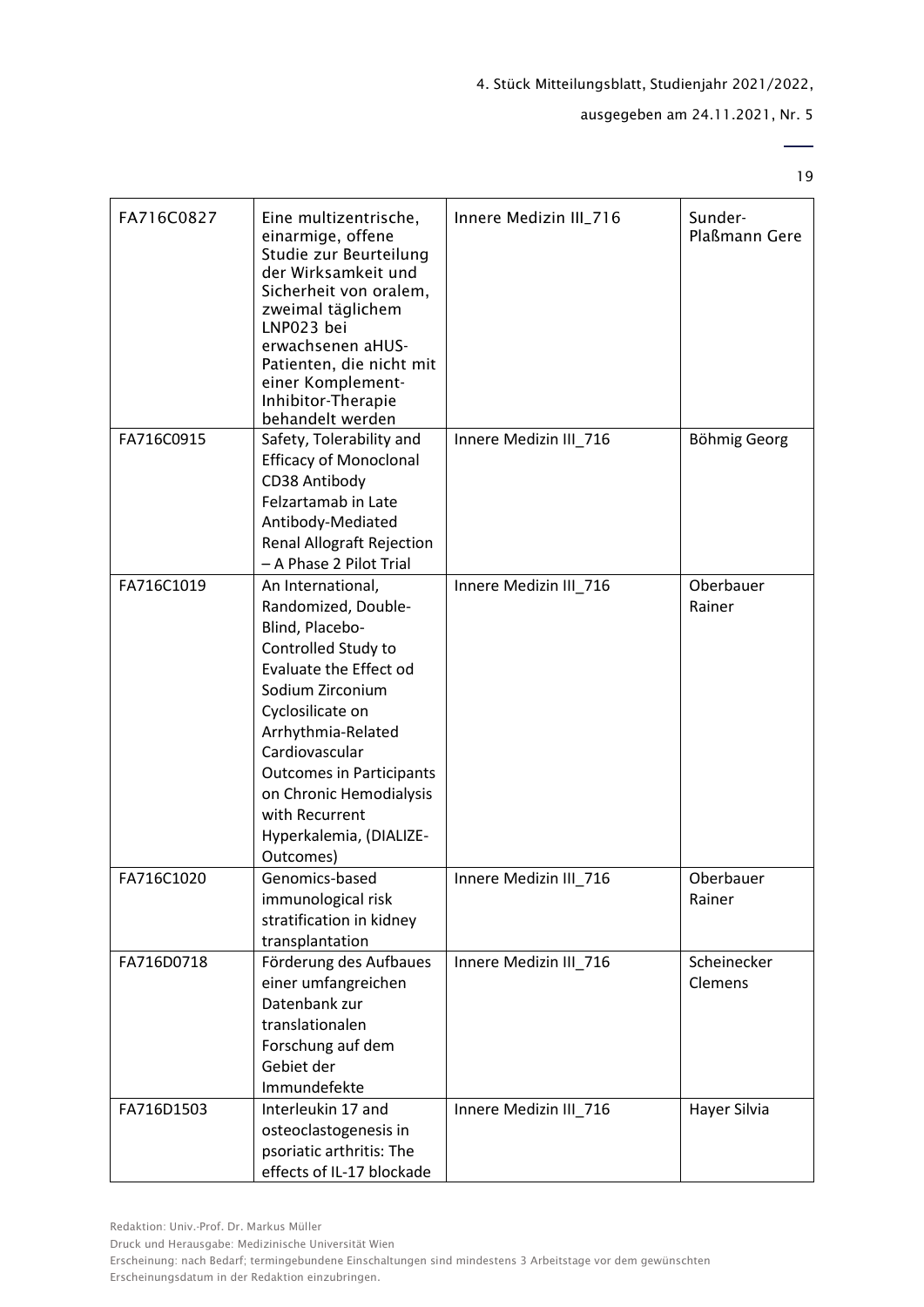#### ausgegeben am 24.11.2021, Nr. 5

20

 $\overline{\phantom{0}}$ 

| FA716D2001 | Funding IMI project                                                                                                                                                                                                                                                                                                                                               | Innere Medizin III 716 | <b>Bonelli Michael</b> |
|------------|-------------------------------------------------------------------------------------------------------------------------------------------------------------------------------------------------------------------------------------------------------------------------------------------------------------------------------------------------------------------|------------------------|------------------------|
|            | <b>RTCure</b>                                                                                                                                                                                                                                                                                                                                                     |                        |                        |
| FA716E0830 | An open-label extension<br>and safety monitoring<br>study of moderate to<br>severe                                                                                                                                                                                                                                                                                | Innere Medizin III 716 | <b>Trauner Michael</b> |
| FA716E0838 | An Open-Label,<br>Multicenter Study to<br>Evaluate Long-Term<br><b>Outcomes With ABT-</b><br>450/Ritonavir/ABT-267<br>(ABT-450/r/ABT-267)<br>and ABT-333 With or<br>Without Ribavirin (RBV)<br>in Adults With Genotype<br>1 Chronic Hepatitis C<br>Virus (HCV) Infection<br>(TOPAZ-I)"                                                                            | Innere Medizin III_716 | <b>Trauner Michael</b> |
| FA716E0840 | A Randomized, Double-<br>Blind, Placebo-<br>Controlled, Phase 3<br>Study of Ramucirumab<br>and Best Supportive Care<br>(BSC) Versus Placebo and<br><b>BSC as Second-Line</b><br><b>Treatment in Patients</b><br>With Hepatocellular<br>Carcinoma and Elevated<br>Baseline Alpha-<br>Fetoprotein (AFP)<br><b>Following First-</b><br>LineTherapy With<br>Sorafenib | Innere Medizin III_716 | <b>Trauner Michael</b> |
| FA716E0843 | AN OPEN-LABEL<br><b>EXTENSION AND SAFETY</b><br>MONITORING STUDY OF<br>PATIENTS WITH<br>MODERATELY TO<br>SEVERELY ACTIVE<br><b>CROHN'S DISEASE</b><br>PREVIOUSLY ENROLLED<br>IN THE ETROLIZUMAB<br>PHASE III PROTOCOL<br>GA29144                                                                                                                                  | Innere Medizin III 716 | <b>Trauner Michael</b> |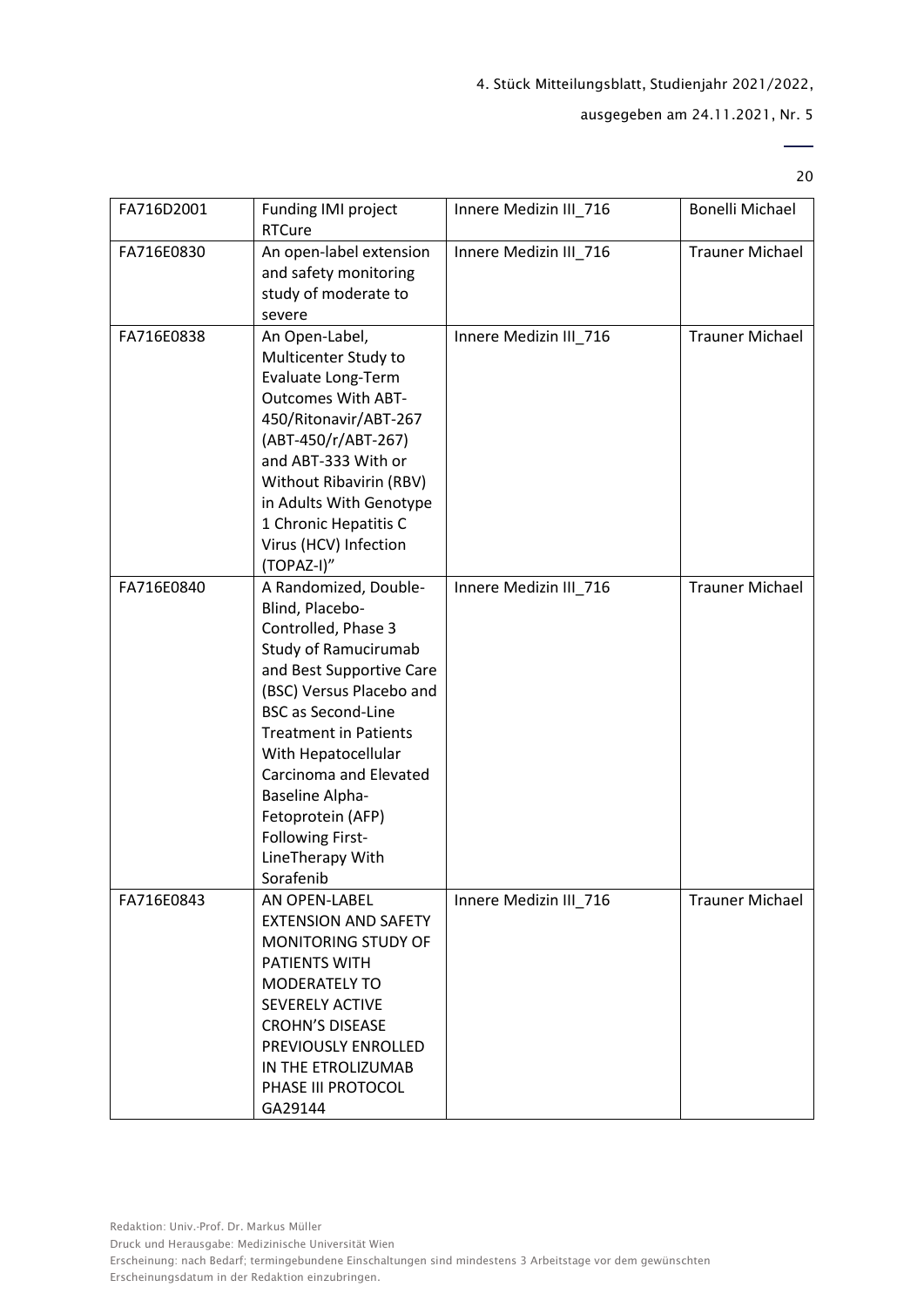#### ausgegeben am 24.11.2021, Nr. 5

21

 $\overline{\phantom{a}}$ 

| FA716E0844 | A PHASE III,                    | Innere Medizin III_716 | <b>Trauner Michael</b> |
|------------|---------------------------------|------------------------|------------------------|
|            | RANDOMIZED, DOUBLE-             |                        |                        |
|            | BLIND, PLACEBO-                 |                        |                        |
|            | CONTROLLED,                     |                        |                        |
|            | MULTICENTER STUDY TO            |                        |                        |
|            | <b>EVALUATE THE EFFICACY</b>    |                        |                        |
|            | AND SAFETY OF                   |                        |                        |
|            | ETROLIZUMAB AS AN               |                        |                        |
|            | <b>INDUCTION AND</b>            |                        |                        |
|            | <b>MAINTENANCE</b>              |                        |                        |
|            | <b>TREATMENT FOR</b>            |                        |                        |
|            |                                 |                        |                        |
|            | <b>PATIENTS WITH</b>            |                        |                        |
|            | MODERATELY TO                   |                        |                        |
|            | <b>SEVERELY ACTIVE</b>          |                        |                        |
|            | <b>CROHN'S DISEASE</b>          |                        |                        |
| FA716E0858 | A randomized, multi-            | Innere Medizin III_716 | <b>Trauner Michael</b> |
|            | center phase III study of       |                        |                        |
|            | Nivolumab versus                |                        |                        |
|            | Sorafenib as first-line         |                        |                        |
|            | treatment in patients           |                        |                        |
|            | with advanced HCC               |                        |                        |
| FA716E0944 | <b>Efficacy of sGC agonists</b> | Innere Medizin III_716 | <b>Trauner Michael</b> |
|            | in biliary cirrhosis and        |                        |                        |
|            | portal hypertension             |                        |                        |
| FA716E0949 | <b>Consultancy Agreement</b>    | Innere Medizin III_716 | <b>Trauner Michael</b> |
|            | Boehringer Ingelheim            |                        |                        |
|            | <b>International GmbH</b>       |                        |                        |
| FA716E0994 | A multinational                 |                        | <b>Trauner Michael</b> |
|            |                                 | Innere Medizin III_716 |                        |
|            | observational registry          |                        |                        |
|            | collecting data on the          |                        |                        |
|            | profile of patients with        |                        |                        |
|            | chronic hepatitis D virus       |                        |                        |
|            | infection receiving             |                        |                        |
|            | treatment with                  |                        |                        |
|            | buleviritide                    |                        |                        |
| FA716E0995 | ICARUS-IBD:                     | Innere Medizin III_716 | <b>Trauner Michael</b> |
|            | International study of          |                        |                        |
|            | COVID-19 Antibody               |                        |                        |
|            | Response Under                  |                        |                        |
|            | Sustained immune                |                        |                        |
|            | suppression in                  |                        |                        |
|            | <b>Inflammatory Bowel</b>       |                        |                        |
|            | <b>Disease</b>                  |                        |                        |
| FA716E0996 | FW-UC-001, A phase              | Innere Medizin III_716 | <b>Trauner Michael</b> |
|            | I/IIa, three-stage study        |                        |                        |
|            |                                 |                        |                        |
|            | to investigate the safety,      |                        |                        |
|            | the efficacy and the            |                        |                        |

Redaktion: Univ.-Prof. Dr. Markus Müller

Druck und Herausgabe: Medizinische Universität Wien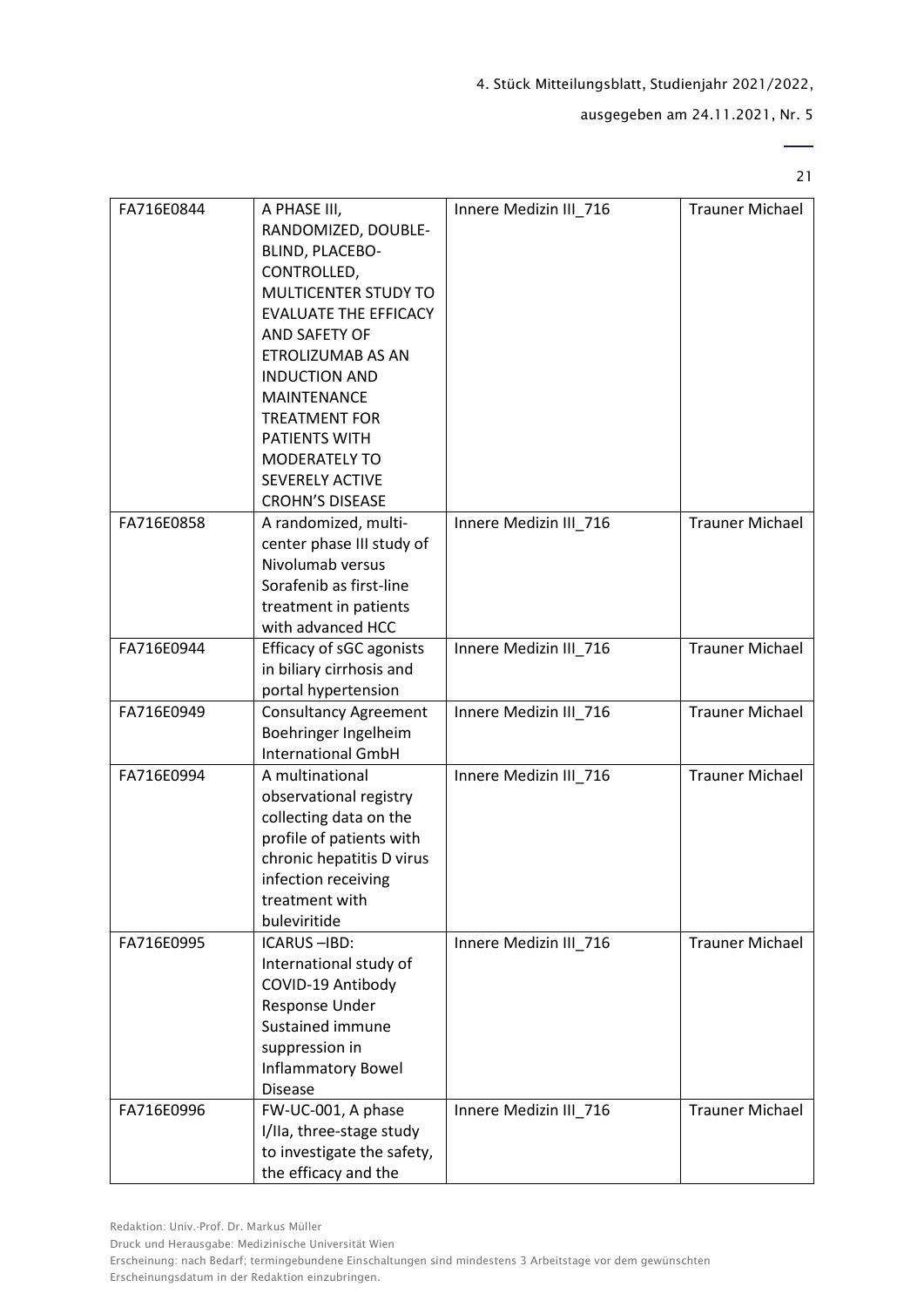ausgegeben am 24.11.2021, Nr. 5

 $\overline{\phantom{0}}$ 22

|            | pharmacokinetics of              |                        |                        |
|------------|----------------------------------|------------------------|------------------------|
|            | Niclosamide enemas in            |                        |                        |
|            | subjects with active             |                        |                        |
|            | <b>Ulcerative Proctitis or</b>   |                        |                        |
|            | <b>Ulcerative Procto-</b>        |                        |                        |
|            | Sigmoiditis                      |                        |                        |
| FA716E0997 | A Phase 2 Randomized,            | Innere Medizin III_716 | <b>Trauner Michael</b> |
|            | Double-blind, Placebo-           |                        |                        |
|            | controlled, Parallel-            |                        |                        |
|            | group, Multi-center              |                        |                        |
|            | Study to Evaluate the            |                        |                        |
|            | Safety and Efficacy of           |                        |                        |
|            | Oral PN 943 in Subjects          |                        |                        |
|            | with Moderate to Severe          |                        |                        |
|            | <b>Active Ulcerative Colitis</b> |                        |                        |
| FA716E0998 | A Multicenter, Single-           | Innere Medizin III_716 | <b>Trauner Michael</b> |
|            | Arm Prospective Study            |                        |                        |
|            | to Evaluate Safety and           |                        |                        |
|            | Efficacy of GLE/PIB 8-           |                        |                        |
|            | Week Treatment in Adult          |                        |                        |
|            | and Adolescent Subjects          |                        |                        |
|            | with Acute Hepatitis C           |                        |                        |
|            | Virus (HCV) Infection            |                        |                        |
| FA716E0999 | A Phase 2, Double-Blind,         | Innere Medizin III_716 | <b>Trauner Michael</b> |
|            | Randomized, Parallel             |                        |                        |
|            | <b>Group Study Evaluating</b>    |                        |                        |
|            | the Efficacy, Safety, and        |                        |                        |
|            | Tolerability of                  |                        |                        |
|            | Obeticholic Acid                 |                        |                        |
|            | Administered in                  |                        |                        |
|            | Combination with                 |                        |                        |
|            | Bezafibrate in Subjects          |                        |                        |
|            | with Primary Biliary             |                        |                        |
|            | Cholangitis Who Had an           |                        |                        |
|            | Inadequate Response or           |                        |                        |
|            | Who Were Unable to               |                        |                        |
|            | Tolerate                         |                        |                        |
|            | Ursodeoxycholic Acid             |                        |                        |
| FA716E1001 | A Multicenter,                   | Innere Medizin III_716 | <b>Trauner Michael</b> |
|            | Randomized, Double-              |                        |                        |
|            | Blind, Parallel-Group            |                        |                        |
|            | Study to Assess the              |                        |                        |
|            | <b>Efficacy and Safety of</b>    |                        |                        |
|            | Oral Etrasimod as                |                        |                        |
|            | Induction and                    |                        |                        |
|            | Maintenance Therapy              |                        |                        |
|            | for Moderately to                |                        |                        |

Redaktion: Univ.-Prof. Dr. Markus Müller

Druck und Herausgabe: Medizinische Universität Wien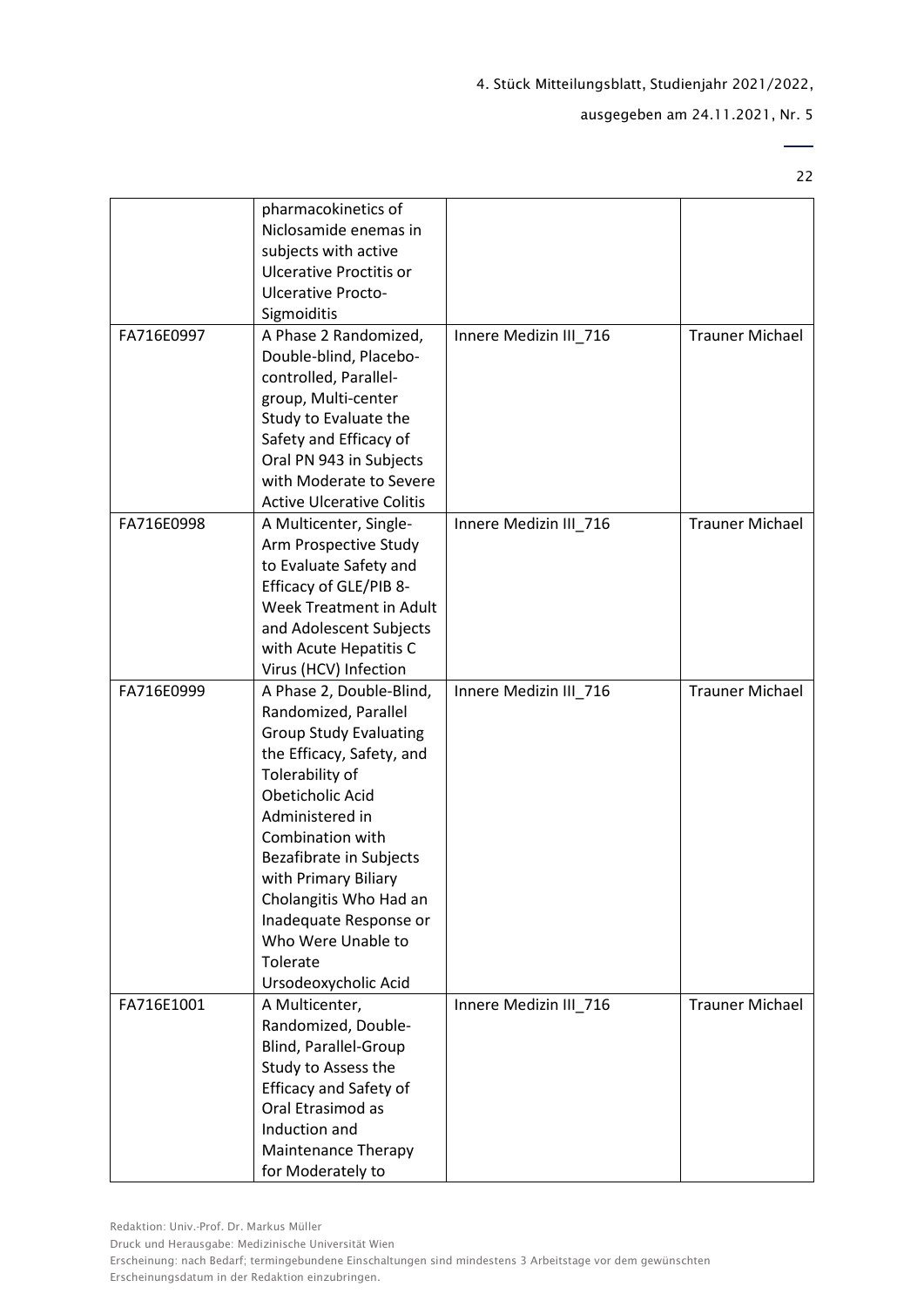#### ausgegeben am 24.11.2021, Nr. 5

23

 $\overline{\phantom{0}}$ 

|            | Severely Active Crohn's<br><b>Disease</b>                                                                                                                                                                                                                              |                                    |                             |
|------------|------------------------------------------------------------------------------------------------------------------------------------------------------------------------------------------------------------------------------------------------------------------------|------------------------------------|-----------------------------|
| FA716E1002 | A Randomized, Double-<br>blind Study to Evaluate<br>the Safety, Tolerability,<br>and Pharmacokinetics of<br>Oral NX-13 in Active<br><b>Ulcerative Colitis</b>                                                                                                          | Innere Medizin III_716             | <b>Trauner Michael</b>      |
| FA716E1003 | A Phase 3, Multicenter,<br>Open-Label, Long-Term<br><b>Extension Study to</b><br>Evaluate the Long-Term<br><b>Efficacy and Safety of</b><br>Mirikizumab in Patients<br>with Crohn's Disease                                                                            | Innere Medizin III 716             | <b>Trauner Michael</b>      |
| FA716E1006 | A Phase 3b, Randomized,<br>Double-blind,<br>Multicenter Study to<br>Evaluate the Safety and<br><b>Efficacy of Intravenous</b><br><b>Re-induction Therapy</b><br>With Ustekinumab in<br><b>Patients With</b><br>Moderately to Severely<br><b>Active Crohn's Disease</b> | Innere Medizin III_716             | <b>Trauner Michael</b>      |
| FA716F0106 | Optimal gender-specific<br>treatment paths on<br>healthcare multiplex<br>networks                                                                                                                                                                                      | Innere Medizin III_716             | Kautzky-Willer<br>Alexandra |
| FA781B0807 | Europäische<br>Wachstumsforen<br>Datenbank zu Increlex                                                                                                                                                                                                                 | Kinder- und<br>Jugendheilkunde_781 | Häusler Gabriele            |
| FA781B2707 | Adaptive simulation<br>based on real time<br>cognitive load, affective<br>and biometric measures:<br>virtual reality serious<br>game application in<br>realistic paediatric<br>emergency skill training<br>environment (VR-PMEs)                                       | Kinder- und<br>Jugendheilkunde_781 | Wagner Michael              |
| FA781B3301 | <b>PIMIENTO Precision</b><br>Medicine in<br>IntravENTricular<br>hemorrhage for<br>Outcome prediction                                                                                                                                                                   | Kinder- und<br>Jugendheilkunde_781 | Göral Katharina             |

Druck und Herausgabe: Medizinische Universität Wien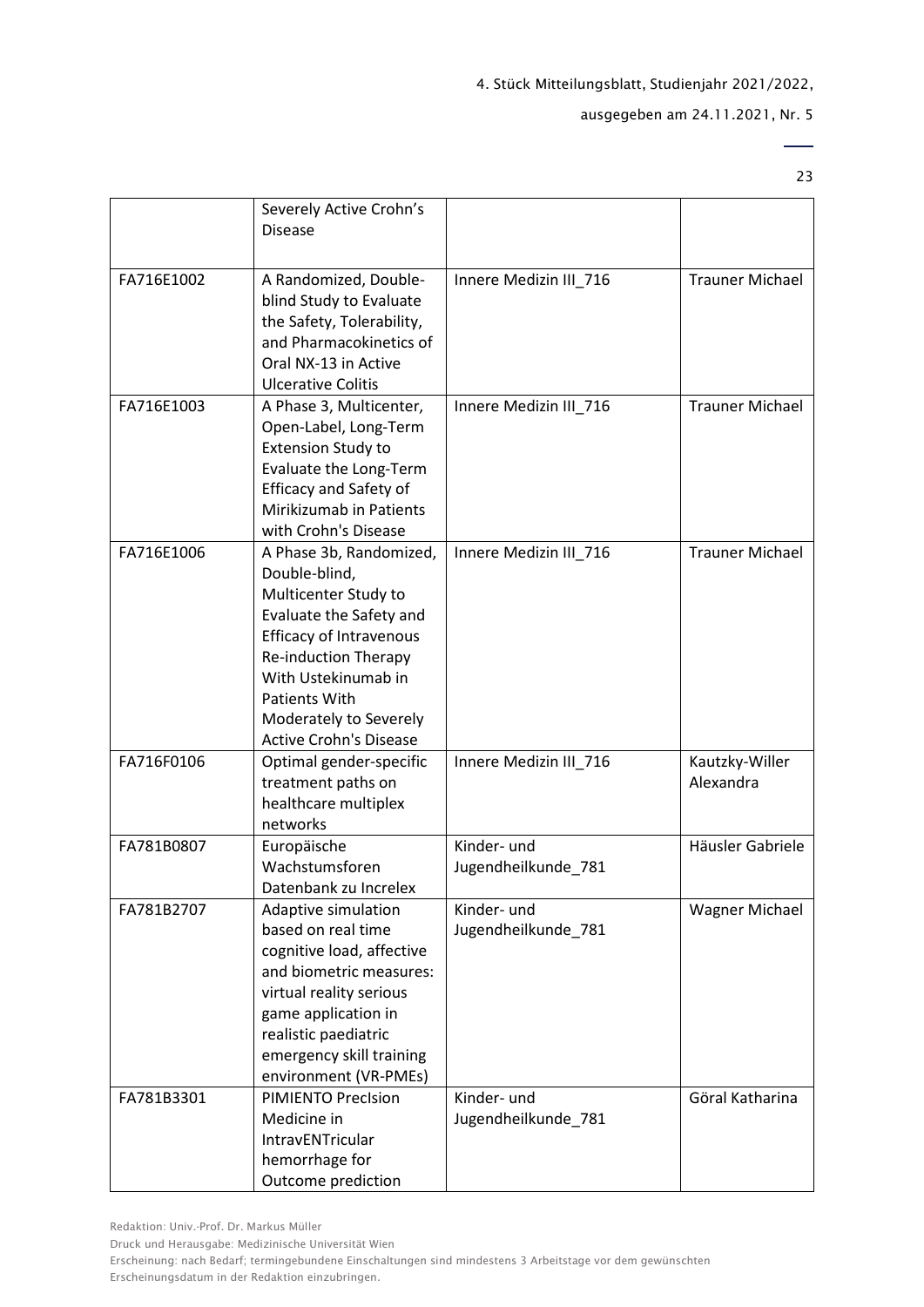#### ausgegeben am 24.11.2021, Nr. 5

24

 $\overline{a}$ 

| FA781B3401 | "Gene Fusions" - New           | Kinder- und         | Madlener      |
|------------|--------------------------------|---------------------|---------------|
|            | Detectable Targets in          | Jugendheilkunde_781 | Sibylle       |
|            | Liquid Biopsy Samples of       |                     |               |
|            | <b>Pediatric Brain Tumors</b>  |                     |               |
|            | (Oncomine Clinical Grant       |                     |               |
|            | Program)                       |                     |               |
| FA781D0433 | The European Paediatric        | Kinder- und         | Male-Dressler |
|            | Network for Haemophilia        | Jugendheilkunde_781 | Christoph     |
|            | Management and the             |                     |               |
|            | PedNet Haemophilia             |                     |               |
|            | Registry                       |                     |               |
| FA781D0435 | Prospective Multi-Center       | Kinder- und         | Male-Dressler |
|            | Evaluation of the              | Jugendheilkunde_781 | Christoph     |
|            | Duration of Therapy for        |                     |               |
|            | Thrombosis in Children -       |                     |               |
|            | KIDS-DOTT                      |                     |               |
| FA781D0438 | Safety and Efficacy of         | Kinder- und         | Male-Dressler |
|            | nonacog beta pegol (N9-        | Jugendheilkunde_781 | Christoph     |
|            | GP) in Previously              |                     |               |
|            | <b>Untreated Patients with</b> |                     |               |
|            | Hemophilia B                   |                     |               |
| FA781D0439 | A phase III, prospective,      | Kinder- und         | Male-Dressler |
|            | multicenter,                   | Jugendheilkunde_781 | Christoph     |
|            | uncontrolled, open-label       |                     |               |
|            | clinical study to              |                     |               |
|            | determine the efficacy,        |                     |               |
|            | safety and tolerability of     |                     |               |
|            | rVWF with or without           |                     |               |
|            | ADVATE in the treatment        |                     |               |
|            | and control of bleeding        |                     |               |
|            | episodes, the efficacy         |                     |               |
|            | and safety of rVWF in          |                     |               |
|            | elective and emergency         |                     |               |
|            | surgeries, and the             |                     |               |
|            | pharmacokinetics (PK) of       |                     |               |
|            | rVWF in children               |                     |               |
|            | diagnosed with severe          |                     |               |
|            | Von Willebrand Desease         |                     |               |
| FA781D0440 | A prospective,                 | Kinder- und         | Male-Dressler |
|            | randomized, open label,        | Jugendheilkunde_781 | Christoph     |
|            | multicenter study of the       |                     |               |
|            | safety of Apixaban vrsus       |                     |               |
|            | vitamin K antagonist or        |                     |               |
|            | LMWH in pediatric              |                     |               |
|            | subjects with congenital       |                     |               |
|            | or acquired heart              |                     |               |
|            | disease requiring chronic      |                     |               |

Redaktion: Univ.-Prof. Dr. Markus Müller

Druck und Herausgabe: Medizinische Universität Wien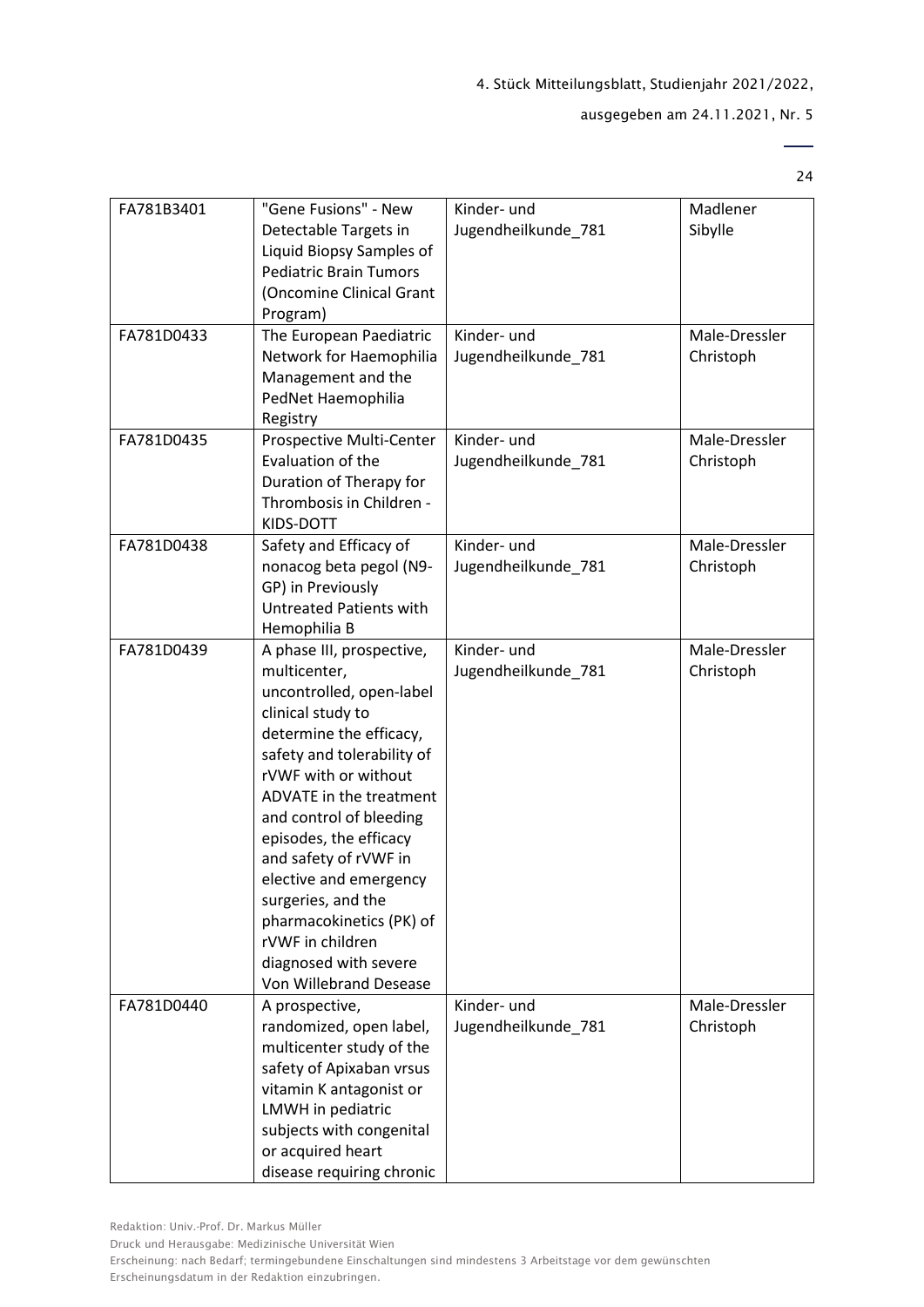#### ausgegeben am 24.11.2021, Nr. 5

25

 $\overline{\phantom{0}}$ 

|            | anticoagulation for<br>thromboembolism<br>prevention                                                                                                                                                             |                                    |                               |
|------------|------------------------------------------------------------------------------------------------------------------------------------------------------------------------------------------------------------------|------------------------------------|-------------------------------|
| FA781D0441 | Nicht interventionelle<br>Studie bei einer<br>Langzeitbehandlung mit<br>Haemoctin SDH                                                                                                                            | Kinder- und<br>Jugendheilkunde_781 | Male-Dressler<br>Christoph    |
| FA781D0442 | Safety and Efficacy of<br>turoctocog alfa pegol<br>(N8-GP) in Previously<br><b>Untreated Patients with</b><br>Haemophilia A                                                                                      | Kinder- und<br>Jugendheilkunde 781 | Male-Dressler<br>Christoph    |
| FA781D0604 | A randomized, open-<br>label, active controlled,<br>safety and extrapolated<br>efficacy study in<br>pediatric subjects<br>requiring anticoagulation<br>for the treatment of a<br>venous<br>thromboembolivc event | Kinder- und<br>Jugendheilkunde_781 | Male-Dressler<br>Christoph    |
| FA781F0112 | Forschungsunterstützun<br>g Novo Nordisk                                                                                                                                                                         | Kinder- und<br>Jugendheilkunde_781 | Häusler Gabriele              |
| FA781F0603 | A Global, Multi-Center,<br>Long-Term,<br>Observational Survey of<br><b>Patients with Hunter</b><br>Syndrome<br>(Mucopolysaccaridosis II)                                                                         | Kinder- und<br>Jugendheilkunde_781 | Konstantopoulo<br>u Vassiliki |
| FA781F0606 | <b>DAS ALPHA-</b><br>MANNOSIDOSE-<br><b>REGISTER: Eine</b><br>multizentrische,<br>internationale, nicht-<br>interventionelle,<br>prospektive Kohorte bei<br>Alpha-<br>MannosidosePatienten                       | Kinder- und<br>Jugendheilkunde_781 | Konstantopoulo<br>u Vassiliki |
| FA781F1202 | Pädiatrische Patienten<br>mit XLH: Inzidenz und<br>Management im<br>klinischen Alltag von XLH<br>und assoziierten<br>Komorbiditäten                                                                              | Kinder- und<br>Jugendheilkunde_781 | Raimann<br>Adalbert           |
| FA781F1603 | Newborn Screening for<br><b>Spinal Muscular Atrophy</b><br>in Austria                                                                                                                                            | Kinder- und<br>Jugendheilkunde_781 | Zeyda<br>Maximilian           |

Druck und Herausgabe: Medizinische Universität Wien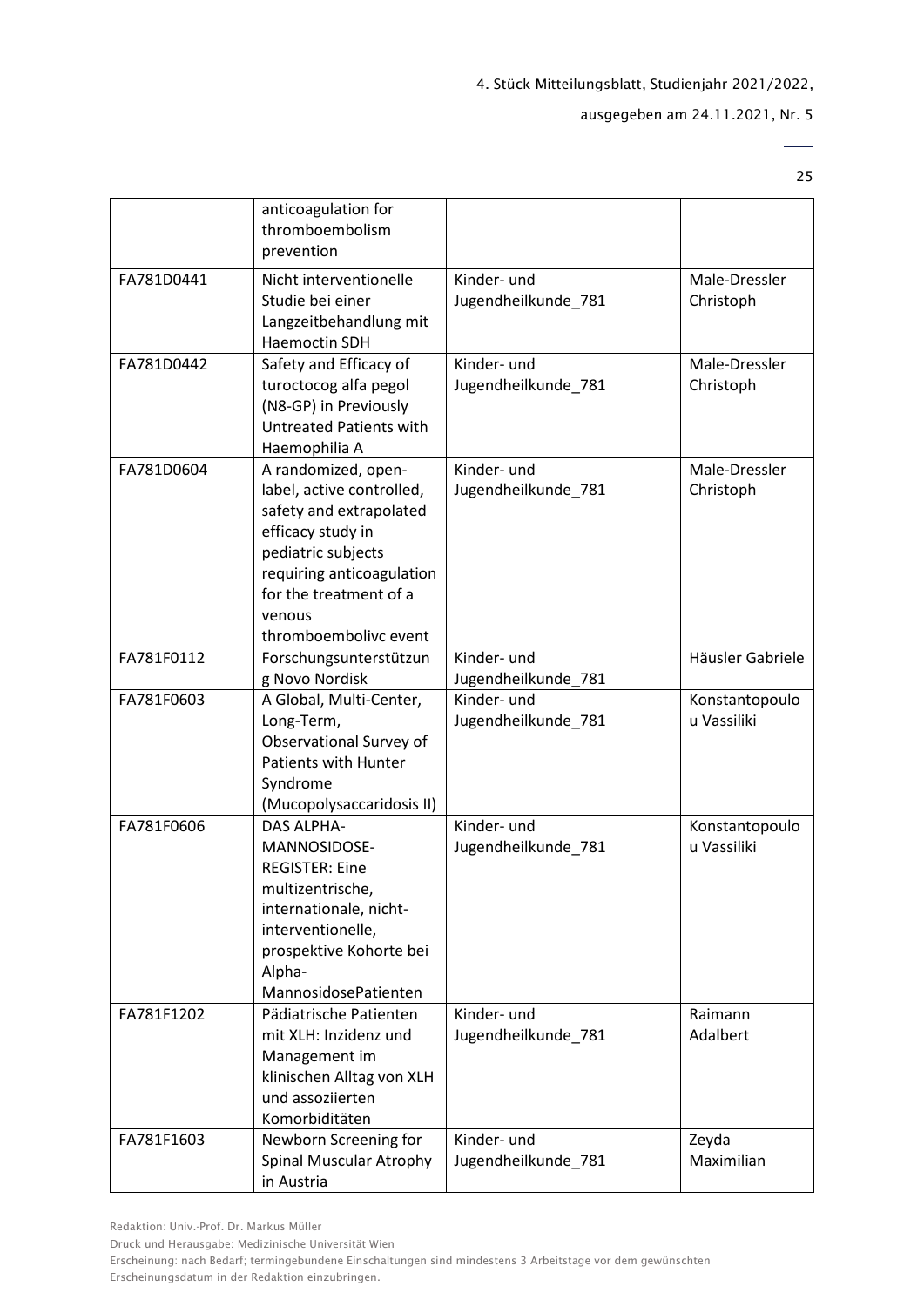#### ausgegeben am 24.11.2021, Nr. 5

 $\overline{\phantom{0}}$ 26

| UE78106007 | <b>OKids</b>                  | Kinder- und                 | Greber-Platzer       |
|------------|-------------------------------|-----------------------------|----------------------|
|            |                               | Jugendheilkunde_781         | Susanne              |
| UE78106014 | EOPD - Mobiler                | Kinder- und                 | Leiss Ulrike         |
|            | Psychologischer Dienst        | Jugendheilkunde_781         |                      |
| UE78106017 | Durchführung von              | Kinder- und                 | Berger Angelika      |
|            | studentischen                 | Jugendheilkunde_781         |                      |
|            | Sitzwachen im Rahmen          |                             |                      |
|            | des § 49 Abs 2 ÄrzteG an      |                             |                      |
|            | der Epilepsie-                |                             |                      |
|            | Monitoring-Unit bei           |                             |                      |
|            | PatientInnen mit EEG          |                             |                      |
|            | Monitoring                    |                             |                      |
| UE78106020 | Personalkosten Prolacta       | Kinder- und                 | <b>Binder</b>        |
|            |                               | Jugendheilkunde_781         | Christoph            |
| UE78106021 | Neurofeedback bei             | Kinder- und                 | Pletschko            |
|            | Neurofibromatose              | Jugendheilkunde_781         | Thomas               |
| FA729A0150 | A Randomized, Double-         | Klinische Pharmakologie_729 | Jilma Bernd          |
|            | blind, Placebo-controlled     |                             |                      |
|            | Study to Assess the           |                             |                      |
|            | <b>Efficacy and Safety of</b> |                             |                      |
|            | BIVV009 in Patients with      |                             |                      |
|            | Primary Cold Agglutinin       |                             |                      |
|            | Disease Without a             |                             |                      |
|            | Recent History of Blood       |                             |                      |
|            | Transfusion (Cadenza)         |                             |                      |
| FA729A0154 | A Randomized, Open-           | Klinische Pharmakologie_729 | Jilma Bernd          |
|            | Label, Multi-Centre,          |                             |                      |
|            | <b>Active Control Study</b>   |                             |                      |
|            | Investigating the Efficacy    |                             |                      |
|            | and Safety of Imlifidase      |                             |                      |
|            | in Eliminating Donor          |                             |                      |
|            | Specific Anti-HLA             |                             |                      |
|            | Antibodies in the             |                             |                      |
|            | <b>Treatment of Active</b>    |                             |                      |
|            | Antibody-Mediated             |                             |                      |
|            | Rejection in Kidney           |                             |                      |
|            | <b>Transplant Patients</b>    |                             |                      |
| FA729A0255 | A randomized, parallel        | Klinische Pharmakologie 729 | <b>Wolzt Michael</b> |
|            | arm, placebo-controlled,      |                             |                      |
|            | double-blind study to         |                             |                      |
|            | evaluate safety and           |                             |                      |
|            | clinical efficacy of G-PUR    |                             |                      |
|            | treatment in patients         |                             |                      |
|            | with irritable bowl           |                             |                      |
|            | syndrome with diarrhea        |                             |                      |
|            | $(IBS-D)g$                    |                             |                      |

Druck und Herausgabe: Medizinische Universität Wien

Erscheinung: nach Bedarf; termingebundene Einschaltungen sind mindestens 3 Arbeitstage vor dem gewünschten Erscheinungsdatum in der Redaktion einzubringen.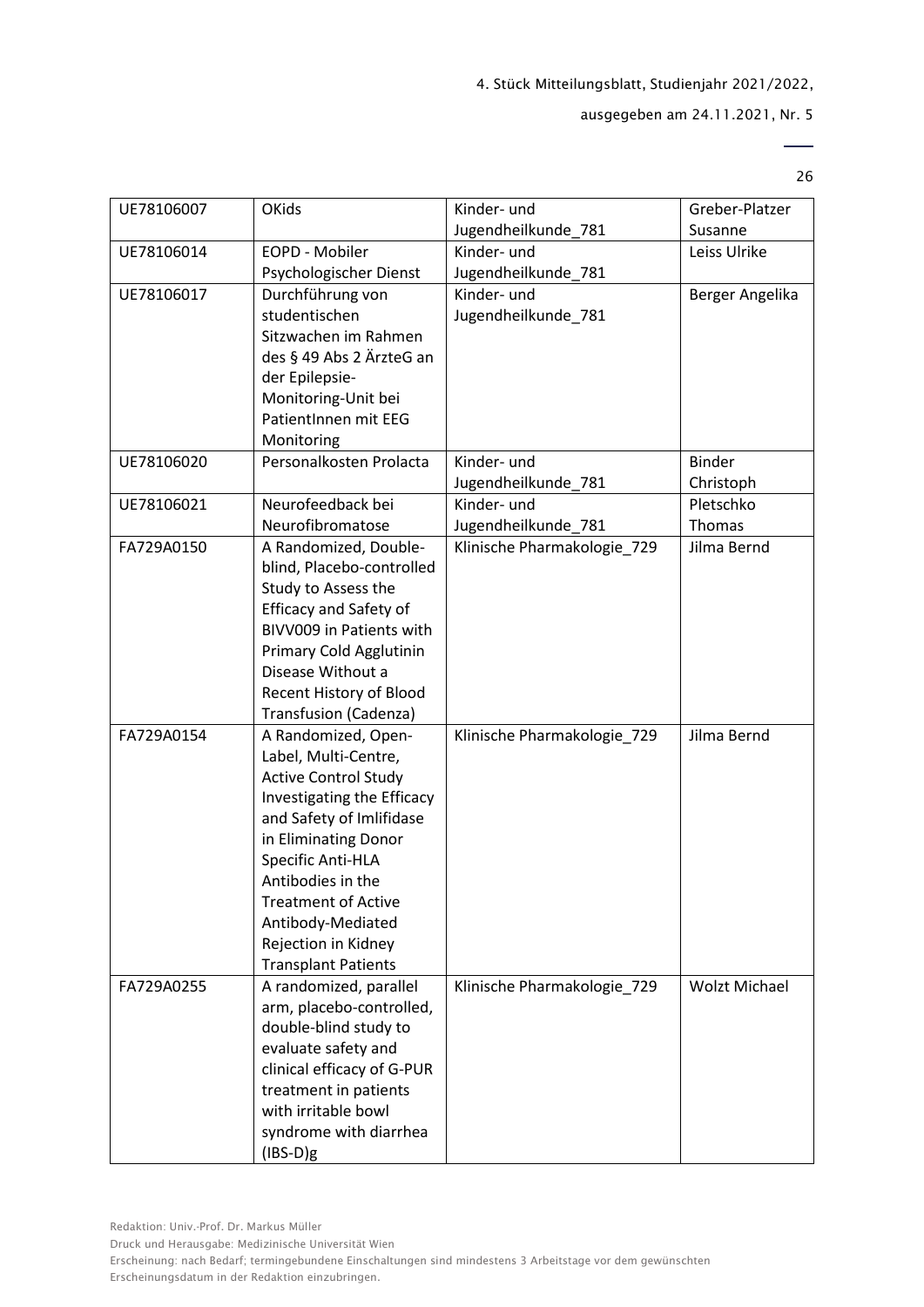#### ausgegeben am 24.11.2021, Nr. 5

27

 $\overline{a}$ 

| FA729A0260 | Randomised, double-<br>blind, placebo-controlled<br>phase 1 dose-escalation<br>study of FluBHPVE6E7 in<br>HPV-16 infected women<br>with normal cytology or<br>low-grade cervical<br>intraepithelial neoplasia                                                                                                                                                           | Klinische Pharmakologie_729 | <b>Wolzt Michael</b> |
|------------|-------------------------------------------------------------------------------------------------------------------------------------------------------------------------------------------------------------------------------------------------------------------------------------------------------------------------------------------------------------------------|-----------------------------|----------------------|
| FA729A0263 | Eine randomisierte,<br>doppelblinde, Placebo<br>kontrollierte Phase I<br>Studie (erstmals am<br>Menschen) mit<br>adaptiven Design und<br>ansteigenden<br>Einzeldosierungen<br>gefolgt von Kohorten<br>mit ansteigender<br>Mehrfachdosierung zur<br>Evaluierung der<br>Sicherheit,<br>Verträglichkeit und<br>Pharmakokinetik von<br>REM0046127 an<br>gesunden Probanden. | Klinische Pharmakologie_729 | <b>Wolzt Michael</b> |
| FA729A1028 | FULL Plasma, ELF and<br>intraperitoneal<br>pharmacokinetics of<br>ceftazidime-avibactam in<br>critically ill and<br>peritoneal dialysis<br>patients                                                                                                                                                                                                                     | Klinische Pharmakologie_729 | Zeitlinger<br>Markus |
| FA729A1035 | <b>Antibiotic Distribution</b><br>and Recovery in Tissue<br>(AB-DiRecT)                                                                                                                                                                                                                                                                                                 | Klinische Pharmakologie 729 | Zeitlinger<br>Markus |
| FA729A1047 | Single dose<br>pharmacokinetics of<br>cefiderocol in plasma<br>and soft tissues of<br>healthy volunteers                                                                                                                                                                                                                                                                | Klinische Pharmakologie_729 | Zeitlinger<br>Markus |
| FA729A1048 | A phase 1, double-blind,<br>placebo-controlled,<br>dose-escalation study to<br>assess the safety and<br>tolerability of inhaled<br>APN01                                                                                                                                                                                                                                | Klinische Pharmakologie_729 | Zeitlinger<br>Markus |

Druck und Herausgabe: Medizinische Universität Wien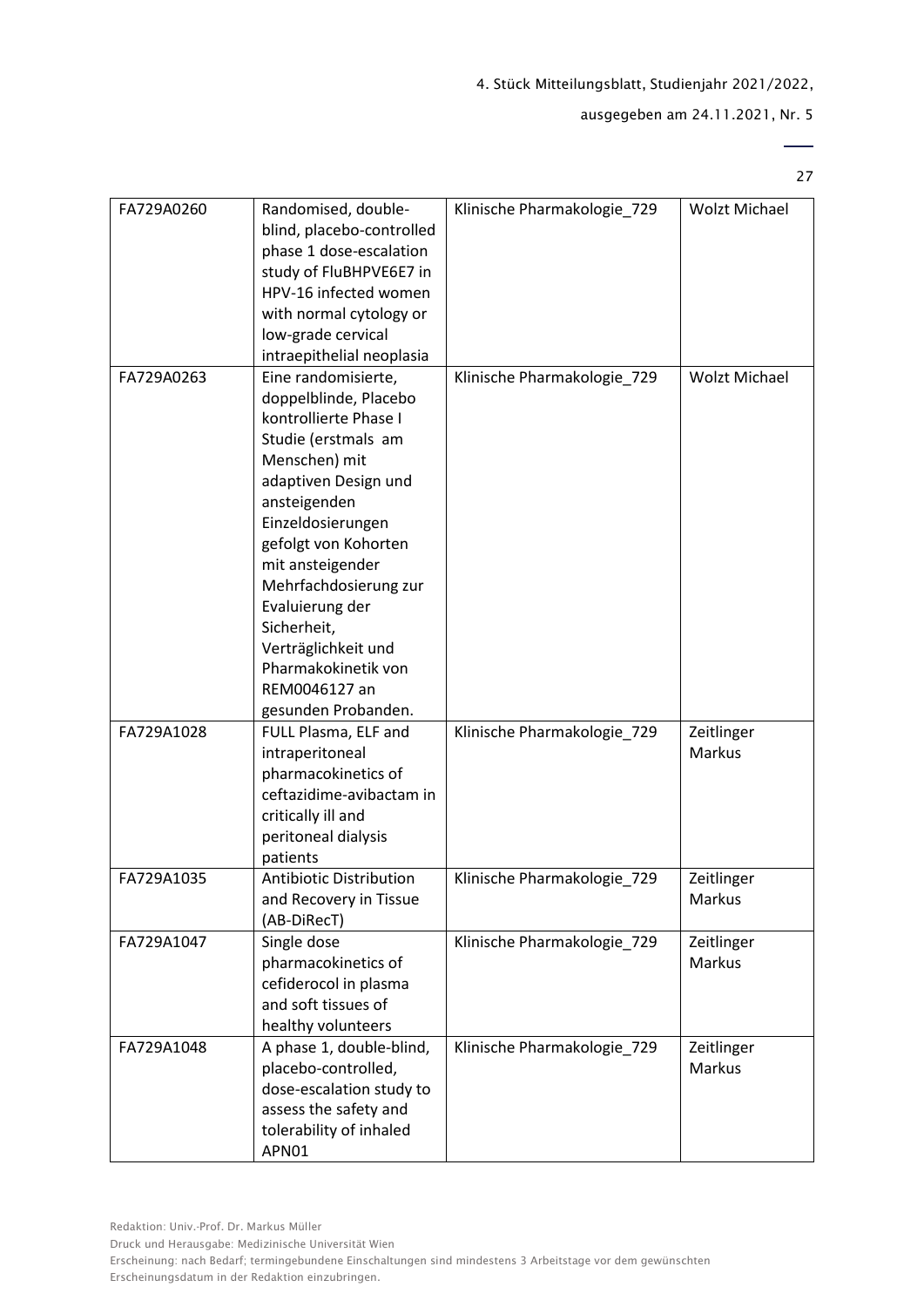#### ausgegeben am 24.11.2021, Nr. 5

28

| FA729A1049 | rhSOD in COVID-19                                                                                                                                                                                                                                          | Klinische Pharmakologie_729 | Zeitlinger<br>Markus       |
|------------|------------------------------------------------------------------------------------------------------------------------------------------------------------------------------------------------------------------------------------------------------------|-----------------------------|----------------------------|
| FA729A1050 | Investigation of<br>Pharmacokinetics of<br>Cefiderocol in Severely<br><b>Burned Patients</b>                                                                                                                                                               | Klinische Pharmakologie_729 | Zeitlinger<br>Markus       |
| FA729A1309 | Determination of<br>physical compatibility of<br>IntelliGel eye drops with<br>contact lenses                                                                                                                                                               | Klinische Pharmakologie_729 | <b>Schmidl Doreen</b>      |
| FA729A1403 | Improving brain<br>distribution of drugs<br>targeted to the brain                                                                                                                                                                                          | Klinische Pharmakologie 729 | Langer Claus<br>Oliver     |
| FA729A1501 | Feasibility of preclinical<br>Cangrelor treatment: a<br>pilot trial                                                                                                                                                                                        | Klinische Pharmakologie_729 | Gelbenegger<br>Georg       |
| FA729A1502 | Beta-blockade with<br>landiolol in out-of-<br>hospital cardiac arrest: a<br>randomized, double-<br>blind, placebo-controlled<br>pilot trial                                                                                                                | Klinische Pharmakologie_729 | Gelbenegger<br>Georg       |
| FA729A1601 | A Single/Multiple<br>Ascending Dose Phase 1<br>Study Of The Safety,<br>Tolerability, And<br>Pharmacokinetics Of<br>Intranasal 2-Deoxy-D-<br>Glucose In Normal<br><b>Healthy Volunteers</b>                                                                 | Klinische Pharmakologie_729 | Haiden Nadja               |
| FA793A0808 | Oxitope Thrombosis                                                                                                                                                                                                                                         | Labormedizin_793            | <b>Binder</b><br>Christoph |
| FA793A2001 | Development of<br>therapeutics targeting<br>mutant CALR                                                                                                                                                                                                    | Labormedizin 793            | <b>Kralovics Robert</b>    |
| FA793A2102 | checkit!                                                                                                                                                                                                                                                   | Labormedizin 793            | Luf Anton                  |
| FA793A2501 | FW-UC-001, A phase<br>I/IIa, three-stage study<br>to investigate the safety,<br>the efficacy and the<br>pharmacokinetics of<br>Niclosamide enemas in<br>subjects with active<br><b>Ulcerative Proctitis or</b><br><b>Ulcerative Procto-</b><br>Sigmoiditis | Labormedizin_793            | Schweiger<br>Christian     |

Druck und Herausgabe: Medizinische Universität Wien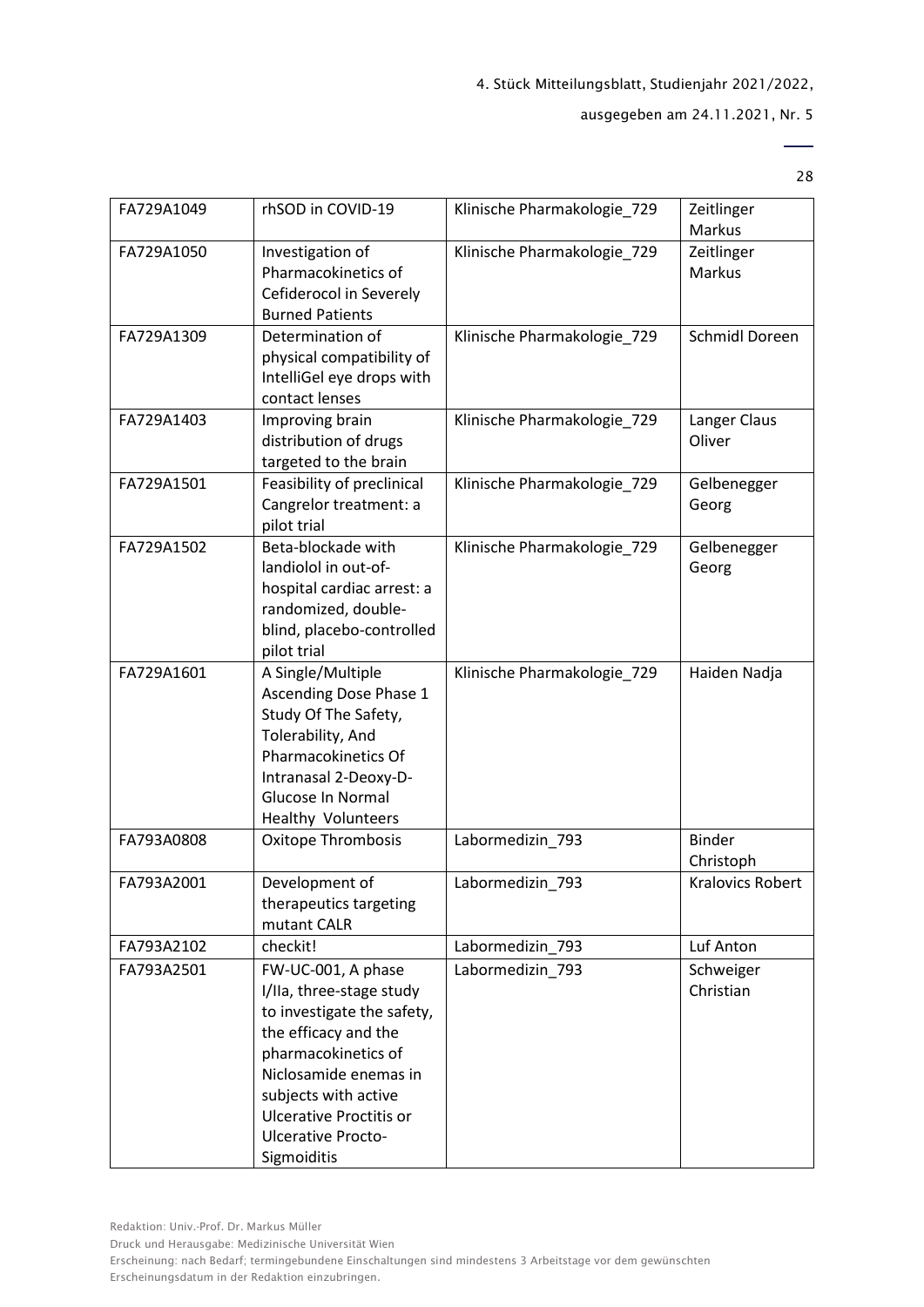#### ausgegeben am 24.11.2021, Nr. 5

29

 $\overline{a}$ 

| FA793B0115 | Nachweis von<br>Galactomannan                                                                                                                               | Labormedizin 793                                                      | <b>Willinger Birgit</b>        |
|------------|-------------------------------------------------------------------------------------------------------------------------------------------------------------|-----------------------------------------------------------------------|--------------------------------|
| FA793B0116 | Testung von Cefiderocol<br>bei multiresistenten<br>gramnegativen Stäbchen                                                                                   | Labormedizin_793                                                      | Willinger Birgit               |
| FA793C0203 | <b>Asymptomatic SARS-</b><br>CoV-2 NPS samples                                                                                                              | Labormedizin_793                                                      | <b>Straßl Robert</b><br>Paul   |
| FA605A0906 | Innovationsscheck:<br>Additive Fertigung und<br>messtechnische<br>Unterstützung für einen<br><b>HNO Teststand</b>                                           | Medizinische Physik und<br>Biomedizinische Technik 340                | Rafolt Dietmar                 |
| FA605A1005 | <b>Peripheral Nerve Pacing</b><br>to Restore Blink in a<br>Large Animal Model of<br><b>Facial Paralysis</b>                                                 | Medizinische Physik und<br>Biomedizinische Technik_340                | <b>Bijak Manfred</b>           |
| FA605A2002 | Ultraschall-<br>Translationsinvarianz für<br>Bildgütephantome                                                                                               | Medizinische Physik und<br>Biomedizinische Technik_340                | Hummel Johann                  |
| FA605A2302 | Pumpe für ECCO2R -<br><b>Anteil BMT</b>                                                                                                                     | Medizinische Physik und<br>Biomedizinische Technik 340                | Schima Heinrich                |
| UE60506009 | Optimierte CBCT<br>Bildgebung                                                                                                                               | Medizinische Physik und<br>Biomedizinische Technik_340                | <b>Birkfellner</b><br>Wolfgang |
| FA602A0109 | Platform for Innovation<br>of Procurement and<br>Procurement of<br>Innovation                                                                               | Medizinische Statistik,<br>Informatik und Intelligente<br>Systeme_303 | Stamm Tanja                    |
| FA632A0507 | Planung und Auswertung<br>der Studie "Beobachtung<br>von Sicca-PatientInnen.<br>die mit HYLO-PROTECT<br>versus HYLO-FRESH<br>behandelt werden"<br>(HYPRODA) | Medizinische Statistik,<br>Informatik und Intelligente<br>Systeme 303 | <b>Ristl Robin</b>             |
| FA632A0601 | <b>Usage of Parenteral</b><br>Nutrition in European<br>Hospitals (NutritionDay)                                                                             | Medizinische Statistik,<br>Informatik und Intelligente<br>Systeme_303 | Hiesmayr Jörg<br>Michael       |
| FA632A0603 | NutritionDay                                                                                                                                                | Medizinische Statistik,<br>Informatik und Intelligente<br>Systeme_303 | Hiesmayr Jörg<br>Michael       |
| FA632A0603 | NutritionDay                                                                                                                                                | Medizinische Statistik,<br>Informatik und Intelligente<br>Systeme_303 | Hiesmayr Jörg<br>Michael       |
| FA632A0604 | nutritionDay                                                                                                                                                | Medizinische Statistik,<br>Informatik und Intelligente<br>Systeme_303 | Hiesmayr Jörg<br>Michael       |

Druck und Herausgabe: Medizinische Universität Wien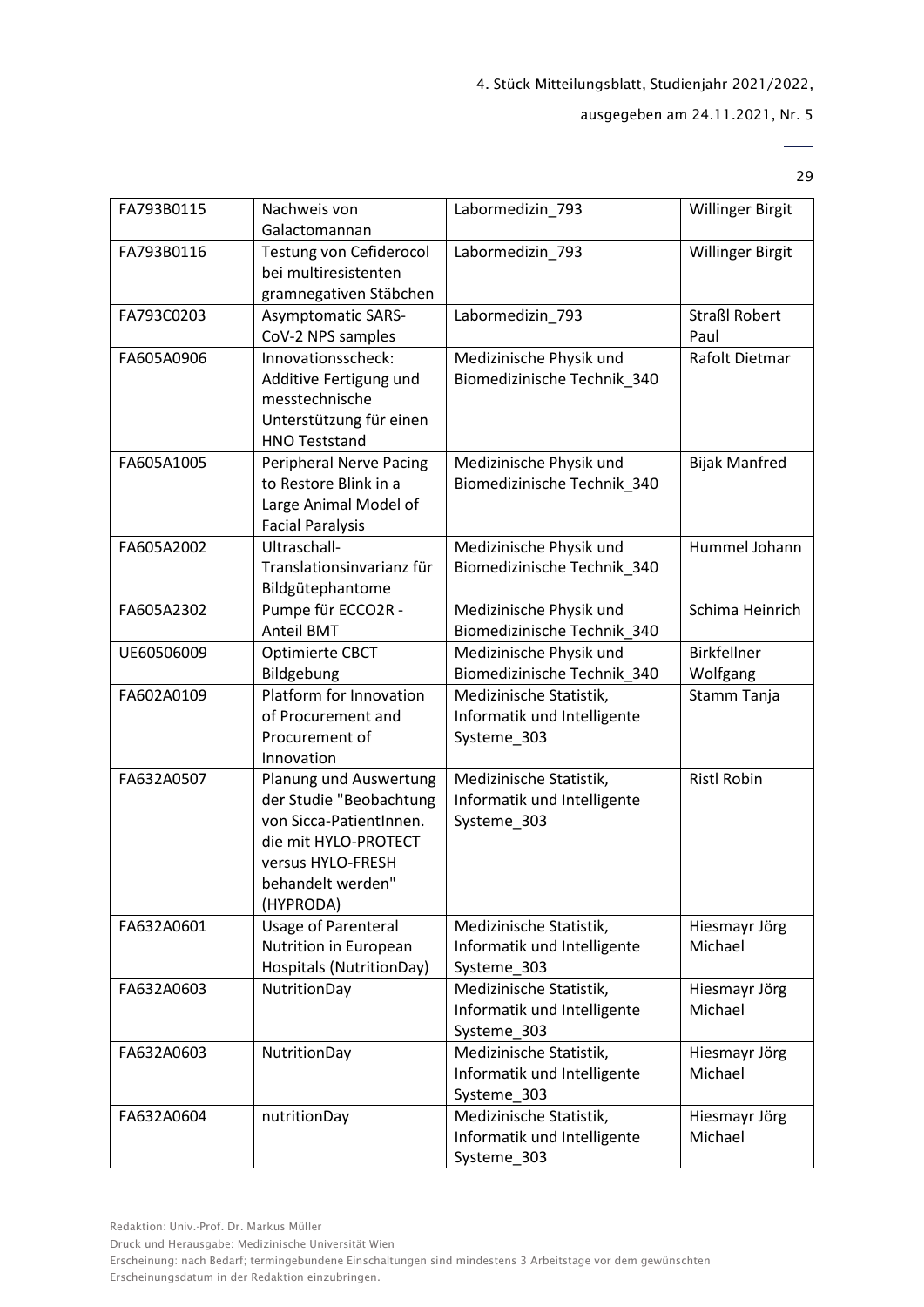#### ausgegeben am 24.11.2021, Nr. 5

30

 $\overline{\phantom{0}}$ 

| FA660A1104 | <b>Statistische Beratung</b><br>und Feedback bei<br>Studien zu den Themen<br>Digital Health, Big Data<br>und Patientensicherheit -<br>LBI-DHPS                                                                                                                                     | Medizinische Statistik,<br>Informatik und Intelligente<br>Systeme_303 | <b>Heinze Georg</b>  |
|------------|------------------------------------------------------------------------------------------------------------------------------------------------------------------------------------------------------------------------------------------------------------------------------------|-----------------------------------------------------------------------|----------------------|
| UE60206001 | Systematic literature<br>review on the<br>prevention, screening for<br>and management of RA-<br>related interstitial lung<br>disease (RA-ILD)                                                                                                                                      | Medizinische Statistik,<br>Informatik und Intelligente<br>Systeme_303 | Stamm Tanja          |
| FA761A1132 | Umwelt und MS                                                                                                                                                                                                                                                                      | Neurologie_761                                                        | <b>Berger Thomas</b> |
| FA761A1133 | A phase III multicenter,<br>randomized, double-<br>blind, double-dummy,<br>parallel-group study to<br>evaluate the efficacy and<br>safety of Fenebrutinib<br>compared with<br>Ocrelizumab in adult<br>patients with primary<br>progressive Multiple<br><b>Sclerosis (FENTREPID</b> | Neurologie_761                                                        | <b>Berger Thomas</b> |
| FA761A1134 | A phase 3, randomized,<br>double-blind, efficacy<br>and safety study<br>comparing SAR442168 to<br>placebo in participants<br>with primary progressive<br>multiple sclerosis -<br>EFC16035 PERSEUS mit<br>der Substanz SAR442128                                                    | Neurologie_761                                                        | <b>Berger Thomas</b> |
| FA761A1135 | The epidemiology and<br>clinical characterisation<br>of 5q-linked spinal<br>muscular atrophy in<br>Austria                                                                                                                                                                         | Neurologie_761                                                        | <b>Berger Thomas</b> |
| FA761A1136 | A randomised double-<br>blind placebo-controlled<br>clinical trial investigating<br>the effect and safety of<br>oral semaglutide in<br>subjects with early<br>Alzheimer's disease<br>(EVOKE)                                                                                       | Neurologie 761                                                        | <b>Berger Thomas</b> |

Druck und Herausgabe: Medizinische Universität Wien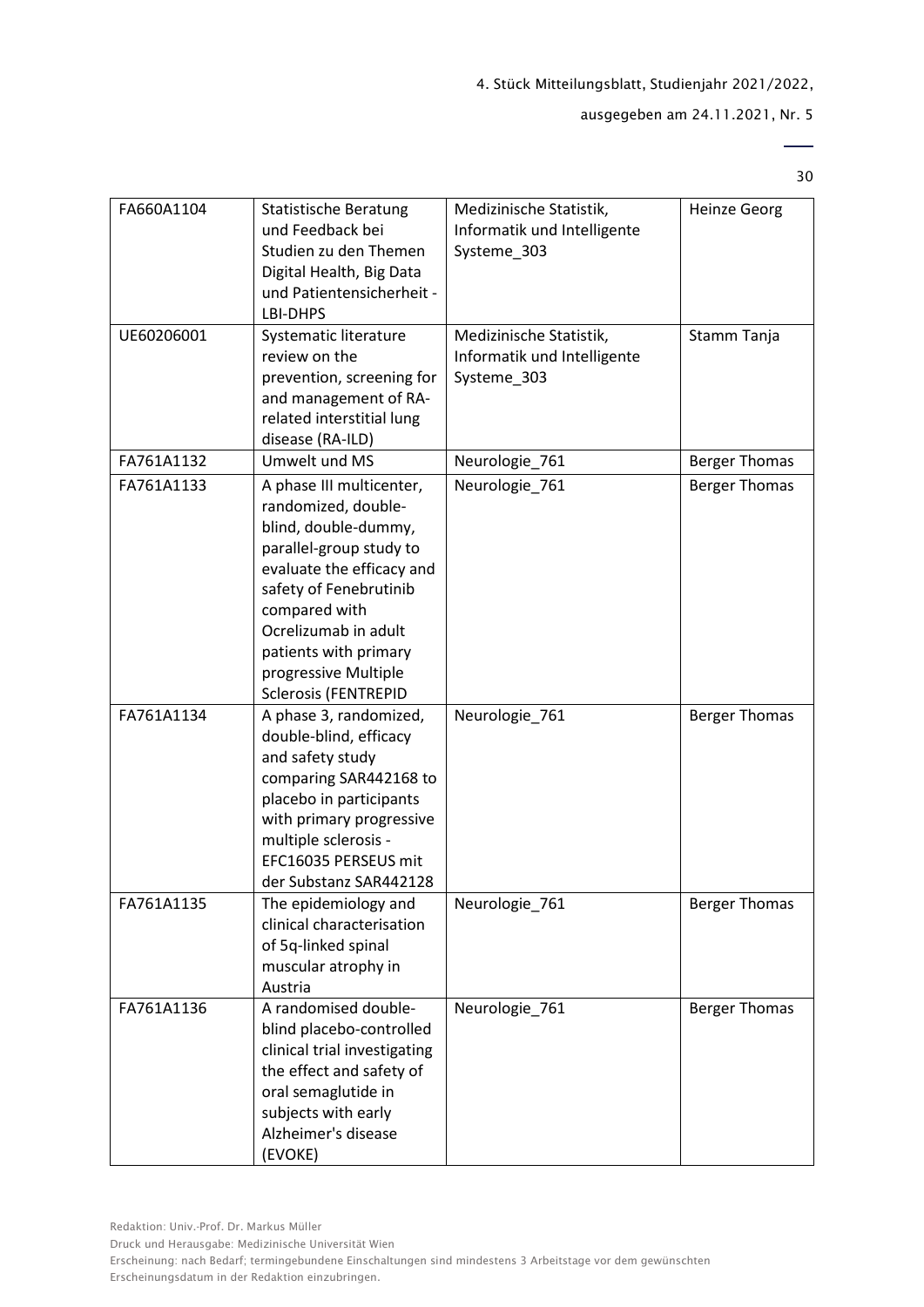#### ausgegeben am 24.11.2021, Nr. 5

31

 $\overline{\phantom{0}}$ 

| FA761A1137 | A randomised double-<br>blind placebo-controlled<br>clinical trial investigating<br>the effect and safety of<br>oral semaglutide in<br>subjects with early<br>Alzheimer's disease<br>(EVOKE plus)                                                                                  | Neurologie 761        | <b>Berger Thomas</b> |
|------------|------------------------------------------------------------------------------------------------------------------------------------------------------------------------------------------------------------------------------------------------------------------------------------|-----------------------|----------------------|
| FA761A1138 | A phase 2 trial to<br>investigate the efficacy,<br>safety and tolerability of<br>Efgartigimod PH20 SC in<br>adult patients with<br>chronic inflammatory<br>demyelinating<br>Polyneuropathy (CIDP)                                                                                  | Neurologie_761        | <b>Berger Thomas</b> |
| FA796A0503 | Decoding cellular<br>senescence in<br>glioblastoma                                                                                                                                                                                                                                 | Neurologie 761        | Wöhrer<br>Adelheid   |
| FA796A0601 | Multimodal decoding of<br>CD163 immune cell<br>function in progressive<br><b>MS</b>                                                                                                                                                                                                | Neurologie_761        | Hametner<br>Simon    |
| UE76106005 | <b>NEW WAYS TO ASSESS</b><br><b>TREATMENT RESPONSE</b><br>IN PATIENTS WITH<br><b>MULTIPLE SCLEROSIS:</b><br><b>COMBINED ASSESSMENT</b><br>OF RETINAL THINNING,<br>NEUROFILAMENTS AND<br><b>OLFACTORY THRESHOLD</b><br>(RNOT-SCORE) A<br>PROSPECTIVE,<br><b>OBSERVATIONAL STUDY</b> | Neurologie_761        | <b>Bsteh Gabriel</b> |
| FA761A1112 | Bewertung des SONAS-<br>Ultraschallgeräts in der<br>Untersuchung der<br>bilateralen zerbralen<br>Durchblutung bei<br>Patienten nach akutem<br>Schlaganfall                                                                                                                         | Neurologie-Klinik_761 | <b>Berger Thomas</b> |
| FA761A1116 | A phase 4 randomized<br>clinical trial of Andexanet<br>Alfa (Andexanet Alfa for<br>Injection) in acute<br>intracranial hemorrhage                                                                                                                                                  | Neurologie-Klinik 761 | <b>Berger Thomas</b> |

Druck und Herausgabe: Medizinische Universität Wien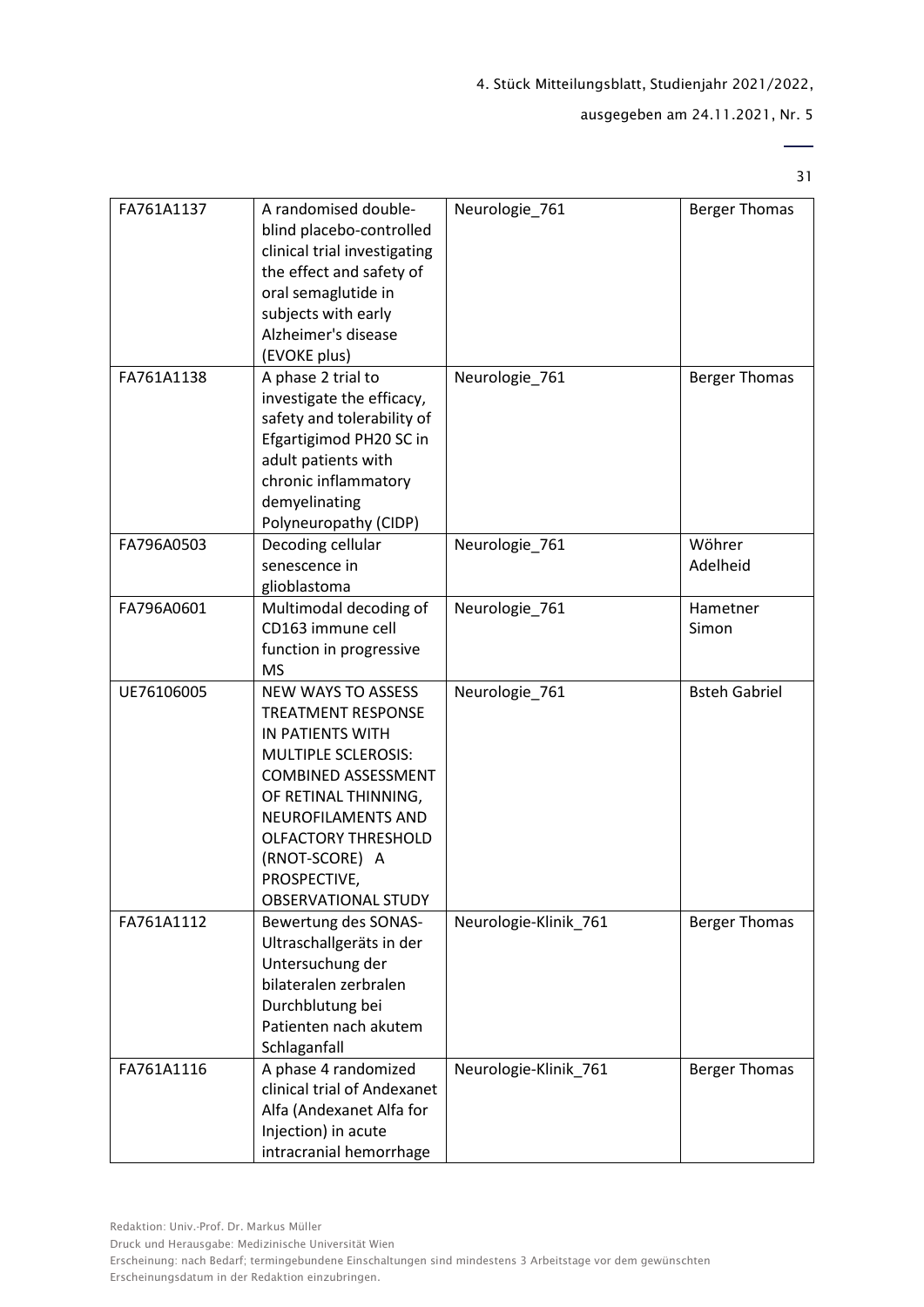#### ausgegeben am 24.11.2021, Nr. 5

32

 $\overline{a}$ 

|            | in patients receiving an<br>oral facotr Xa inhibitor.                                                                                                                                                    |                                   |                                          |
|------------|----------------------------------------------------------------------------------------------------------------------------------------------------------------------------------------------------------|-----------------------------------|------------------------------------------|
| UE76106002 | Experimental<br>neuroimmunology in<br><b>Multiple Sclerosis</b>                                                                                                                                          | Neurologie-Klinik_761             | <b>Berger Thomas</b>                     |
| FA728A1201 | Kardiovaskuläre<br>Forschung und<br>Biomarker in der<br>Notfallmedizin "IVDR<br><b>Performance Evaluation</b><br><b>TROPT Sensitive</b><br><b>Intermediate Precision</b><br>cobas h 232 CIM<br>RD005289" | Notfallmedizin_728                | Niederdöckl Jan                          |
| FA608A0323 | LOHA                                                                                                                                                                                                     | Pathobiochemie und<br>Genetik_306 | Scheiber-<br>Mojdehkar<br><b>Barbara</b> |
| FA681A0503 | Reprogramming<br>fibroblasts from patients<br>with RETT syndrome into<br>functionally active<br>neurons for in vitro<br>protein replacement<br>therapy                                                   | Pathobiochemie und<br>Genetik_306 | Steinkellner<br>Hannes                   |
| FA791A0717 | Charakterisierung von<br>malignen<br>Tumorerkrankungen<br>mittels Foundation One<br>Assay (F1 Testung)                                                                                                   | Pathologie_791                    | Müllauer<br>Leonhard                     |
| FA791A0718 | <b>Status of PIK3CA</b><br>mutations from archival<br>primary tumor and<br>matched archival<br>metastatic samples in<br>HR+/HER2- breast cancer<br>from the biobank<br>established                       | Pathologie_791                    | Müllauer<br>Leonhard                     |
| FA791A1006 | <b>Nationale</b><br>Vernetzungsplattform<br>für personalisierte<br>Medizin "Plattform"                                                                                                                   | Pathologie_791                    | Kain Renate                              |
| FA791A1007 | Prospective,<br>Randomized, MuLti-<br>Center Study to<br><b>EvaLUate TreatMent of</b><br>subjects with OcclusivE<br>Disease with a Novel                                                                 | Pathologie 791                    | Kain Renate                              |

Redaktion: Univ.-Prof. Dr. Markus Müller

Druck und Herausgabe: Medizinische Universität Wien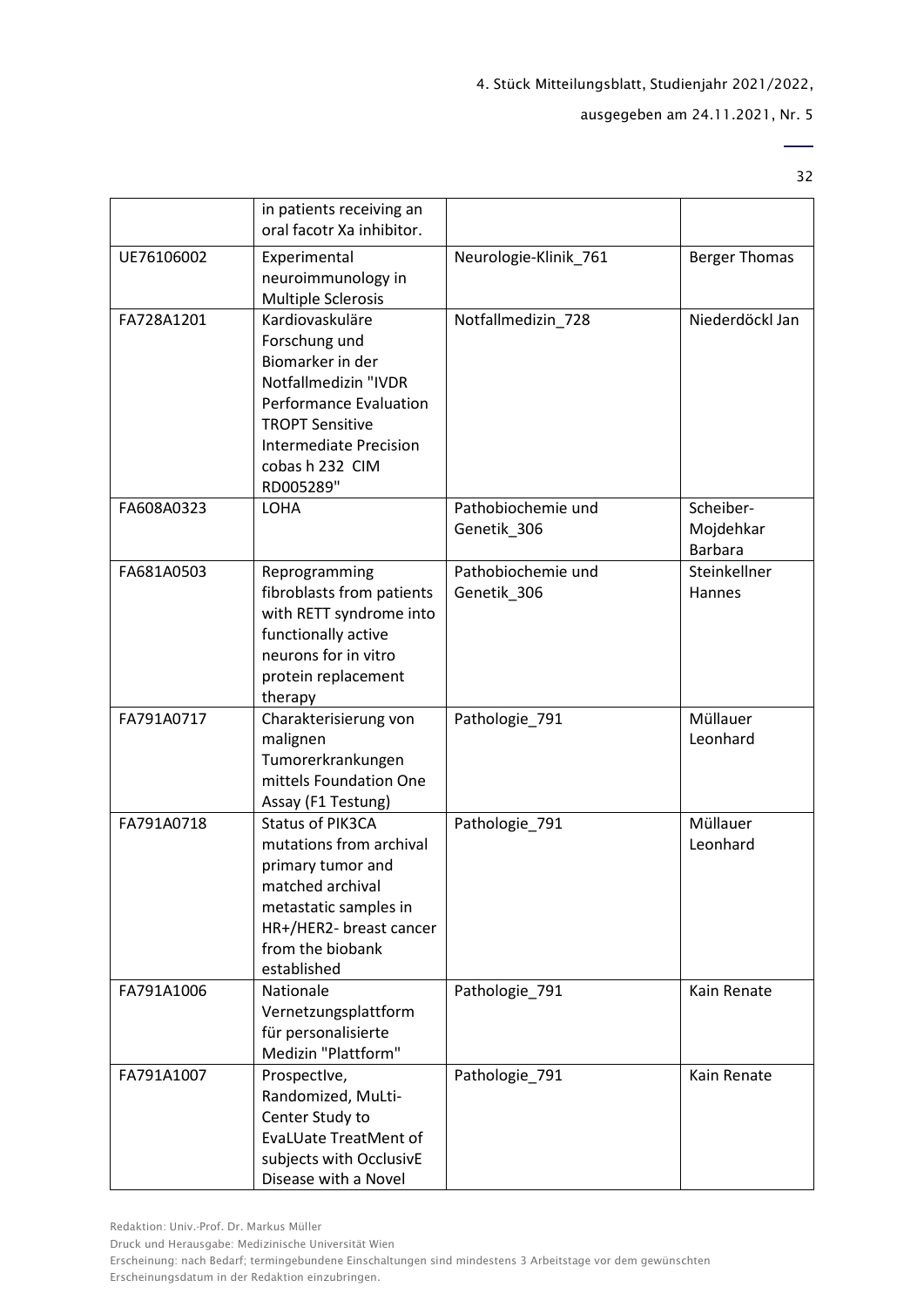#### ausgegeben am 24.11.2021, Nr. 5

 $\overline{\phantom{0}}$ 33

| FA791A1111 | PAcliTaxel-CoatEd<br>Angioplasty Balloon in<br>Below-The-Knee (BTK)<br>arteries<br>""A phase II, single arm,<br>multicenter trial to<br>determine the efficacy<br>and safety of CTL019 in<br>adult patients with<br>relapsed or refractory<br>diffuse large B-cell<br>lymphoma (DLBCL)"<br>Zentrum Prof. Jäger"                                                                                | Pathologie_791 | Simonitsch-<br>Klupp Ingrid |
|------------|------------------------------------------------------------------------------------------------------------------------------------------------------------------------------------------------------------------------------------------------------------------------------------------------------------------------------------------------------------------------------------------------|----------------|-----------------------------|
| FA791A1146 | "MOR208C310: A phase<br>3, multicenter,<br>randomized, double-<br>blind, placebo-controlled<br>trial comparing the<br>efficacy and safety of<br>tafasitamab plus<br>lenalidomide in addition<br>to R-CHOP versus R-<br>CHOP in previously<br>untreated, high-<br>intermediate and high-<br>risk patients with newly-<br>diagnosed diffuse large<br>B-cell lymphoma<br>(DLBCL)"                 | Pathologie_791 | Simonitsch-<br>Klupp Ingrid |
| FA791A1147 | A Phase 3, Randomized,<br>Double-blind, Placebo-<br>controlled, Multicenter<br>Trial to Evaluate the<br><b>Efficacy and Safety of</b><br>Tafasitamab plus<br>Lenalidomide in Addition<br>to Rituximab versus<br>Lenalidomide in Addition<br>to Rituximab in Patients<br>with<br>Relapsed/Refractory<br>(R/R) Follicular<br>Lymphoma (FL) Grade 1-<br>3a or R/R Marginal Zone<br>Lymphoma (MZL) | Pathologie_791 | Simonitsch-<br>Klupp Ingrid |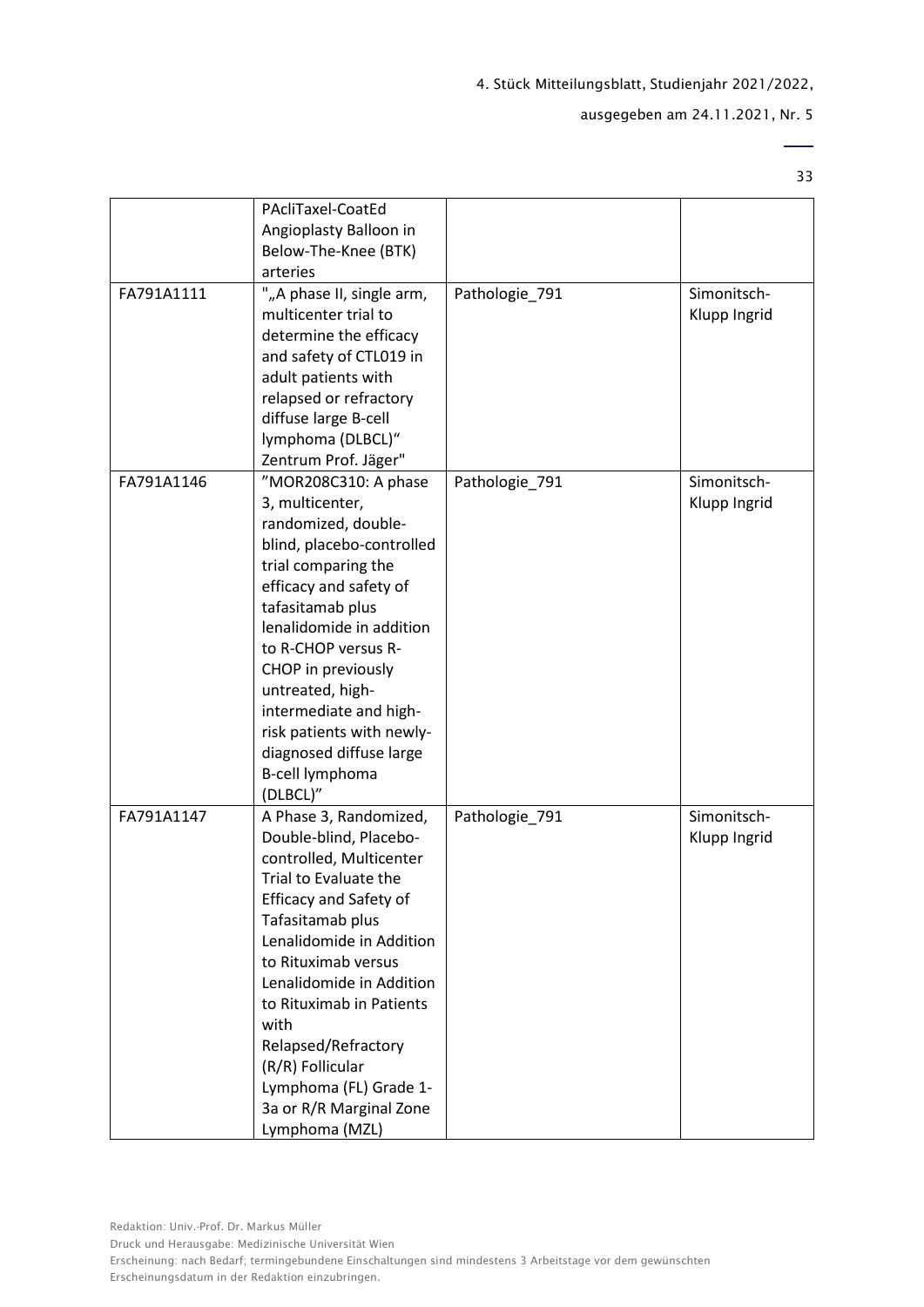#### ausgegeben am 24.11.2021, Nr. 5

34

 $\overline{\phantom{0}}$ 

| FA791A1418 | TALAPRO-1: A Phase 2,<br>Open-Label, Response<br>Rate Study of<br>Talazoparib in Men With<br>DNA Repair Defects and<br><b>Metastatic Castration-</b><br><b>Resistant Prostate</b><br><b>Cancer Who Previously</b><br>Received Taxane-Based<br>Chemotherapy and<br>Progressed on at Least 1<br>Novel Hormonal Agent<br>(Enzalutamide and/or<br>Abiraterone<br>Acetate/Prednisone)<br>Zentrum Prof. Kramer / | Pathologie_791 | Haitel Andrea             |
|------------|------------------------------------------------------------------------------------------------------------------------------------------------------------------------------------------------------------------------------------------------------------------------------------------------------------------------------------------------------------------------------------------------------------|----------------|---------------------------|
| FA791A1420 | Urologie<br>CA209-650: Phase 2 Trial<br>of Nivolumab Plus<br>Ipilimumab, Ipilimumab<br>Alone, or Cabazitaxel in<br>Men with Metastatic<br>Castration-Resistant<br><b>Prostate Cancer</b>                                                                                                                                                                                                                   | Pathologie_791 | Haitel Andrea             |
| FA791A1423 | A Phase 3 Study or<br><b>Erdafitinib Compared</b><br>with Vinflunine or<br>Docetaxel or<br>Pembrolizumab in<br>Subjects with Advanced<br>Urothelial Cancer and<br><b>Selected FGFR Gene</b><br>Aberrations                                                                                                                                                                                                 | Pathologie_791 | Haitel Andrea             |
| FA791A1632 | eMonarcHER: A<br>Randomized, Double<br>Blind, Placebo-<br>Controlled Phase 3 Study<br>of Abemaciclib plus<br>Standard Adjuvant<br><b>Endocrine Therapy in</b><br>Participants with High-<br>Risk, Node-Positive, HR+,<br>HER2+ Early Breast<br>Cancer Who Have<br>Completed Adjuvant<br>HER2-Targeted Therapy"<br>("Clinical Study or                                                                      | Pathologie_791 | Bago-Horvath<br>Zsuzsanna |

Druck und Herausgabe: Medizinische Universität Wien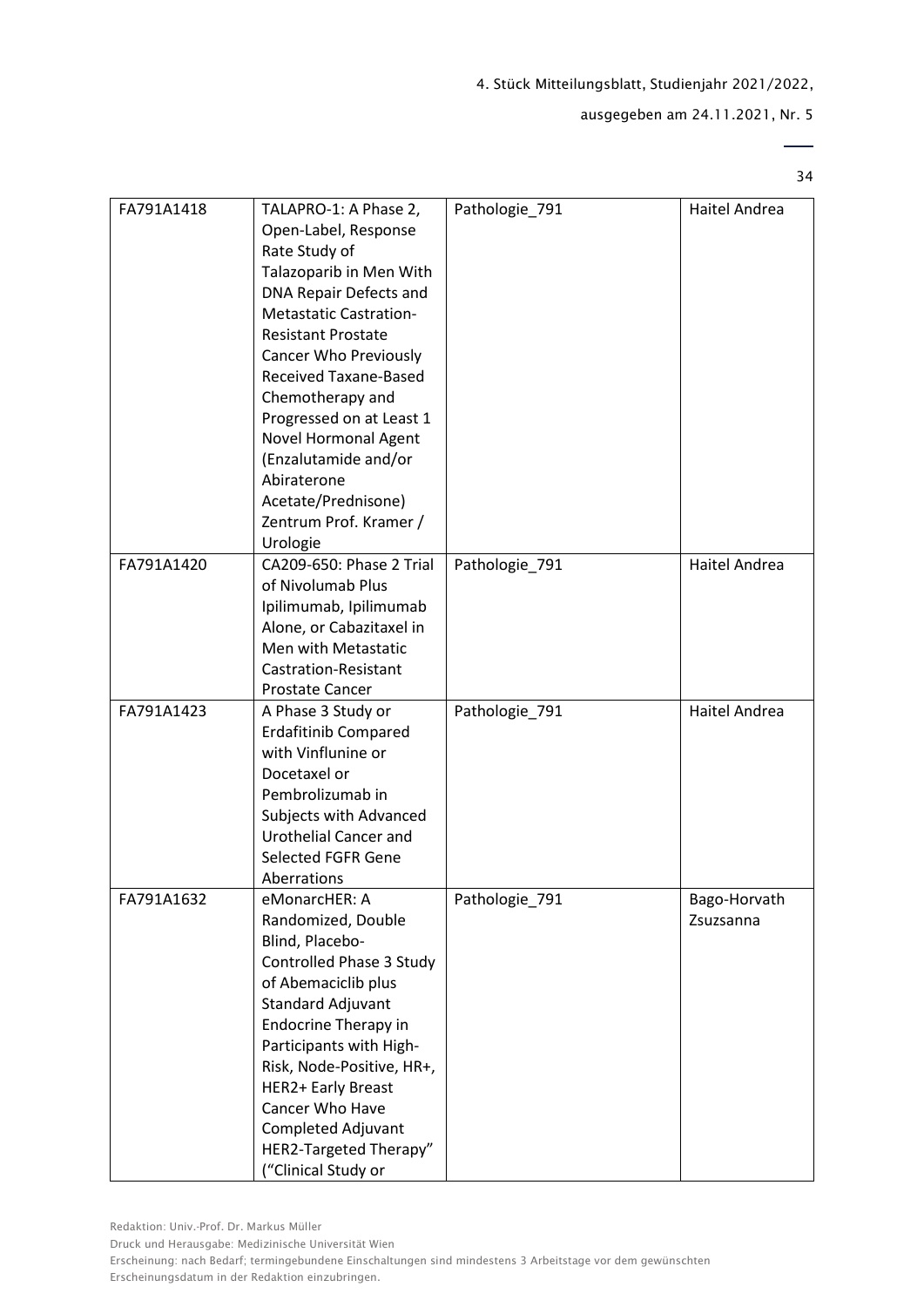#### ausgegeben am 24.11.2021, Nr. 5

35

 $\overline{\phantom{0}}$ 

|            | Study") protocol I3Y-MC-<br><b>JPCW</b>                                                                                                                                                                                                                                                                                                                                                                                                                            |                |                           |
|------------|--------------------------------------------------------------------------------------------------------------------------------------------------------------------------------------------------------------------------------------------------------------------------------------------------------------------------------------------------------------------------------------------------------------------------------------------------------------------|----------------|---------------------------|
| FA791A1633 | A Phase 2 Study of TAS-<br>117 in Patients with<br><b>Advanced Solid Tumors</b><br><b>Harboring Germline</b><br><b>PTEN Inactivating</b><br><b>Mutations</b>                                                                                                                                                                                                                                                                                                       | Pathologie_791 | Bago-Horvath<br>Zsuzsanna |
| FA791A1634 | A Randomized, Double-<br>blind, Placebo-<br>controlled, Phase 3<br>Study of Pembrolizumab<br>Plus Chemotherapy<br><b>Versus Placebo Plus</b><br>Chemotherapy for the<br><b>Treatment of</b><br>Chemotherapy-<br>Candidate Hormone<br>Receptor-Positive,<br>Human Epidermal<br><b>Growth Factor Receptor</b><br>2-Negative (HR+/HER2-)<br>Locally Recurrent<br>Inoperable or Metastatic<br><b>Breast Cancer (KEYNOTE-</b><br>B49) (MK-3475-B49-Site<br>number 1601) | Pathologie_791 | Bago-Horvath<br>Zsuzsanna |
| FA791A2107 | The AIM-HN and SEQ-HN<br>Study: A 2 Cohort, Non-<br>comparative, Pivotal<br>Study Evaluating the<br>Efficacy of Tipifarnib in<br>Patients with Head and<br><b>Neck Squamous Cell</b><br>Carcinoma (HNSCC) with<br><b>HRAS Mutations (AIM-</b><br>HN) and the Impact of<br><b>HRAS Mutations on</b><br>Response to First Line<br><b>Systemic Therapies for</b><br>HNSCC (SEQ-HN)<br>Zentrum Prof. Füreder                                                           | Pathologie 791 | Pammer<br>Johannes        |
| FA791A2604 | A Phase 1b Study<br><b>Evaluating the Safety</b><br>and Efficacy of AMG 757                                                                                                                                                                                                                                                                                                                                                                                        | Pathologie_791 | Geleff Silvana            |

Redaktion: Univ.-Prof. Dr. Markus Müller

Druck und Herausgabe: Medizinische Universität Wien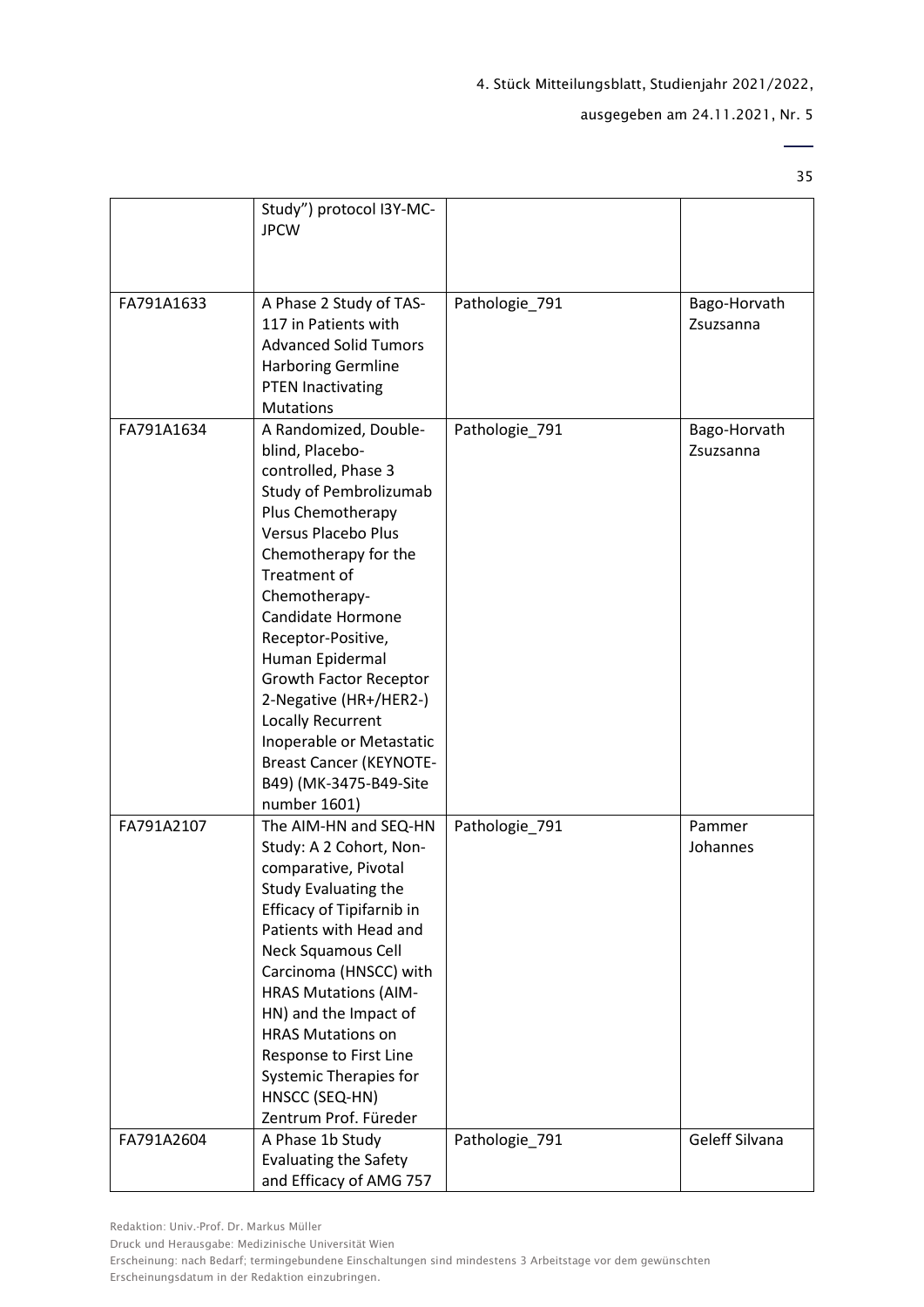#### ausgegeben am 24.11.2021, Nr. 5

 $\overline{\phantom{0}}$ 36

|            | in Combination with<br>AMG 404 in Subjects                                                                                                                                                                                                                                                                                                                                                                                                                                            |                |                       |
|------------|---------------------------------------------------------------------------------------------------------------------------------------------------------------------------------------------------------------------------------------------------------------------------------------------------------------------------------------------------------------------------------------------------------------------------------------------------------------------------------------|----------------|-----------------------|
|            | with Small Cell Lung                                                                                                                                                                                                                                                                                                                                                                                                                                                                  |                |                       |
|            | Cancer (SCLC)                                                                                                                                                                                                                                                                                                                                                                                                                                                                         |                |                       |
| FA791A2703 | A prospective,<br>randomised, Controlled,<br>Open-label, Multicentre<br>phase III study to<br>evaluate efficacy and<br>safety of Peptide<br><b>Receptor Radionuclide</b><br>Therapy (PRRT) with<br>177Lu-Edotreotide<br>compared to targeted<br>molecular therapy with<br>Everolimus in patients<br>with inoperable,<br>progressive,<br>somatostatin receptor-<br>positive (SSTR+),<br>neuroendocrine tumours<br>of gastroenteric or<br>pancreatic origin (GEP-<br>NET) - short title | Pathologie_791 | Mazal Peter           |
|            | 'COMPETE study'                                                                                                                                                                                                                                                                                                                                                                                                                                                                       |                |                       |
|            | Zentrum Prof. Haug                                                                                                                                                                                                                                                                                                                                                                                                                                                                    |                |                       |
| FA791A3405 | "PSMAddition: An<br><b>International Prospective</b><br>Open-label, Randomized,<br>Phase III Study<br>comparing 177Lu-PSMA-<br>617 in combination with<br>Standard of Care, versus<br>Standard of Care alone,<br>in adult male patients<br>with Metastatic<br><b>Hormone Sensitive</b><br><b>Prostate Cancer</b><br>(mHSPC)" - interner<br>Studiencode<br>CAAA617C12301                                                                                                               | Pathologie_791 | Comperat Eva<br>Maria |
| FA791A3406 | PSMAfore: A phase III,<br>Open-label, Multi-<br>Center, Randomized<br>Study Comparing 177Lu-<br>PSMA-617 vs. a Change<br>of androgen receptor-                                                                                                                                                                                                                                                                                                                                        | Pathologie 791 | Comperat Eva<br>Maria |

Druck und Herausgabe: Medizinische Universität Wien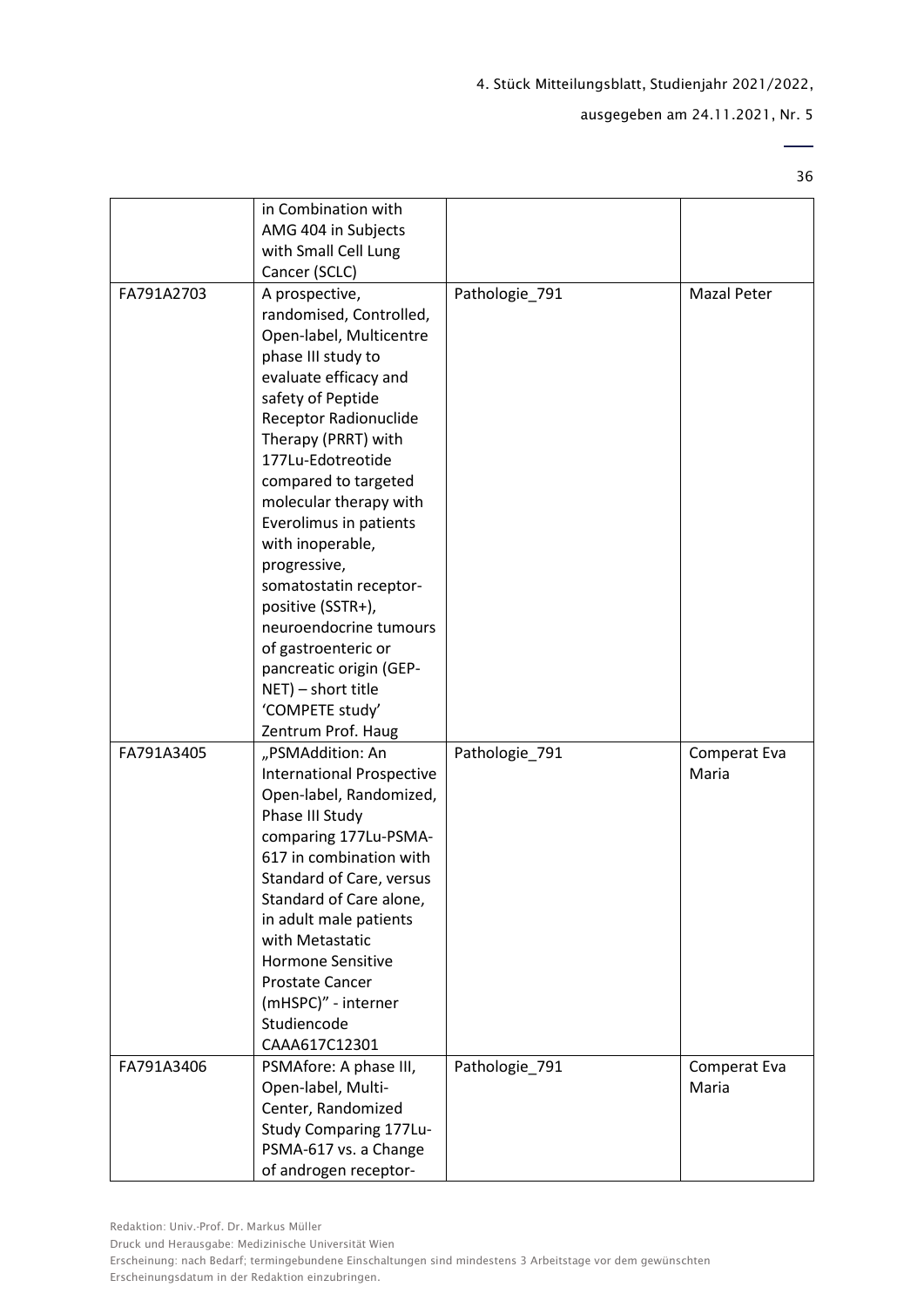ausgegeben am 24.11.2021, Nr. 5

37

|            | directed therapy in the<br><b>Treatment of Taxane</b> |                                 |                       |
|------------|-------------------------------------------------------|---------------------------------|-----------------------|
|            | Naïve Men with                                        |                                 |                       |
|            | Progressive Metastatic                                |                                 |                       |
|            | <b>Castrate Resistant</b>                             |                                 |                       |
|            | Prostate Cancer" -                                    |                                 |                       |
|            | interner Studiencode                                  |                                 |                       |
|            | CAAA617B12302                                         |                                 |                       |
| FA623A0220 | <b>INDUCTION OF HBV</b>                               | Pathophysiologie, Infektiologie | Wiedermann-           |
|            | <b>VIRUS NEUTRALIZING</b>                             | und Immunologie_370             | Schmidt Ursula        |
|            | <b>ANTIBODIES IN HEALTHY</b>                          |                                 |                       |
|            | <b>VACCINE NAIVE ADULTS</b>                           |                                 |                       |
|            | AND NON-RESPONDERS                                    |                                 |                       |
|            | AND IN PATIENTS                                       |                                 |                       |
|            | <b>CHRONICALLY INFECTED</b>                           |                                 |                       |
|            | <b>WITH HBV USING</b>                                 |                                 |                       |
|            | <b>VVXX001</b>                                        |                                 |                       |
| FA624A0213 | Immunomodulatory                                      | Pathophysiologie, Infektiologie | Steinberger           |
|            | payload evaluation for                                | und Immunologie_370             | Peter                 |
|            | oncolytic                                             |                                 |                       |
|            | immunotherapy IV                                      |                                 |                       |
| FA624A0403 | Etablierung eines                                     | Pathophysiologie, Infektiologie | <b>Pickl Winfried</b> |
|            | molekularen                                           | und Immunologie_370             |                       |
|            | Interaktionsassays (MIA)                              |                                 |                       |
|            | als In-House-Tests für die                            |                                 |                       |
|            | Bestimmung von                                        |                                 |                       |
|            | blockierenden SARS-                                   |                                 |                       |
|            | CoV-2 Antikörpern                                     |                                 |                       |
| FA644A0112 | Entwicklung von                                       | Pathophysiologie, Infektiologie | Stockinger            |
|            | Azithromycin-Derivaten                                | und Immunologie_370             | Hannes                |
|            | zur medikamentösen                                    |                                 |                       |
|            | Behandlung von                                        |                                 |                       |
|            | Infektionen durch SARS-                               |                                 |                       |
|            | CoV-2 und anderen                                     |                                 |                       |
|            | behüllten Viren                                       |                                 |                       |
| FA644A0509 | Vienna Water Ressource                                | Pathophysiologie, Infektiologie | Kirschner             |
|            | Systems 2020+                                         | und Immunologie_370             | Alexander             |
| FA644A0701 | The Impact of Giardia                                 | Pathophysiologie, Infektiologie | Sommer Regina         |
|            | spp.as a reference                                    | und Immunologie_370             |                       |
|            | pathogen in urban water                               |                                 |                       |
|            | systems                                               |                                 |                       |
| FA648A1705 | Point-of-care device base                             | Pathophysiologie, Infektiologie | Untersmayr-           |
|            | on KETs for diagnosis of                              | und Immunologie 370             | Elsenhuber Eva        |
|            | food allergies                                        |                                 |                       |
| FA648A1708 | HDHL-INTIMIC                                          | Pathophysiologie, Infektiologie | Untersmayr-           |
|            | Knowledge Plattform on                                | und Immunologie_370             | Elsenhuber Eva        |
|            | Food, Diet, Intestinal                                |                                 |                       |

Druck und Herausgabe: Medizinische Universität Wien

Erscheinung: nach Bedarf; termingebundene Einschaltungen sind mindestens 3 Arbeitstage vor dem gewünschten Erscheinungsdatum in der Redaktion einzubringen.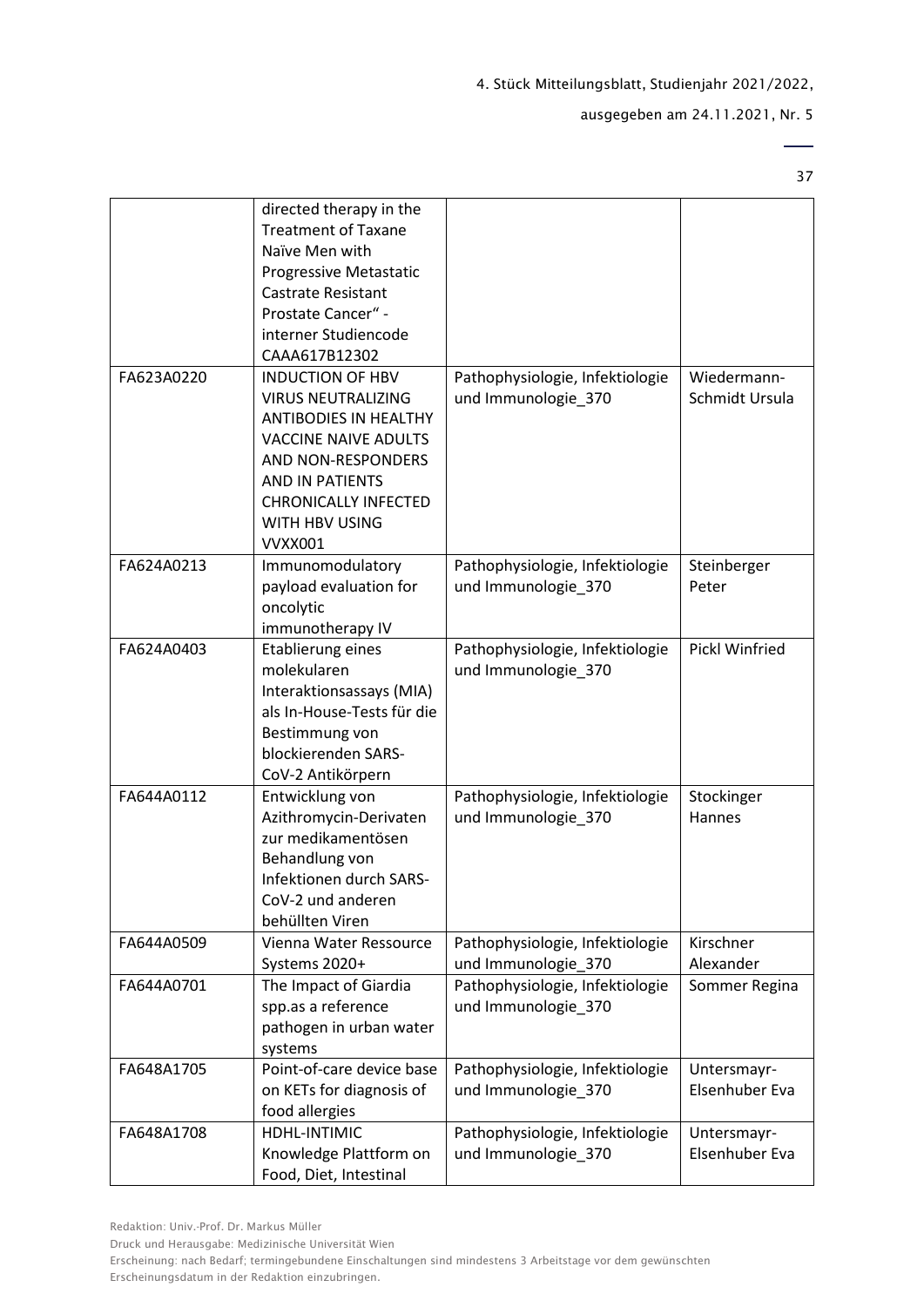#### ausgegeben am 24.11.2021, Nr. 5

38

 $\overline{a}$ 

|            | Microbiomics and<br>Human Helth                                                                                                                                      |                                                                    |                                   |
|------------|----------------------------------------------------------------------------------------------------------------------------------------------------------------------|--------------------------------------------------------------------|-----------------------------------|
| FA648A2301 | Quantitative<br>multiplexing for<br>assessment of immune<br>checkpoints by Tissue<br>Image Cytometry                                                                 | Pathophysiologie, Infektiologie<br>und Immunologie 370             | Mechtcheriakov<br>a Diana         |
| UE64806003 | Knochenforschung                                                                                                                                                     | Pathophysiologie, Infektiologie<br>und Immunologie_370             | Pietschmann<br>Peter              |
| UE72606001 | Spende der Amgen<br>GmbH - Unterstützung<br>der wissenschaftlichen<br>Tätigkeit (ausschließlich<br>Personalkosten)                                                   | Physikalische Medizin,<br>Rehabilitation und<br>Arbeitsmedizin_726 | Kerschan-<br>Schindl<br>Katharina |
| FA625A1105 | <b>T20K Autoimmunity</b>                                                                                                                                             | Physiologie und<br>Pharmakologie 350                               | Schabbauer<br>Gernot              |
| FA641A0120 | SCLC-BET2 Amendment<br>No.3                                                                                                                                          | Physiologie und<br>Pharmakologie_350                               | Hamilton<br>Gerhard               |
| FA731F0703 | RANGER®: A Multicenter<br>Registry Study of<br>Avance® Nerve Graft<br>Utilization, Evaluations<br>and Outcomes in<br>Peripheral Nerve Injury<br>Repair               | Plastische, Rekonstruktive und<br>Ästhetische Chirurgie_734        | Radtke Christine                  |
| FA763B1102 | <b>ESCAPE TRD</b><br>54135419TRD3013                                                                                                                                 | Psychiatrie und<br>Psychotherapie_763                              | Frey Richard                      |
| FA763C0404 | "EU FP7 PSYSCAN<br>Translating<br>neuroimaging findings<br>from research into<br>clinical practice"                                                                  | Psychiatrie und<br>Psychotherapie_763                              | Wancata<br>Johannes               |
| FA763C0701 | Thiaminsubstitution bei<br>Alkoholabhängigkeit:<br>Evaluierung aktueller<br>Behandlungsstandards                                                                     | Psychiatrie und<br>Psychotherapie_763                              | Amering<br>Michaela               |
| FA766A0501 | <b>Exploring Experiences of</b><br>Young Adults with the<br>22q11 Deletion<br>Syndrome: A Pilot Study                                                                | Psychoanalyse und<br>Psychotherapie_766                            | Löffler-Stastka<br>Henriette      |
| FA636A0602 | <b>National Healthcare</b><br>Systems Changes and<br>Challenges - Access,<br>Inequity and Socio-<br>Economic Inequality, a<br>Comparison between<br>Kenya and Zambia | Public Health_380                                                  | Jirovsky-Platter<br>Elena         |

Redaktion: Univ.-Prof. Dr. Markus Müller

Druck und Herausgabe: Medizinische Universität Wien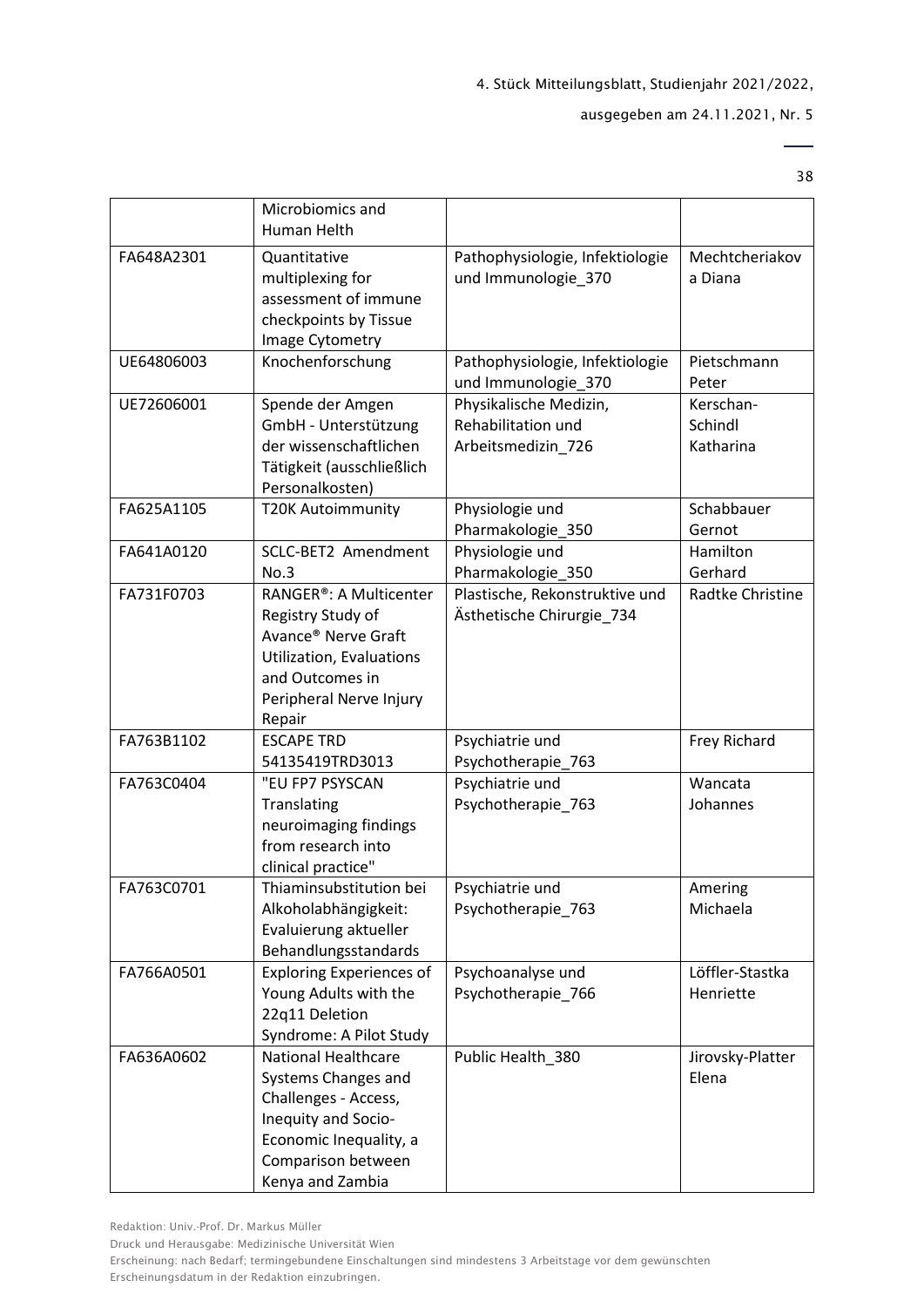#### ausgegeben am 24.11.2021, Nr. 5

39

| FA646A0302 | <b>Community Engagement</b><br>und Vulnerabilitäten in<br>der Bewältigung von<br>Epidemien                                                                                                                                                                                | Public Health_380                    | Kutalek Ruth            |
|------------|---------------------------------------------------------------------------------------------------------------------------------------------------------------------------------------------------------------------------------------------------------------------------|--------------------------------------|-------------------------|
| FA647A0116 | Air Pollution in Kosovo -<br>impact on human health,<br>behaviour change and<br>policy recommendations                                                                                                                                                                    | Public Health 380                    | Moshammer<br>Hanns      |
| FA771B0416 | Aiming to Understand<br>the Molecular<br>Aberrations in<br><b>Metastatic Breast Cancer</b>                                                                                                                                                                                | Radiologie und<br>Nuklearmedizin_771 | <b>Helbich Thomas</b>   |
| FA771B0826 | Phase 3, prospective,<br>randomized, multi-<br>center clinical study<br>comparing the safety<br>and efficacy of BAX 855<br>following PK-guided<br>prophylaxis targeting<br>two different FVIII<br>trough levels in subjects<br>with severe Hemophilia<br>Α                | Radiologie und<br>Nuklearmedizin_771 | <b>Herold Christian</b> |
| FA771B0877 | An Open-Label,<br>Multicenter, Phase 1b/2<br>Study of the Safety and<br>Efficacy of KRT-232 with<br>TL-895 in Subjects with<br>Relapsed/Refractory<br>Myelofibrosis and of<br>KRT-232 in Janus-<br>associated Kinase<br>Inhibitor Intolerant<br>Myelofibrosis             | Radiologie und<br>Nuklearmedizin_771 | <b>Herold Christian</b> |
| FA771B1201 | Somatom Force                                                                                                                                                                                                                                                             | Radiologie und<br>Nuklearmedizin 771 | Apfaltrer Paul          |
| FA771B1601 | PSMAfore: A phase III,<br>Open-label, Multi-<br>Center, Randomized<br>Study Comparing 177Lu-<br>PSMA-617 vs. a Change<br>of androgen receptor-<br>directed therapy in the<br><b>Treatment of Taxane</b><br>Naïve Men with<br>Progressive Metastatic<br>Castrate Resistant | Radiologie und<br>Nuklearmedizin_771 | <b>Baltzer Pascal</b>   |

Druck und Herausgabe: Medizinische Universität Wien

Erscheinung: nach Bedarf; termingebundene Einschaltungen sind mindestens 3 Arbeitstage vor dem gewünschten Erscheinungsdatum in der Redaktion einzubringen.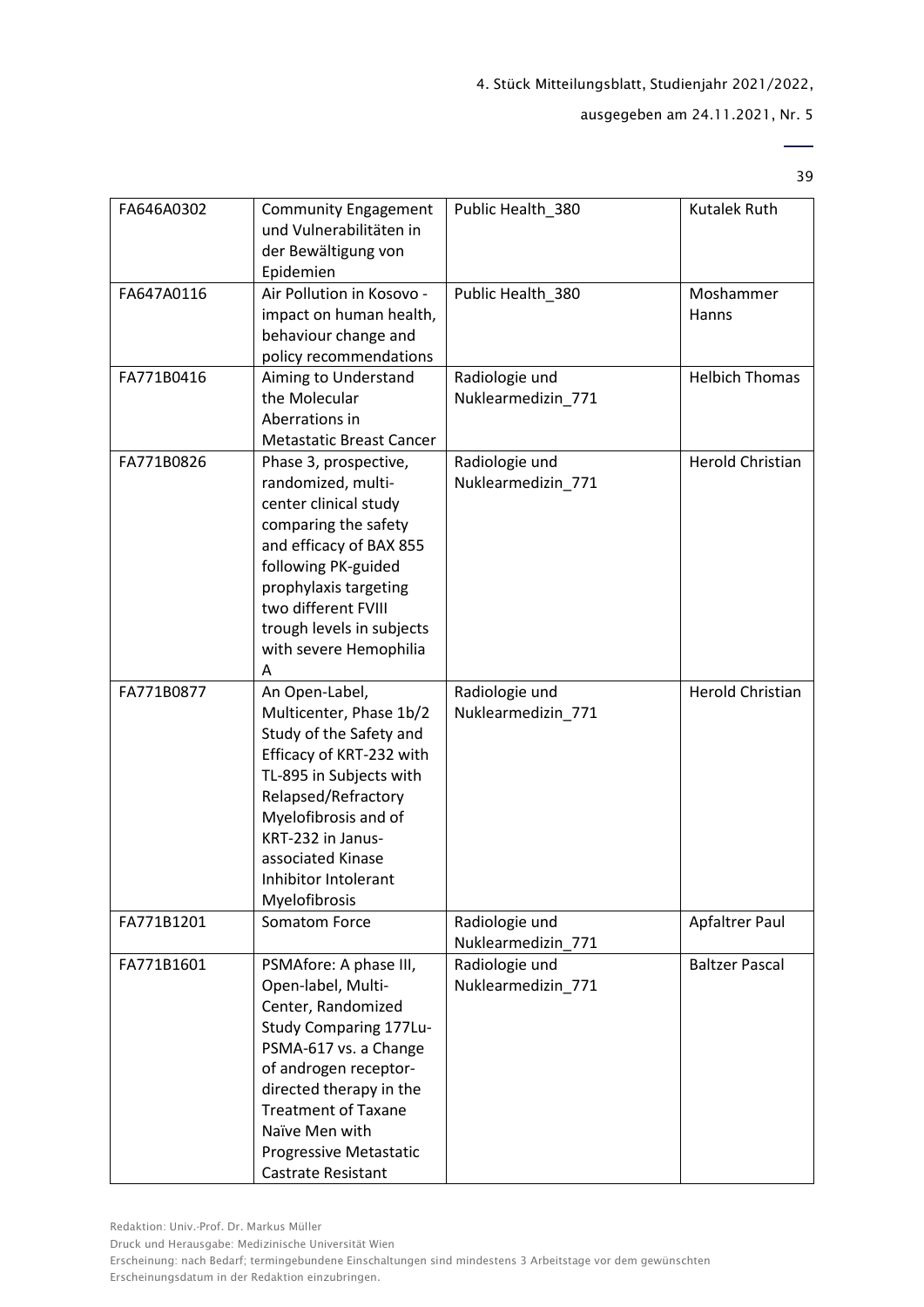#### ausgegeben am 24.11.2021, Nr. 5

40

|            | Prostate Cancer -                |                    |                       |
|------------|----------------------------------|--------------------|-----------------------|
|            | CAAA617B12302                    |                    |                       |
|            |                                  |                    |                       |
|            |                                  |                    |                       |
| FA771B1602 | <b>PSMAddition: An</b>           | Radiologie und     | <b>Baltzer Pascal</b> |
|            | <b>International Prospective</b> | Nuklearmedizin_771 |                       |
|            |                                  |                    |                       |
|            | Open-label, Randomized,          |                    |                       |
|            | Phase III Study                  |                    |                       |
|            | comparing 177Lu-PSMA-            |                    |                       |
|            | 617 in combination with          |                    |                       |
|            | Standard of Care, versus         |                    |                       |
|            | Standard of Care alone,          |                    |                       |
|            | in adult male patients           |                    |                       |
|            | with Metastatic                  |                    |                       |
|            | <b>Hormone Sensitive</b>         |                    |                       |
|            | Prostate Cancer (mHSPC)          |                    |                       |
|            | - interner Studiencode           |                    |                       |
|            | CAAA617C12301                    |                    |                       |
| FA771D0512 | A prospective,                   | Radiologie und     | <b>Wolf Florian</b>   |
|            | randomised, Controlled,          | Nuklearmedizin_771 |                       |
|            | Open-label, Multicentre          |                    |                       |
|            | phase III study to               |                    |                       |
|            | evaluate efficacy and            |                    |                       |
|            |                                  |                    |                       |
|            | safety of Peptide                |                    |                       |
|            | <b>Receptor Radionuclide</b>     |                    |                       |
|            | Therapy (PRRT) with              |                    |                       |
|            | 177Lu-Edotreotide                |                    |                       |
|            | compared to targeted             |                    |                       |
|            | molecular therapy with           |                    |                       |
|            | Everolimus in patients           |                    |                       |
|            | with inoperable,                 |                    |                       |
|            | progressive,                     |                    |                       |
|            | somatostatin receptor-           |                    |                       |
|            | positive (SSTR+),                |                    |                       |
|            | neuroendocrine tumours           |                    |                       |
|            | of the pancreas (P-NET).         |                    |                       |
| FA771D0801 | Somatom Force                    | Radiologie und     | Schernthaner          |
|            |                                  | Nuklearmedizin_771 | Rüdiger               |
| FA771D1001 | A multicentre, double            | Radiologie und     | Loewe Christian       |
|            | blind, randomised,               | Nuklearmedizin_771 |                       |
|            | placebo controlled,              |                    |                       |
|            | Phase II trial to evaluate       |                    |                       |
|            | Resminostat for                  |                    |                       |
|            | maintenance treatment            |                    |                       |
|            | of patients with                 |                    |                       |
|            |                                  |                    |                       |
|            | advanced stage (Stage            |                    |                       |
|            | IIB IVB) mycosis                 |                    |                       |

Druck und Herausgabe: Medizinische Universität Wien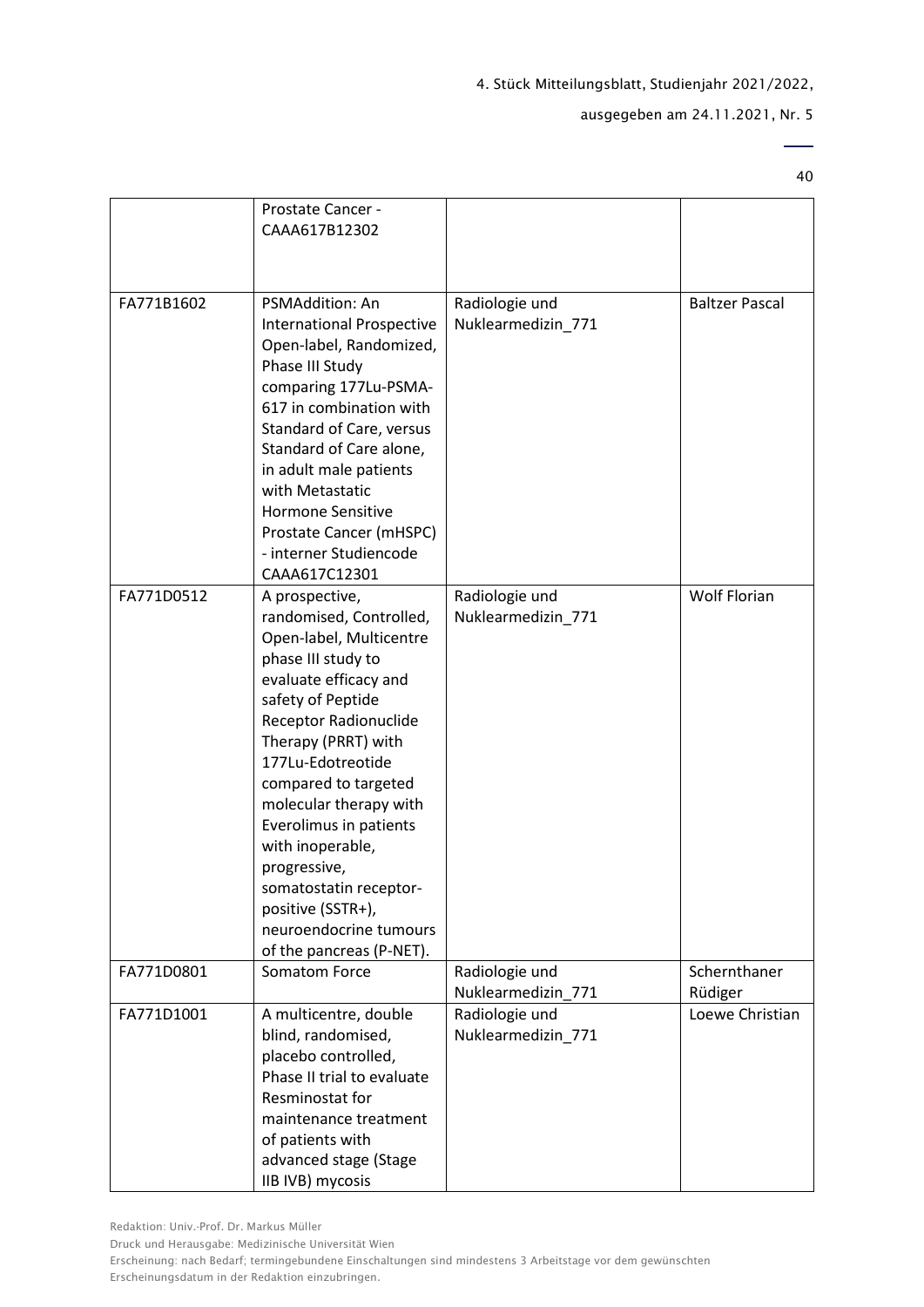ausgegeben am 24.11.2021, Nr. 5

41

 $\overline{\phantom{0}}$ 

|            | fungoides (MF) or Sézary<br>Syndrome (SS) that have<br>achieved disease control<br>with systemic therapy -<br>the RESMAIN Study                                                                                                                                                                            |                                      |                           |
|------------|------------------------------------------------------------------------------------------------------------------------------------------------------------------------------------------------------------------------------------------------------------------------------------------------------------|--------------------------------------|---------------------------|
| FA771D1301 | <b>DEDALUS -</b><br>Weiterentwicklung der<br>Lehrfilmsammlung                                                                                                                                                                                                                                              | Radiologie und<br>Nuklearmedizin_771 | <b>Toth Daniel</b>        |
| FA771E0508 | Precision medicine for<br>breast cancer: multi-<br>omics towards predicting<br>complete remission and<br>avoiding surgery                                                                                                                                                                                  | Radiologie und<br>Nuklearmedizin_771 | Langs Georg               |
| FA771E0803 | 1000-Ideen TAI 676-N                                                                                                                                                                                                                                                                                       | Radiologie und<br>Nuklearmedizin_771 | <b>Bogner</b><br>Wolfgang |
| FA771E1003 | <b>PATHFNDR: Paltusotine</b><br><b>Acromegaly Therapy</b><br>Featuring a Non-Invasive<br>Daily Regimen                                                                                                                                                                                                     | Radiologie und<br>Nuklearmedizin_771 | Furtner-Srajer<br>Julia   |
| FA771G0243 | Herstellung von<br>Radiometallmarkierten<br>Arzneimitteln mittels<br>automatisierter Systeme<br>und deren<br>Qualitätskontrolle                                                                                                                                                                            | Radiologie und<br>Nuklearmedizin_771 | <b>Hacker Marcus</b>      |
| FA771G0247 | N.c.a. Lu-177 in<br>radiopharmazeutischen<br>Präparationen -<br>operatives<br>Labormanagement.                                                                                                                                                                                                             | Radiologie und<br>Nuklearmedizin_771 | <b>Hacker Marcus</b>      |
| FA771G0261 | PSMAfore: A phase III,<br>Open-label, Multi-<br>Center, Randomized<br>Study Comparing 177Lu-<br>PSMA-617 vs. a Change<br>of androgen receptor-<br>directed therapy in the<br><b>Treatment of Taxane</b><br>Naïve Men with<br><b>Progressive Metastatic</b><br><b>Castrate Resistant</b><br>Prostate Cancer | Radiologie und<br>Nuklearmedizin 771 | <b>Hacker Marcus</b>      |
| FA771G0262 | <b>PSMAddition: An</b><br><b>International Prospective</b><br>Open-label,<br>Randomized, Phase III<br>Study comparing 177Lu-                                                                                                                                                                               | Radiologie und<br>Nuklearmedizin_771 | <b>Hacker Marcus</b>      |

Druck und Herausgabe: Medizinische Universität Wien

Erscheinung: nach Bedarf; termingebundene Einschaltungen sind mindestens 3 Arbeitstage vor dem gewünschten Erscheinungsdatum in der Redaktion einzubringen.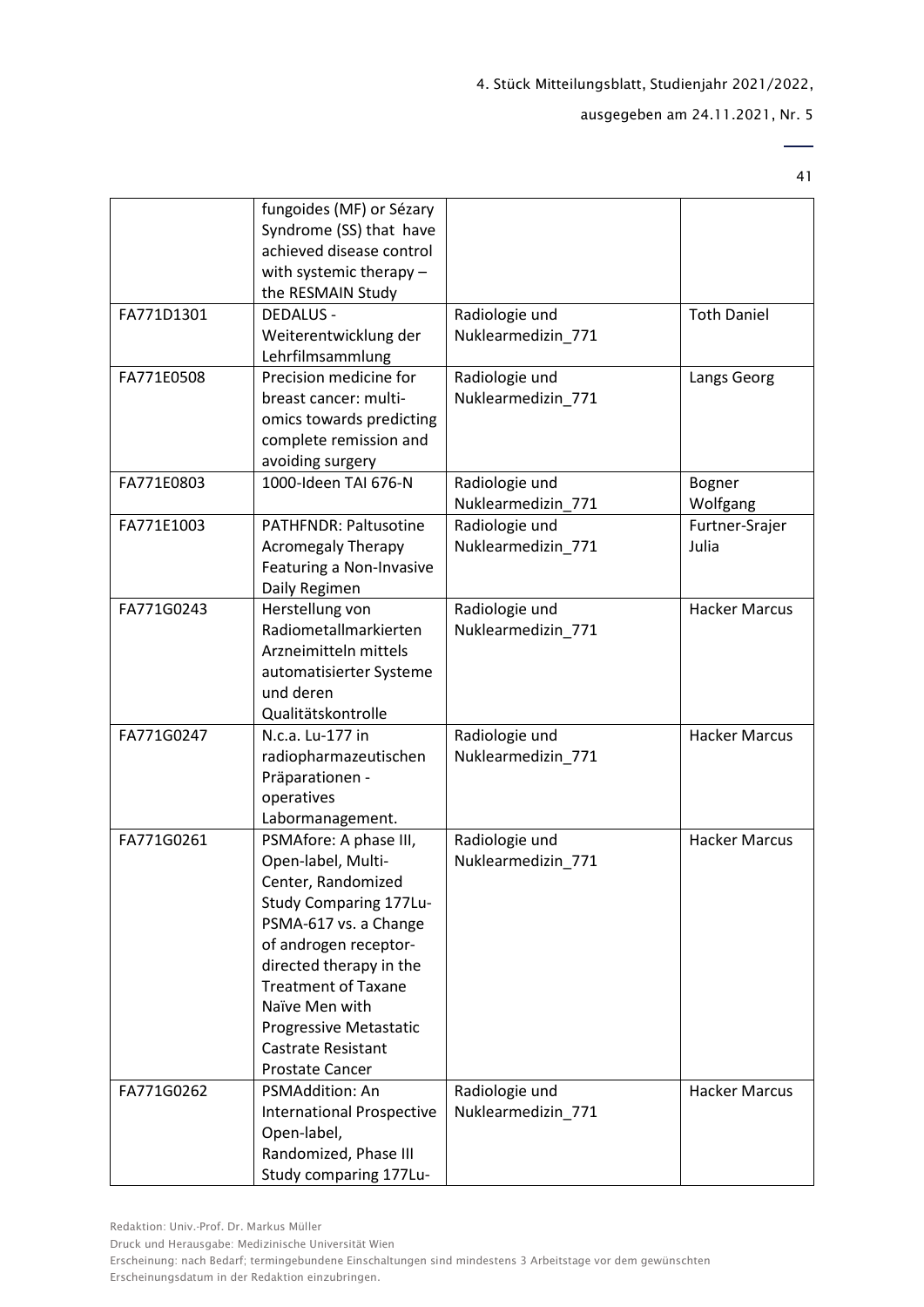ausgegeben am 24.11.2021, Nr. 5

42

 $\overline{\phantom{a}}$ 

|            | PSMA-617 in<br>combination with<br>Standard of Care, versus<br>Standard of Care alone,<br>in adult male patients<br>with Metastatic<br>Hormone Sensitive<br>Prostate Cancer (mHSPC)                                                                                                                                                                                                |                                      |                        |
|------------|------------------------------------------------------------------------------------------------------------------------------------------------------------------------------------------------------------------------------------------------------------------------------------------------------------------------------------------------------------------------------------|--------------------------------------|------------------------|
| FA771G0263 | The PIAF Trial on Arterial<br>18FFDG PET Imaging<br>Patients with History of<br><b>Myocardial Infarction</b><br>and Elevated<br><b>Inflammatory Status</b>                                                                                                                                                                                                                         | Radiologie und<br>Nuklearmedizin_771 | <b>Hacker Marcus</b>   |
| FA774A1201 | "A randomized, double-<br>blind placebo-controlled,<br>Phase 3 study of Debio<br>1143 in combination<br>with platinum-based<br>chemotherapy and<br>standard fractionation<br>intensity-modulated<br>radiotherapy in patients<br>with locally advanced<br>squamous cell carcinoma<br>of the head and neck,<br>suitable for definitive<br>chemoradiotherapy<br>(TrilynX)." ("Trial") | Radioonkologie_774                   | Herrmann<br>Harald     |
| FA103A0010 | Austria Allergy Research<br>Cluster (AARC),<br>Konzeptantrag, Rudolf<br>Valenta                                                                                                                                                                                                                                                                                                    | Rektorat_100                         | Fritz Michaela         |
| FA103A0011 | CoE Molecular precision<br>medicine,<br>Konzeptantrag,<br>Christoph Bock                                                                                                                                                                                                                                                                                                           | Rektorat 100                         | Fritz Michaela         |
| FA103A0012 | CoE Neuronal circuits in<br>health and disease,<br>Konzeptantrag, Tibor<br>Harkany                                                                                                                                                                                                                                                                                                 | Rektorat_100                         | Fritz Michaela         |
| FA731T0601 | The molecular biological<br>signalling of the<br>trepostinil's anti-fibrotic<br>action in idiopathic<br>pulmonary fibrosis                                                                                                                                                                                                                                                         | Thoraxchirurgie_733                  | Lambers<br>Christopher |

Druck und Herausgabe: Medizinische Universität Wien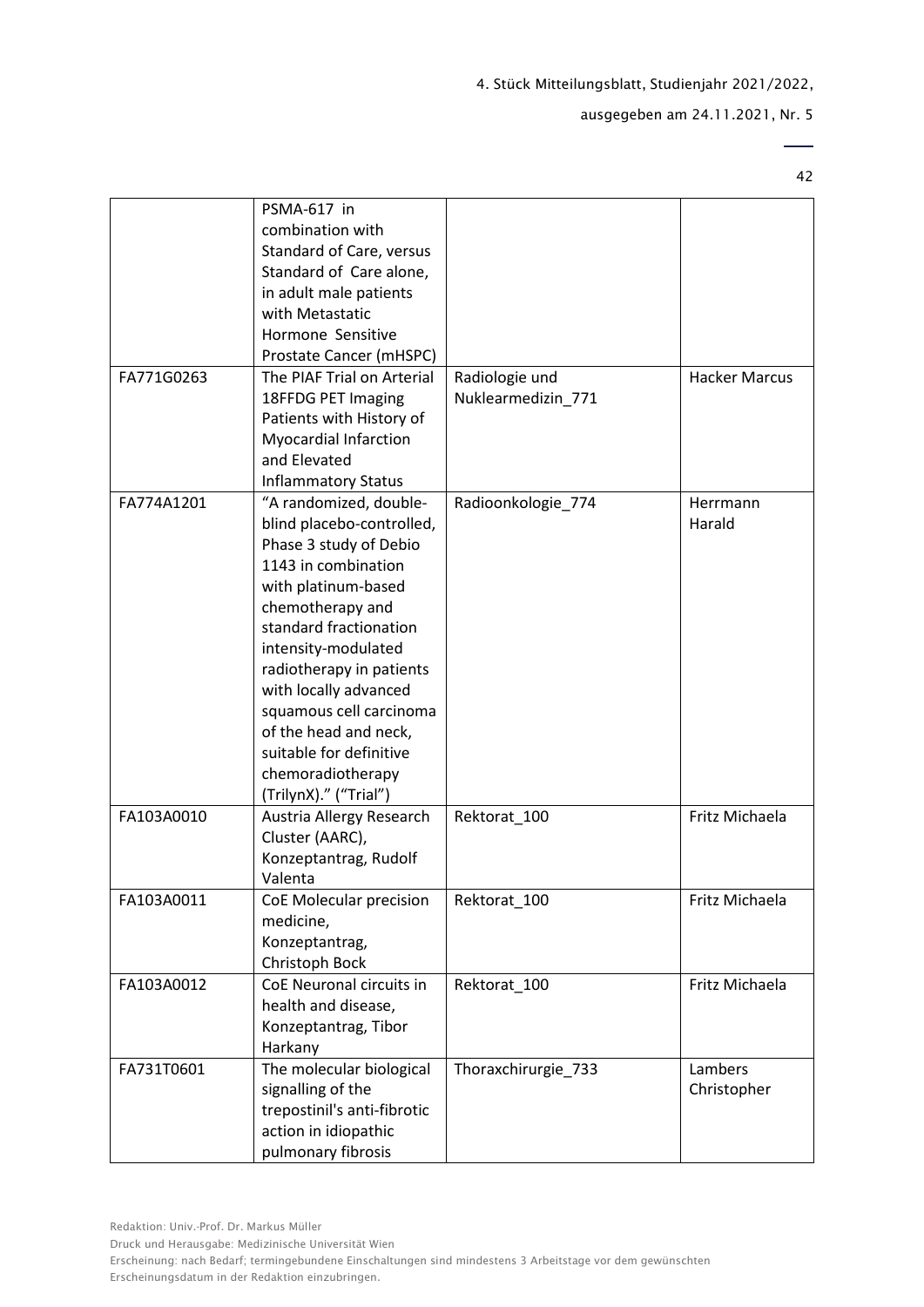#### ausgegeben am 24.11.2021, Nr. 5

43

| FA670F0204 | Effects of one-piece<br>individual abutment on<br>peri-implant soft tissue<br>and bone level: A fully<br>digital workflow                                                                                                                                                                                                                                                                | Universitätszahnklinik Wien<br>GmbH_991 | Rausch-Fan<br>Xiaohui |
|------------|------------------------------------------------------------------------------------------------------------------------------------------------------------------------------------------------------------------------------------------------------------------------------------------------------------------------------------------------------------------------------------------|-----------------------------------------|-----------------------|
| FA670F0205 | Characterization of<br>absorbable gradient<br>membrane for<br>periodontal soft tissue<br>augmentation<br>procedures in vitro                                                                                                                                                                                                                                                             | Universitätszahnklinik_670              | Rausch-Fan<br>Xiaohui |
| FA711D0133 | Platelet Rich Fibrin in<br>combination with topical<br>antibiotics                                                                                                                                                                                                                                                                                                                       | Urologie_743                            | Thalhammer<br>Florian |
| FA743A0111 | A phase III, multicenter,<br>randomized study of<br>Atezolizumab (Anti-PD-<br>L1 Antibody) in<br>combination with<br>Enzalutamide versus<br>Enzalutamide alone in<br>patients with metastatic<br>castration-resistant<br>prostate cancer after<br>failure of an Androgen<br>synthesis inhibitor and<br>failure of, ineligibility for,<br>or refusal of a taxane<br>regimen               | Urologie 743                            | <b>Kramer Gero</b>    |
| FA743A0112 | APhase III, open label,<br>randomized study to<br>assess the efficacy and<br>safety of Olaparib<br>(Lymparza TM) versus<br>Enzalutamide or<br>Abiraterone Acetate in<br>men with metastatic<br>castration-resistant<br>prostate cancer who<br>have failed prior<br>treatment with a new<br>hormonal agent and<br>have homologous<br>recombination repair<br>gene mutations<br>(PROfound) | Urologie_743                            | <b>Kramer Gero</b>    |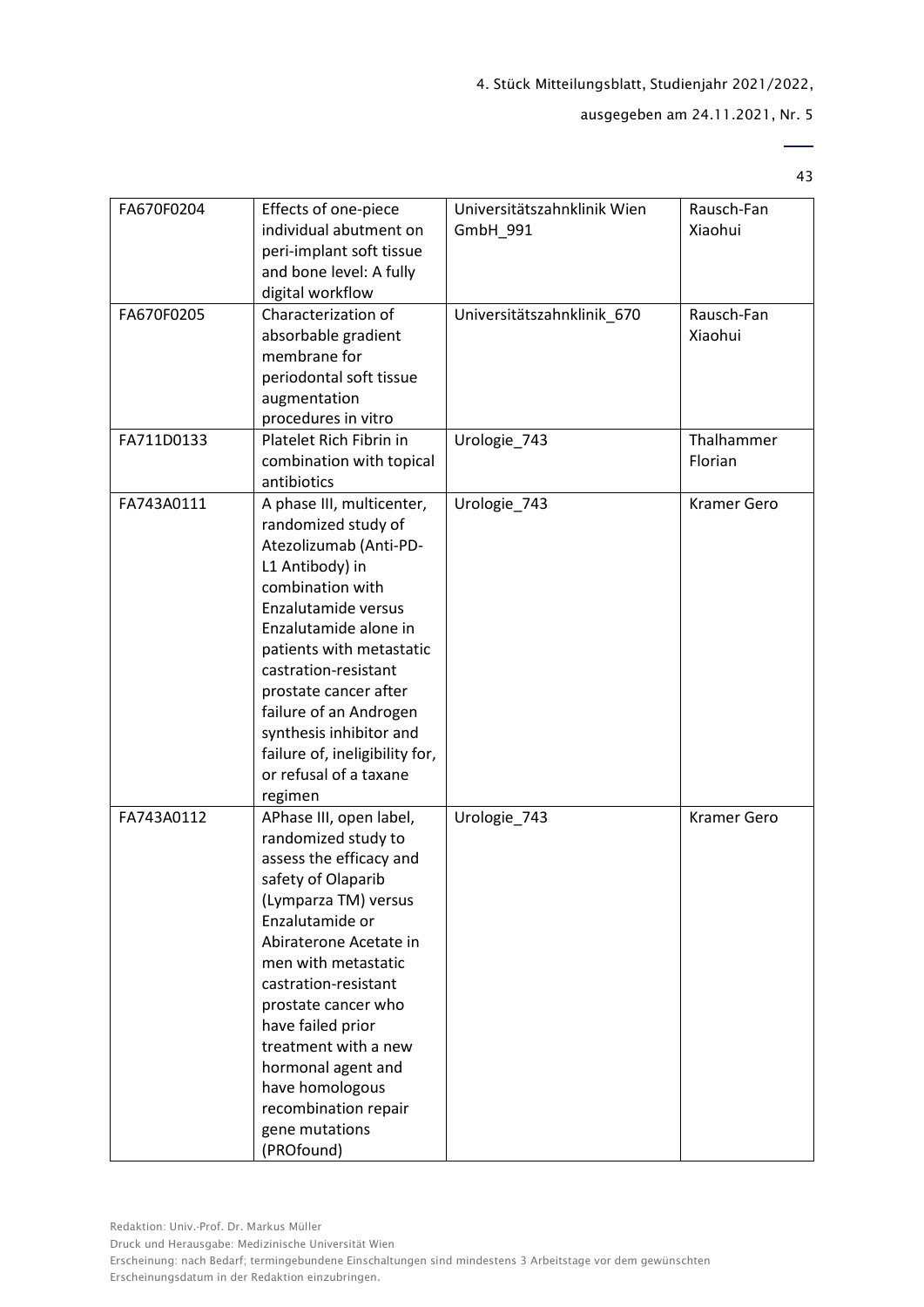#### ausgegeben am 24.11.2021, Nr. 5

44

| FA743A0220 | Eine multinationale,<br>randomisierte,<br>doppelblinde,<br>placebokontrollierte<br>Phase-III-Studie zur<br>Wirksamkeit und<br>Sicherheit von ODM-201<br>bei männlichen<br>Hochrisikopatienten mit<br>nicht metastasiertem,                                                                                                  | Urologie_743 | Shariat<br>Shahrokh |
|------------|-----------------------------------------------------------------------------------------------------------------------------------------------------------------------------------------------------------------------------------------------------------------------------------------------------------------------------|--------------|---------------------|
|            | kastrationsresistentem<br>Prostatakrebs                                                                                                                                                                                                                                                                                     |              |                     |
| FA743A0226 | <b>Prostate Cancer</b><br>Outcomes (PCO) Studie -<br>Eine globale<br>Untersuchung zur<br>Messung und<br>Verbesserung der<br>Ergebnisqualität beim<br>lokal begrenzten<br>Prostatakarzinom                                                                                                                                   | Urologie_743 | Shariat<br>Shahrokh |
| FA743A0261 | PSMAfore: A phase III,<br>Open-label, Multi-<br>Center, Randomized<br>Study Comparing 177Lu-<br>PSMA-617 vs. a Change<br>of androgen receptor-<br>directed therapy in the<br><b>Treatment of Taxane</b><br>Naïve Men with<br>Progressive Metastatic<br><b>Castrate Resistant</b><br>Prostate Cancer                         | Urologie_743 | Shariat<br>Shahrokh |
| FA743A0262 | PSMAddition: An<br><b>International Prospective</b><br>Open-label, Randomized,<br>Phase III Study<br>comparing 177Lu-PSMA-<br>617 in combination with<br>Standard of Care, versus<br>Standard of Care alone,<br>in adult male patients<br>with Metastatic<br><b>Hormone Sensitive</b><br><b>Prostate Cancer</b><br>(mHSPC). | Urologie_743 | Shariat<br>Shahrokh |